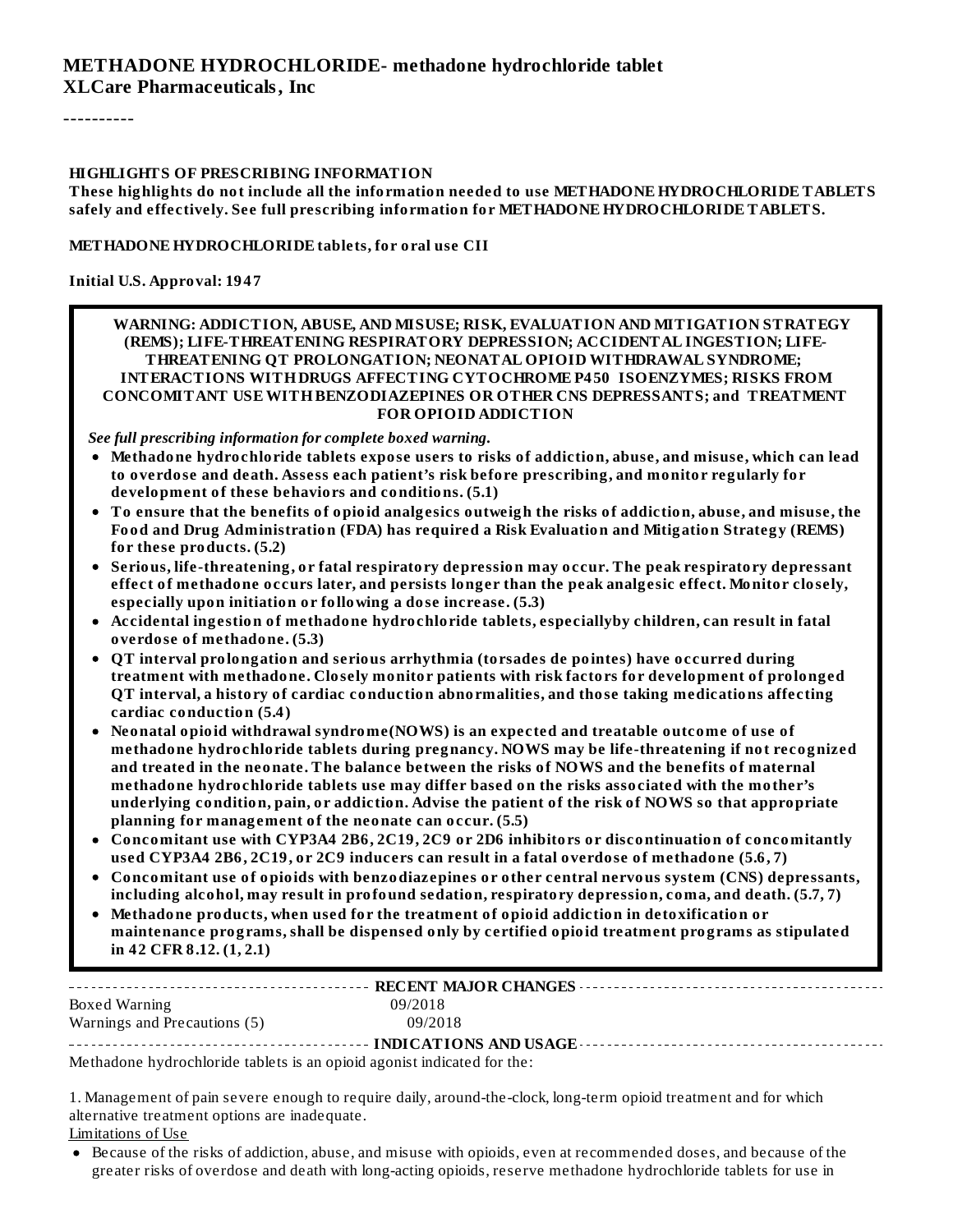patients for whom alternative treatment options (e.g., non-opioid analgesics or immediate-release opioids) are ineffective, not tolerated, or would be otherwise inadequate to provide sufficient management of pain.

- Methadone hydrochloride tablets are not indicated as an as-needed (prn) analgesic.
- 2. Detoxification treatment of opioid addiction (heroin or other morphine-like drugs)

3. Maintenance treatment of opioid addiction (heroin or other morphine-like drugs), in conjunction with appropriate social and medical services.  $(1)$ 

Limitations of Use

Methadone products used for the treatment of opioid addiction in detoxification or maintenance programs are subject to the conditions for distribution and use required under 42 CFR 8.12 (2.1).

#### **DOSAGE AND ADMINISTRATION** Management of Pain

- To be prescribed only by healthcare providers knowledgeable in use of potent opioids for management of chronic pain. (2.3)
- Use the lowest effective dosage for the shortest duration consistent with individual patient treatment goals. (2.3)
- Individualize dosing based on the severity of pain, patient response, prior analgesic experience, and risk factors for addiction, abuse, and misuse. (2.3)
- For opioid naïve patients, initiate methadone hydrochloride tablets treatment with 2.5 mg every 8 to 12 hours. (2.3)
- To convert to methadone hydrochloride tablets from another opioid, use available conversion factors to obtain estimated dose. (2.3)
- Titrate slowly with dose increases no more frequent than every 3 to 5 days. (2.4)
- Do not abruptly discontinue methadone hydrochloride tablets in a physically dependent patient. (2.5,5.15)

#### Initiation of Detoxification and Maintenance Treatment

A single dose of 20 to 30 mg may be sufficient to suppress withdrawalsyndrome. (2.6)

| Tablets: $5 \text{ mg}$ and $10 \text{ mg}$ . $(3)$ |  |
|-----------------------------------------------------|--|

**CONTRAINDICATIONS**

- Significant respiratory depression (4)
- Acute or severe bronchial asthma in an unmonitored setting or in the absence of resuscitative equipment (4)
- Known or suspected gastrointestinal obstruction, including paralytic ileus (4)
- Hypersensitivity to methadone (4)

**WARNINGS AND PRECAUTIONS**

- Risk of Life-Threatening Respiratory Depression in Patients with Chronic Pulmonary Disease or in Elderly, Cachectic, or Debilitated Patients: Monitor closely, particularly during initiation and titration. (5.8)
- Serotonin Syndrome: Potentially life-threatening condition could result from concomitant serotonergic drug administration. Discontinue methadone hydrochloride tablets if serotonin syndrome is suspected. (5.9)
- Adrenal Insufficiency: If diagnosed, treat with physiologic replacement of corticosteroids, and wean patient off of the opioid. (5.10)
- Severe Hypotension: Monitor during dose initiation and titration. Avoid use in patients with circulatory shock. (5.11)
- Risks of Use in Patients with Increased Intracranial Pressure, Brain Tumors, Head Injury, or Impaired  $\bullet$ Consciousness: Monitor for sedation and respiratory depression. Avoid use of methadone hydrochloride tablets in patients with impaired consciousness or coma. (5.12)

**ADVERSE REACTIONS** Most common adverse reactions are: lightheadedness, dizziness, sedation, nausea, vomiting, and sweating. (6) **To report SUSPECTED ADVERSE REACTIONS, contact XLCare Pharmaceuticals, Inc. at 1-866-495-1995 or FDA at 1-800-FDA-1088 or** *www.fda.gov/medwatch*

```
DRUG INTERACTIONS
```
- Anti-Retroviral Agents: May result in decreased efficacy or, in certain cases, increased toxicity. (7)
- Potentially Arrhythmogenic Agents: Pharmacodynamic interactions may occur. Monitor patients closely for cardiac  $\bullet$ conduction changes. (7)
- Mixed Agonist/Antagonist and Partial Agonist Opioid Analgesics : Avoid use with methadone hydrochloride tablets because they may reduce analgesic effect of methadone hydrochloride tablets or precipitate withdrawal symptoms.  $(5.15, 7)$
- Monoamine Oxidase Inhibitors (MAOIs): Can potentiate the effects of methadone. Avoid concomitant use in patients receiving MAOIs or within 14 days of stopping treatment with an MAOI. (7)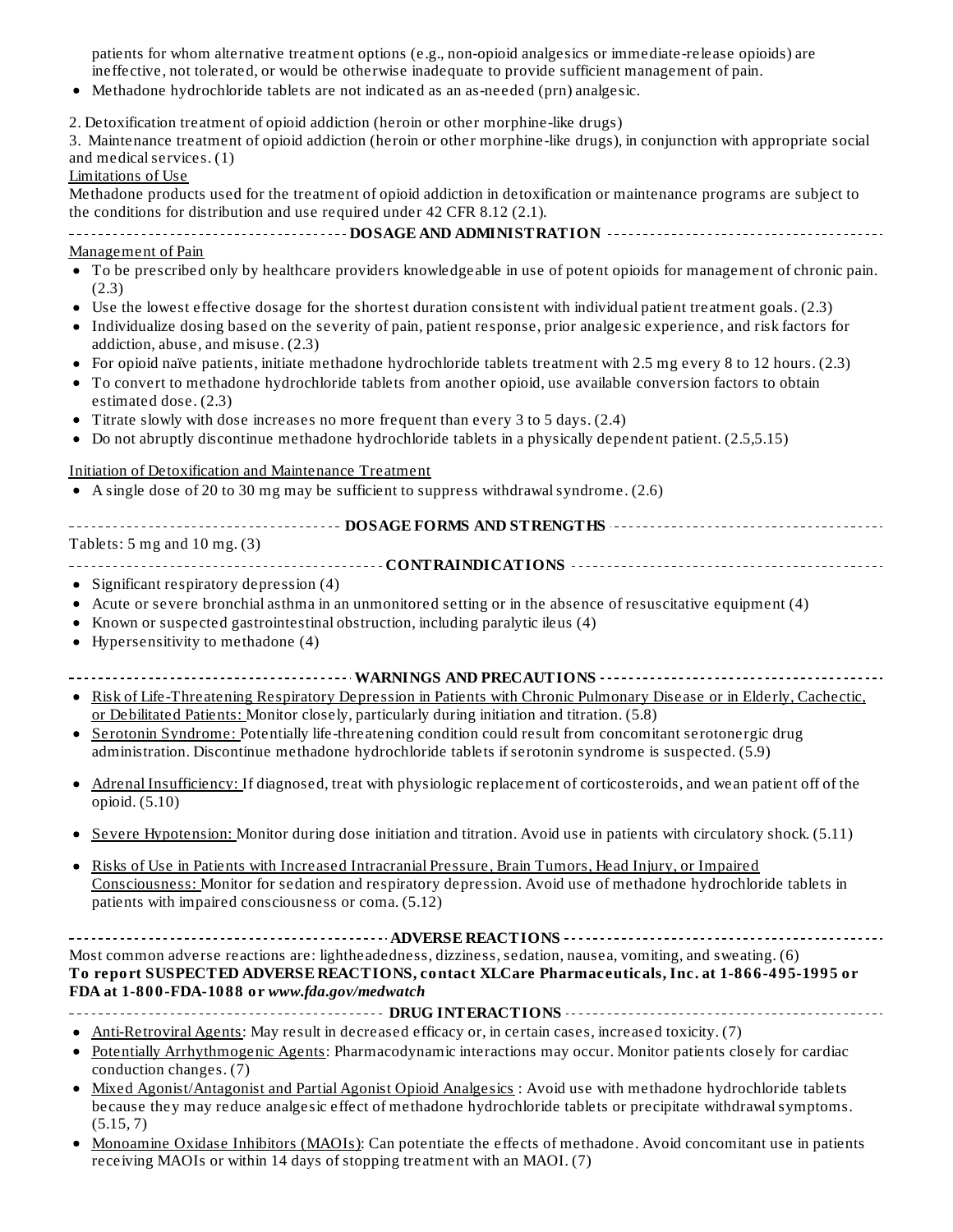#### **USE IN SPECIFIC POPULATIONS**

• Lactation: Methadone has been detected in human milk. Closely monitor infants of nursing women receiving methadone hydrochloride tablets. (8.2)

#### **See 17 for PATIENT COUNSELING INFORMATION and Medication Guide.**

**Revised: 10/2019**

#### **FULL PRESCRIBING INFORMATION: CONTENTS\***

**WARNING:ADDICTION, ABUSE AND MISUSE; RISK, EVALUATION AND MITIGATION STRATEGY (REMS); LIFE-THREATENING RESPIRATORY DEPRESSION; ACCIDENTAL INGESTION; LIFE-THREATENING QT PROLONGATION; NEONATAL OPIOID WITHDRAWAL SYNDROME;INTERACTIONS WITH DRUGS AFFECTING CYTOCHROME P450 ISOENZYMES; RISKS FROM CONCOMITANT USE WITH BENZODIAZEPINES OR OTHER CNS DEPRESSANTS; AND TREATMENT FOR OPIOID ADDICTION**

#### **1 INDICATIONS AND USAGE**

#### **2 DOSAGE AND ADMINISTRATION**

2.1 Conditions for Distribution and Use of Methadone Products for the Treatment of Opioid Addiction

2.2 Important General Information

2.3 Methadone hydrochloride tablets for Management of Pain

2.4 Titration and Maintenance of Therapy for Pain

2.5 Discontinuation of Methadone hydrochloride tablets for Pain

2.6 Induction/Initial Dosing for Detoxification and Maintenance Treatment of Opioid Addiction

2.7 Titration and Maintenance Treatment of Opioid Dependence

2.8 Medically Supervised Withdrawal after a Period of Maintenance Treatment for Opioid Addiction

2.9 Risk of Relapse in Patients on Methadone Maintenance Treatment of Opioid Addiction

2.10 Considerations for Management of Acute Pain during Methadone Maintenance Treatment

2.11 Dosage Adjustment during Pregnancy

#### **3 DOSAGE FORMS AND STRENGTHS**

#### **4 CONTRAINDICATIONS**

#### **5 WARNINGS AND PRECAUTIONS**

5.1 Addiction, Abuse and Misuse

5.2 Opioid Analgesic Risk Evaluation and Mitigation Strategy (REMS)

5.3 Life-Threatening Respiratory Depression

5.4 Life-Threatening QT Prolongation

5.5 Neonatal Opioid Withdrawal Syndrome

5.6 Risks of Concomitant Use of Cytochrome P450 3A4, 2B6, 2C19, 2C9, or 2D6 Inhibitors or Discontinuation of P450 3A4, 2B6, 2C19, or 2C9 Inducers

5.7 Risks from Concomitant Use with Benzodiazepines or Other CNS Depressants

5.8 Life-Threatening Respiratory Depression in Patients with Chronic Pulmonary Disease or in Elderly, Cachectic, or Debilitated Patients

5.9 Serotonin Syndrome with Concomitant Use of Serotonergic Drugs

5.10 Adrenal Insufficiency

5.11 Severe Hypotension

5.12 Risks of Use in Patients with Increased Intracranial Pressure, Brain Tumors, Head Injury, or Impaired Consciousness

5.13 Risks of Use in Patients with Gastrointestinal Conditions

5.14 Increased Risk of Seizures in Patients with Seizure Disorders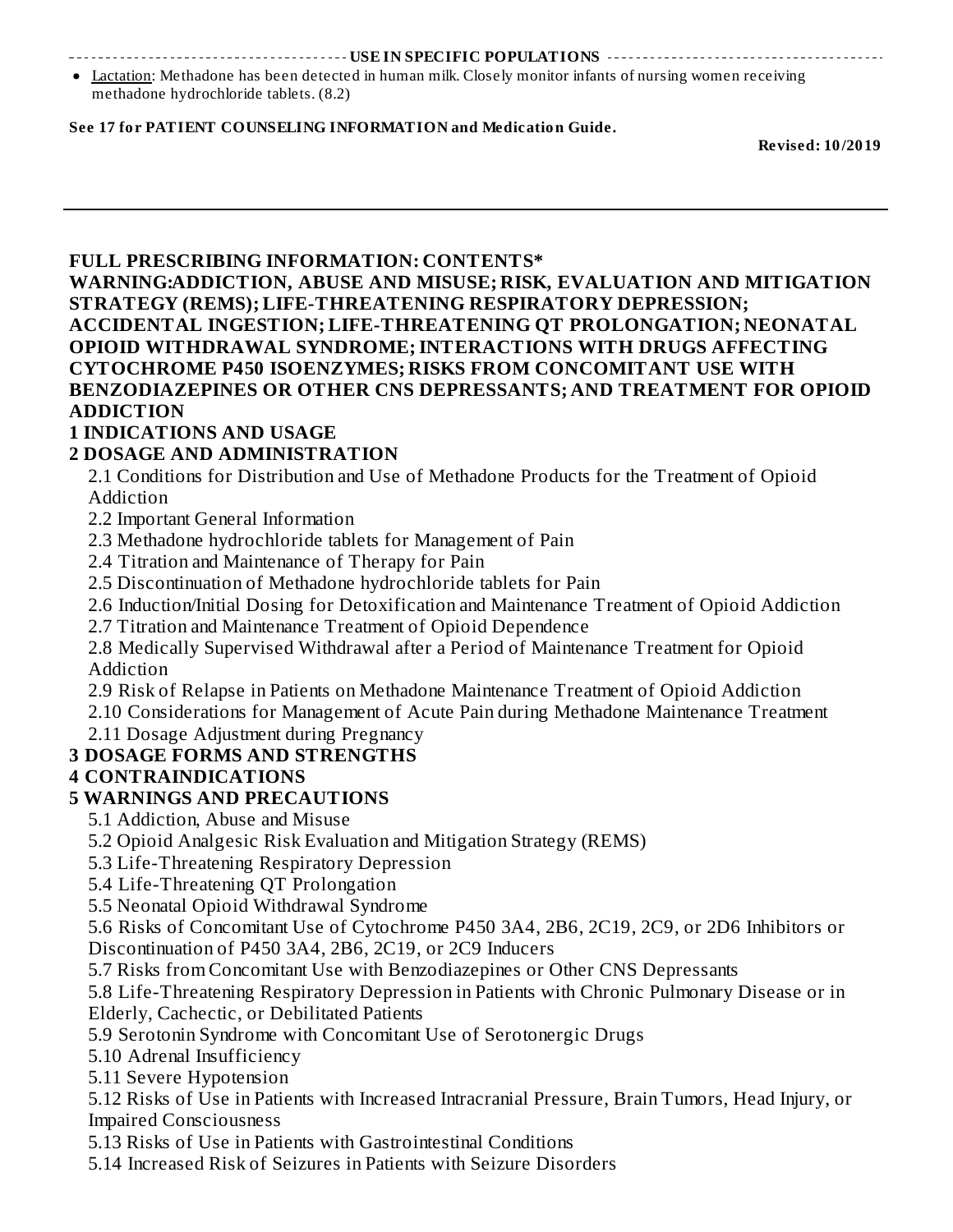5.15 Withdrawal

5.16 Risks Driving and Operating Machinery

5.17 Laboratory Test Interactions

### **6 ADVERSE REACTIONS**

#### **7 DRUG INTERACTIONS**

#### **8 USE IN SPECIFIC POPULATIONS**

- 8.1 Pregnancy
- 8.2 Lactation
- 8.3 Females and Males of Reproductive Potential
- 8.4 Pediatric Use
- 8.5 Geriatric Use
- 8.6 Hepatic Impairment
- 8.7 Renal Impairment

#### **9 DRUG ABUSE AND DEPENDENCE**

- 9.1 Controlled Substance
- 9.2 Abuse
- 9.3 Dependence
- **10 OVERDOSAGE**

#### **11 DESCRIPTION**

### **12 CLINICAL PHARMACOLOGY**

- 12.1 Mechanism of Action
- 12.2 Pharmacodynamics
- 12.3 Pharmacokinetics

#### **13 NONCLINICAL TOXICOLOGY**

13.1 Carcinogenesis, Mutagenesis, Impairment of Fertility

#### **16 HOW SUPPLIED/STORAGE AND HANDLING**

#### **17 PATIENT COUNSELING INFORMATION**

\* Sections or subsections omitted from the full prescribing information are not listed.

### **FULL PRESCRIBING INFORMATION**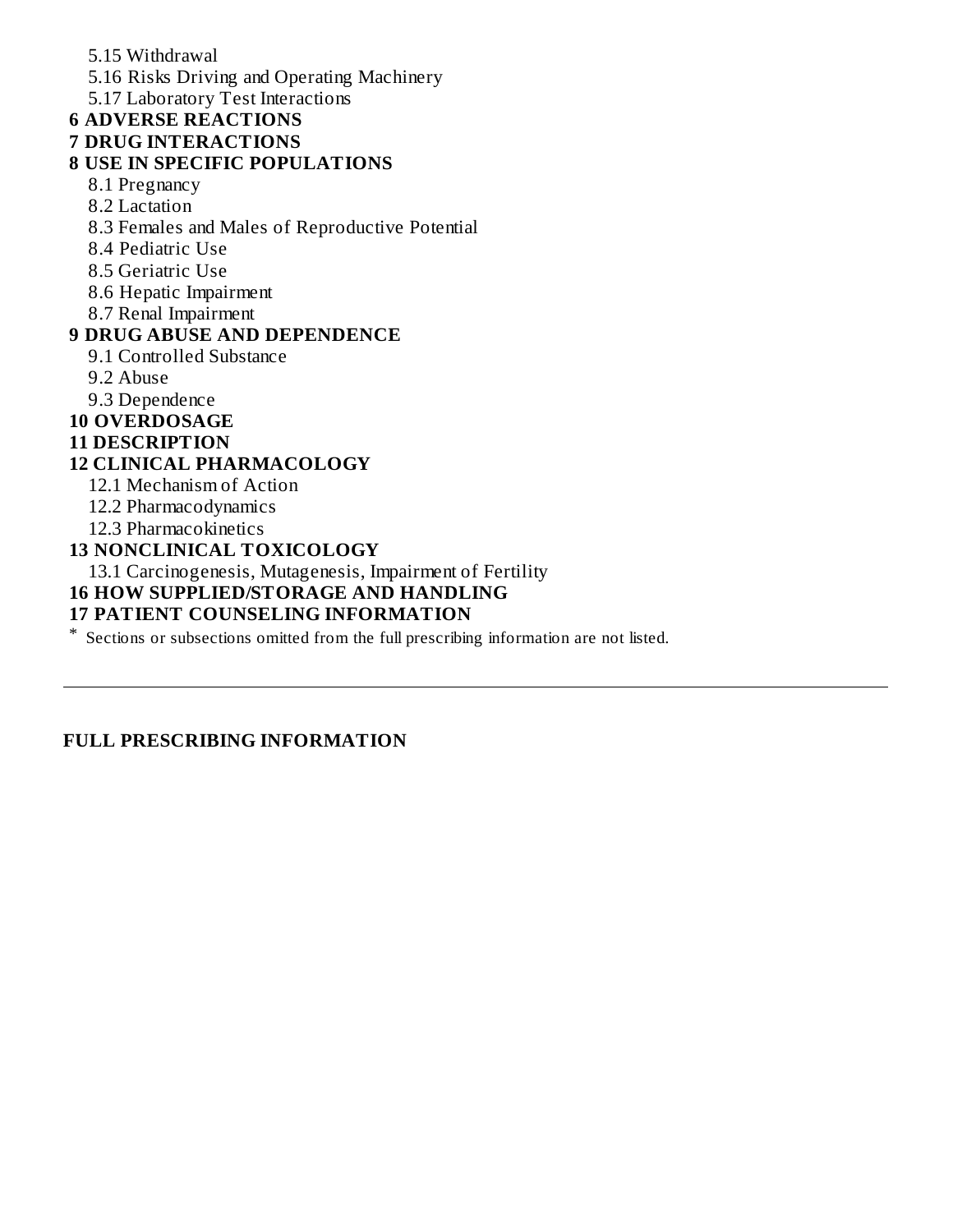#### **WARNING:ADDICTION, ABUSE AND MISUSE; RISK, EVALUATION AND MITIGATION STRATEGY (REMS); LIFE-THREATENING RESPIRATORY DEPRESSION; ACCIDENTAL INGESTION; LIFE-THREATENING QT PROLONGATION; NEONATAL OPIOID WITHDRAWAL SYNDROME; INTERACTIONS WITH DRUGS AFFECTING CYTOCHROME P450 ISOENZYMES; RISKS FROM CONCOMITANT USE WITH BENZODIAZEPINES OR OTHER CNS DEPRESSANTS; AND TREATMENT FOR OPIOID ADDICTION**

#### **Addiction, Abus e, and Misus e**

**Methadone hydrochloride tablets expos e patients and other us ers to the risks of opioid addiction, abus e, and misus e, which can lead to overdos e and death. Ass ess each patient's risk prior to pres cribing methadone hydrochloride tablets and monitor all patients regularly for the development of thes e behaviors and conditions** *[see Warnings and Precautions (5.1)].*

#### **Opioid Analgesic Risk Evaluation and Mitigation Strategy (REMS)**

**To ensure that the benefits of opioid analgesics outweigh the risks of addiction, abus e, and misus e, the Food and Drug Administration (FDA) has required a REMS for thes e products** *[see Warnings and Precautions (5.2)]***. Under the requirements of the REMS, drug companies with approved opioid analgesic products must make REMS-compliant education programs available to healthcare providers. Healthcare providers are strongly encouraged to**

- **complete a REMS-compliant education program,**
- **couns el patients and/or their caregivers, with every pres cription, on safe us e, s erious risks, storage, and disposal of thes e products,**
- **emphasize to patients and their caregivers the importance of reading the Medication Guide every time it is provided by their pharmacist, and**
- **consider other tools to improve patient, hous ehold, and community safety.**

### **Life-Threatening Respiratory Depression**

**Serious, life-threatening, or fatal respiratory depression may occur with us e of methadone hydrochloride tablets. The peak respiratory depressant effect of methadone occurs later, and persists longer than the peak analgesic effect, especially during the initial dosing period. Monitor for respiratory depression, especially during initiation of methadone hydrochloride tablets or following a dos e increas e** *[see Warnings and Precautions (5.3)]***.**

#### **Accidental Ingestion**

**Accidental ingestion of even one dos e of methadone hydrochloride tablets, especially by children, can result in a fatal overdos e of methadone** *[see Warnings and Precautions (5.3)]***.**

### **Life-Threatening QT Prolongation**

**QT interval prolongation and s erious arrhythmia (torsades de pointes) have occurred during treatment with methadone. Most cas es involve patients being treated for pain with large, multiple daily dos es of methadone, although cas es have been reported in patients receiving dos es commonly us ed for maintenance treatment of opioid addiction. Clos ely monitor patients with risk factors for development of prolonged QT interval, a history of cardiac conduction abnormalities, and thos e taking medications affecting cardiac conduction for changes in cardiac rhythm during initiation and titration of methadone hydrochloride tablets** *[see Warnings and Precautions (5.4)]***.**

### **Neonatal Opioid Withdrawal Syndrome**

**Neonatal opioid withdrawal syndrome (NOWS) is an expected and treatable outcome of us e of methadone hydrochloride tablets during pregnancy. NOWS may be life-threatening if not recognized and treated in the neonate. The balance between the risks of NOWS and the benefits of maternal methadone hydrochloride tablets us e may differ bas ed on the risks**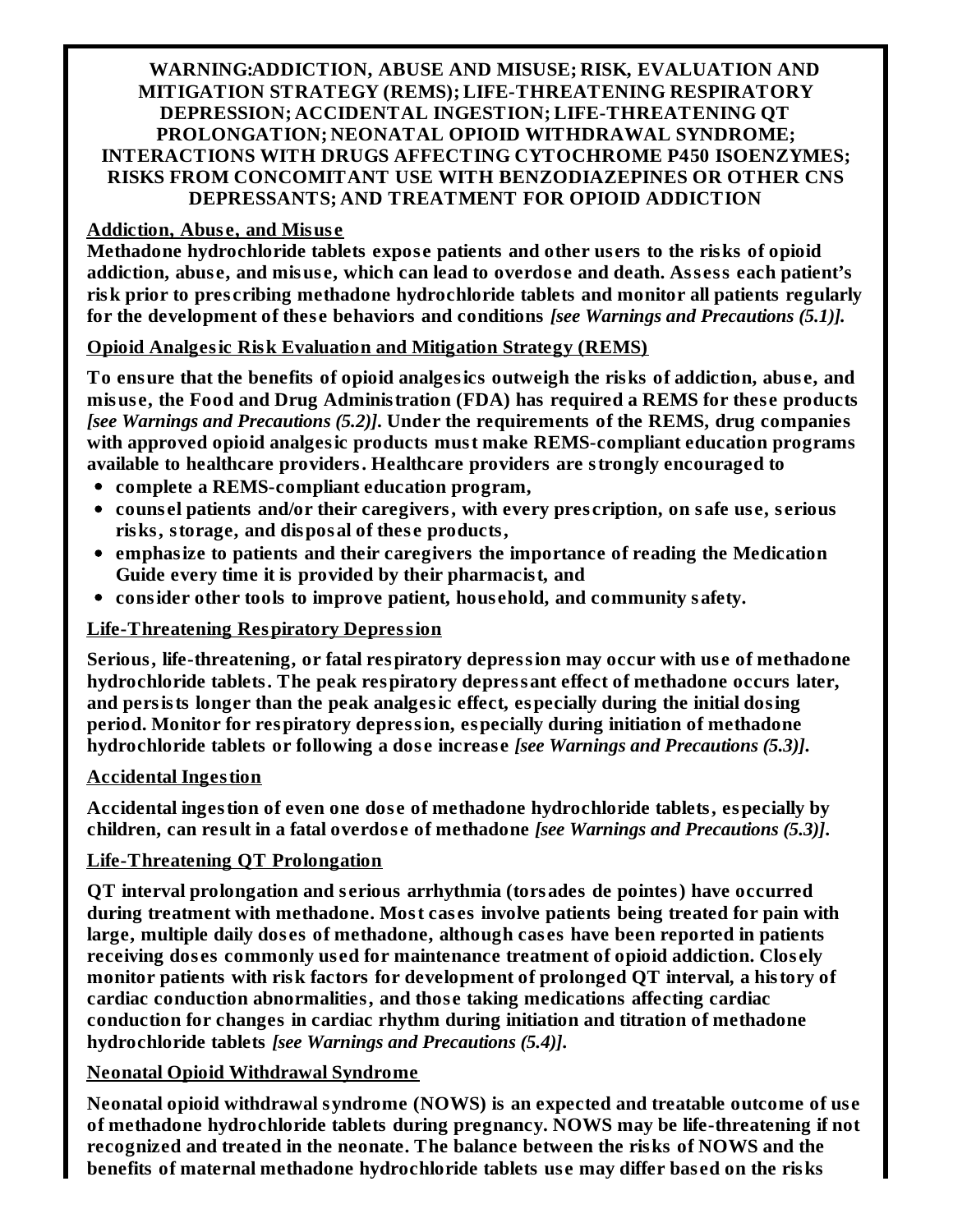**associated with the mother's underlying condition, pain, or addiction. Advis e the patient of the risk of NOWS so that appropriate planning for management of the neonate can occur** *[see Warnings and Precautions (5.5)]***.**

### **Cytochrome P450 Interaction**

**The concomitant us e of methadone hydrochloride tablets with all cytochrome P450 3A4, 2B6, 2C19, 2C9 or 2D6 inhibitors may result in an increas e in methadone plasma concentrations, which could caus e potentially fatal respiratory depression. In addition, dis continuation of concomitantly us ed cytochrome P450 3A4 2B6, 2C19, or 2C9 inducers may also result in an increas e in methadone plasma concentration. Follow patients clos ely for respiratory depression and s edation, and consider dosage reduction with any changes of concomitant medications that can result in an increas e in methadone levels** *[see Warnings and Precautions (5.6), Drug interactions (7)]***.**

### **Risks From Concomitant Us e With Benzodiazepines Or Other CNS Depressants**

**Concomitant us e of opioids with benzodiazepines or other central nervous system (CNS) depressants, including alcohol, may result in profound s edation, respiratory depression, coma, and death** *[see Warnings and Precautions (5.7), Drug Interactions (7)]***.**

- **Res erve concomitant pres cribing of methadone hydrochloride tablets and benzodiazepines or other CNS depressants for us e in patients for whom alternatives to benzodiazepines or other CNS depressants are inadequate.**
- **Limit dosages and durations to the minimum required for patients being treated for pain.**
- **Follow patients for signs and symptoms of respiratory depression and s edation. If the patient is visibly s edated, evaluate the caus e of s edation, and consider delaying or omitting the daily methadone dos e.**

#### **Conditions For Distribution And Us e Of Methadone Products For The Treatment Of Opioid Addiction**

**For detoxification and maintenance of opioid dependence, methadone should be administered in accordance with the treatment standards cited in 42 CFR Section 8, including limitations on unsupervis ed administration** *[see Indications and Usage (1),Dosage And Administration (2.1)].*

### **1 INDICATIONS AND USAGE**

Methadone hydrochloride tablets are indicated for the:

1. Management of pain severe enough to require daily, around-the-clock, long-term opioid treatment and for which alternative treatment options are inadequate.

Limitations of Use

- Because of the risks of addiction, abuse, and misuse with opioids, even at recommended doses, and  $\bullet$ because of the greater risks of overdose and death with long-acting opioids *[see Warnings and Precautions ( 5.1 )]*, reserve methadone hydrochloride tablets for use in patients for whom alternative analgesic treatment options (e.g., non-opioid analgesics or immediate-release opioid analgesics) are ineffective, not tolerated, or would be otherwise inadequate to provide sufficient management of pain.
- Methadone hydrochloride tablets are not indicated as an as-needed (prn) analgesic.

2. Detoxification treatment of opioid addiction (heroin or other morphine-like drugs).

3. Maintenance treatment of opioid addiction (heroin or other morphine-like drugs), in conjunction with appropriate social and medical services.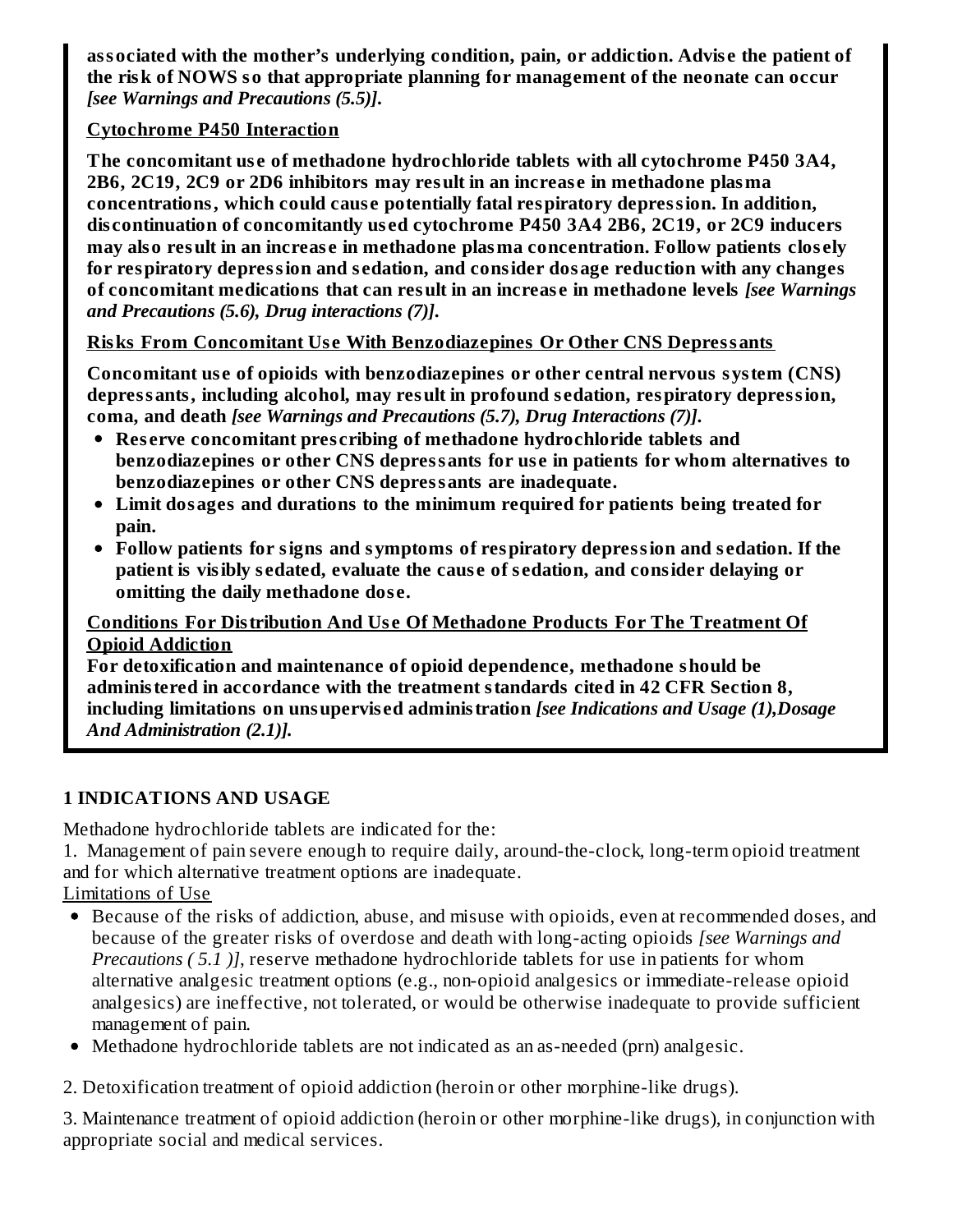### Limitations of Use

Methadone products used for the treatment of opioid addiction in detoxification or maintenance programs are subject to the conditions for distribution and use required under 42 CFR 8.12 *[see Dosage and Administration (2.1)].*

# **2 DOSAGE AND ADMINISTRATION**

### **2.1 Conditions for Distribution and Us e of Methadone Products for the Treatment of Opioid Addiction**

Code of Federal Regulations, Title 42, Sec 8: Methadone products when used for the treatment of opioid addiction in detoxification or maintenance programs, shall be dispensed only by opioid treatment programs (and agencies, practitioners or institutions by formal agreement with the program sponsor) certified by the Substance Abuse and Mental Health Services Administration and approved by the designated state authority. Certified treatment programs shall dispense and use methadone in oral form only and according to the treatment requirements stipulated in the Federal Opioid Treatment Standards (42 CFR 8.12). See below for important regulatory exceptions to the general requirement for certification to provide opioid agonist treatment.

Failure to abide by the requirements in these regulations may result in criminal prosecution, seizure of the drug supply, revocation of the program approval, and injunction precluding operation of the program.

Regulatory Exceptions to the General Requirement for Certification to Provide Opioid Agonist Treatment:

- During inpatient care, when the patient was admitted for any condition other than concurrent opioid addiction (pursuant to 21CFR 1306.07 $(c)$ ), to facilitate the treatment of the primary admitting diagnosis).
- During an emergency period of no longer than 3 days while definitive care for the addiction is being sought in an appropriately licensed facility (pursuant to 21CFR 1306.07(b)).

### **2.2 Important General Information**

- The peak respiratory depressant effect of methadone occurs later and persists longer than its peak therapeutic effect.
- A high degree of opioid tolerance does not eliminate the possibility of methadone overdose, iatrogenic or otherwise. Deaths have been reported during conversion to methadone from chronic, high-dose treatment with other opioid agonists and during initiation of methadone treatment of addiction in subjects previously abusing high doses of other agonists.
- With repeated dosing, methadone is retained in the liver and then slowly released, prolonging the duration of potential toxicity.
- Methadone has a narrow therapeutic index, especially when combined with other drugs.

### **2.3 Methadone hydrochloride tablets for Management of Pain**

### Important Dosage and Administration Information

Methadone hydrochloride tablets should be prescribed only by healthcare professionals who are knowledgeable in the use of potent opioids for the management of chronic pain.

Consider the following important factors that differentiate methadone from other opioid analgesics:

- There is high interpatient variability in absorption, metabolism, and relative analgesic potency of methadone. Population-based equianalgesic conversion ratios between methadone and other opioids are not accurate when applied to individuals.
- The duration of analgesic action of methadone is 4 to 8 hours (based on single-dose studies) but the plasma elimination half-life is 8 to 59 hours.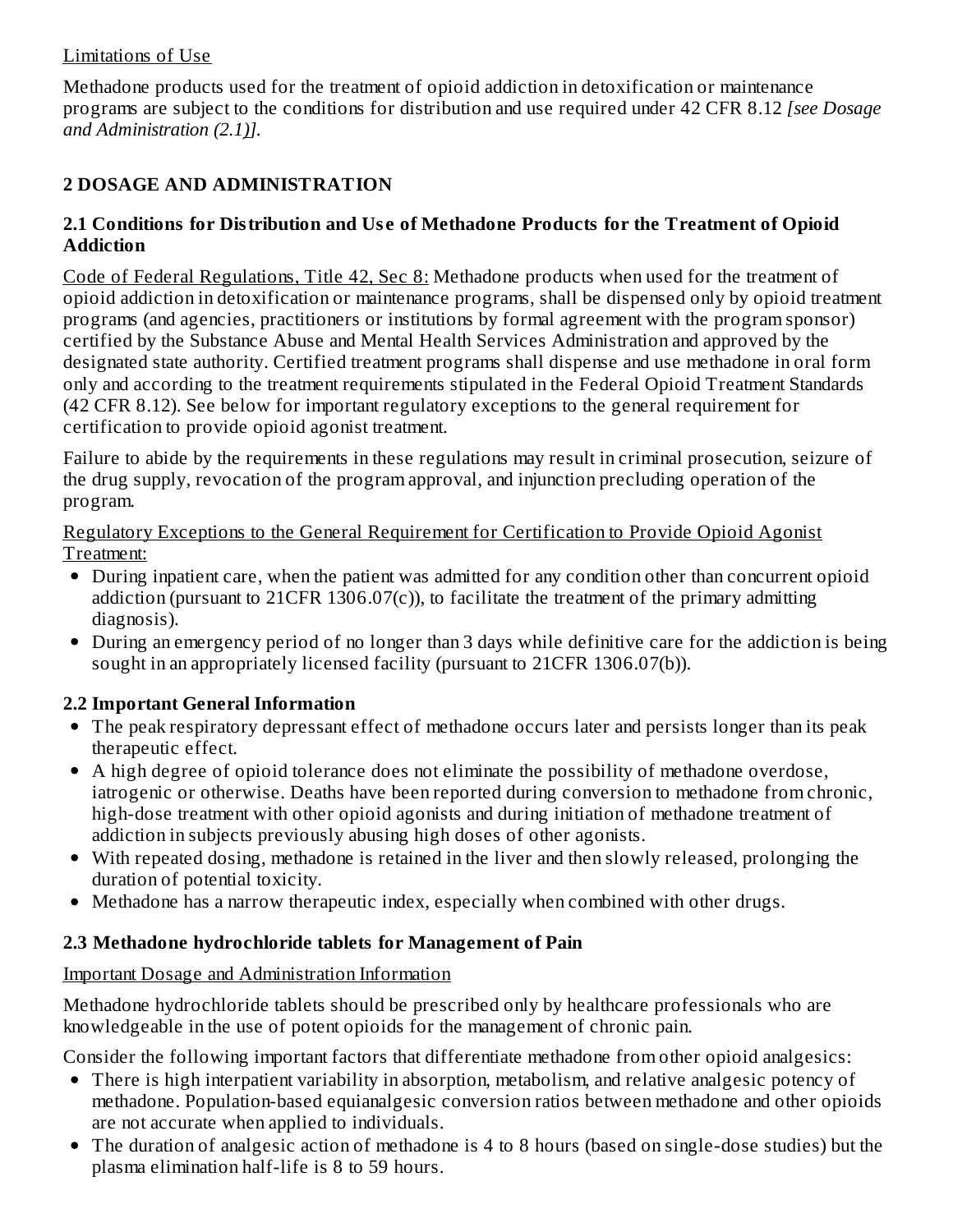- With repeated dosing, the potency of methadone increases due to systemic accumulation.
- Steady-state plasma concentrations and full analgesic effects are not attained until at least 3 to 5 days on a dose, and may take longer in some patients.

Use the lowest effective dosage for the shortest duration consistent with individual patient treatment goals *[see Warnings and Precautions (5)]*

Initiate the dosing regimen for each patient individually, taking into account the patient's severity of pain, patient response, prior analgesic treatment experience, and risk factors for addiction, abuse, and misuse *[see Warnings and Precautions(5.1)]* .

Monitor patients closely for respiratory depression, especially within the first 24 to 72 hours of initiating therapy and following dosage increases with methadone hydrochloride tablets and adjust the dosage accordingly *[see Warnings and Precautions (5.3)]*.

*Use of Methadone Hydrochloride Tablets as the First Opioid Analgesic*

Initiate treatment with methadone hydrochloride tablets with 2.5 mg orally every 8 to 12 hours.

*Conversion from Other Oral Opioids to Methadone Hydrochloride Tablets*

Discontinue all other around-the-clock opioid drugs when methadone hydrochloride tablets therapy is initiated. Deaths have occurred in opioid-tolerant patients during conversion to methadone.

The potency of methadone relative to other opioid analgesics is nonlinear and increases with increasing dose. Table 1 provides an estimated conversion factor for use when converting patients from another opioid to methadone. Because of the high inter-patient variability in absorption, metabolism, and relative potency, it is critical to avoid overestimating the methadone dose which can lead to fatal respiratory depression. It is safer to underestimate a patient's 24-hour methadone dosage and provide rescue medication (e.g., immediate-release opioid) than to overestimate the 24-hour methadone dosage and manage an adverse reaction due to an overdose.

Consider the following when using the information in Table 1:

- This is **not** a table of equinalgesic doses.
- The conversion factors in this table are only for the conversion **from** another oral opioid analgesic **to** methadone hydrochloride tablets.
- The table **cannot** be used to convert **from** methadone hydrochloride tablets **to** another opioid. Doing so will result in an overestimation of the dose of the new opioid and may result in fatal overdose.

### **Table 1: Conversion Factors to Methadone Hydrochloride Tablets**

| <b>Total Daily Baseline</b>     | <b>Estimated Daily Oral Methadone Requirement as</b> |
|---------------------------------|------------------------------------------------------|
|                                 | <b>Percent of</b>                                    |
| <b>Oral Morphine Equivalent</b> | <b>Total Daily Morphine Equivalent Dose</b>          |
| <b>Dose</b>                     |                                                      |
| $< 100$ mg                      | 20% to 30%                                           |
| 100 to 300 mg                   | 10% to 20%                                           |
| 300 to 600 mg                   | 8% to 12%                                            |
| 600 mg to 1,000 mg              | 5% to 10%                                            |
| $> 1,000$ mg                    | $< 5\%$                                              |

To calculate the estimated methadone hydrochloride tablets dose using Table 1:

For patients on a single opioid, sum the current total daily dose of the opioid, convert it to a Morphine Equivalent Dose according to specific conversion factor for that specific opioid, then multiply the Morphine Equivalent Dose by the corresponding percentage in the above table to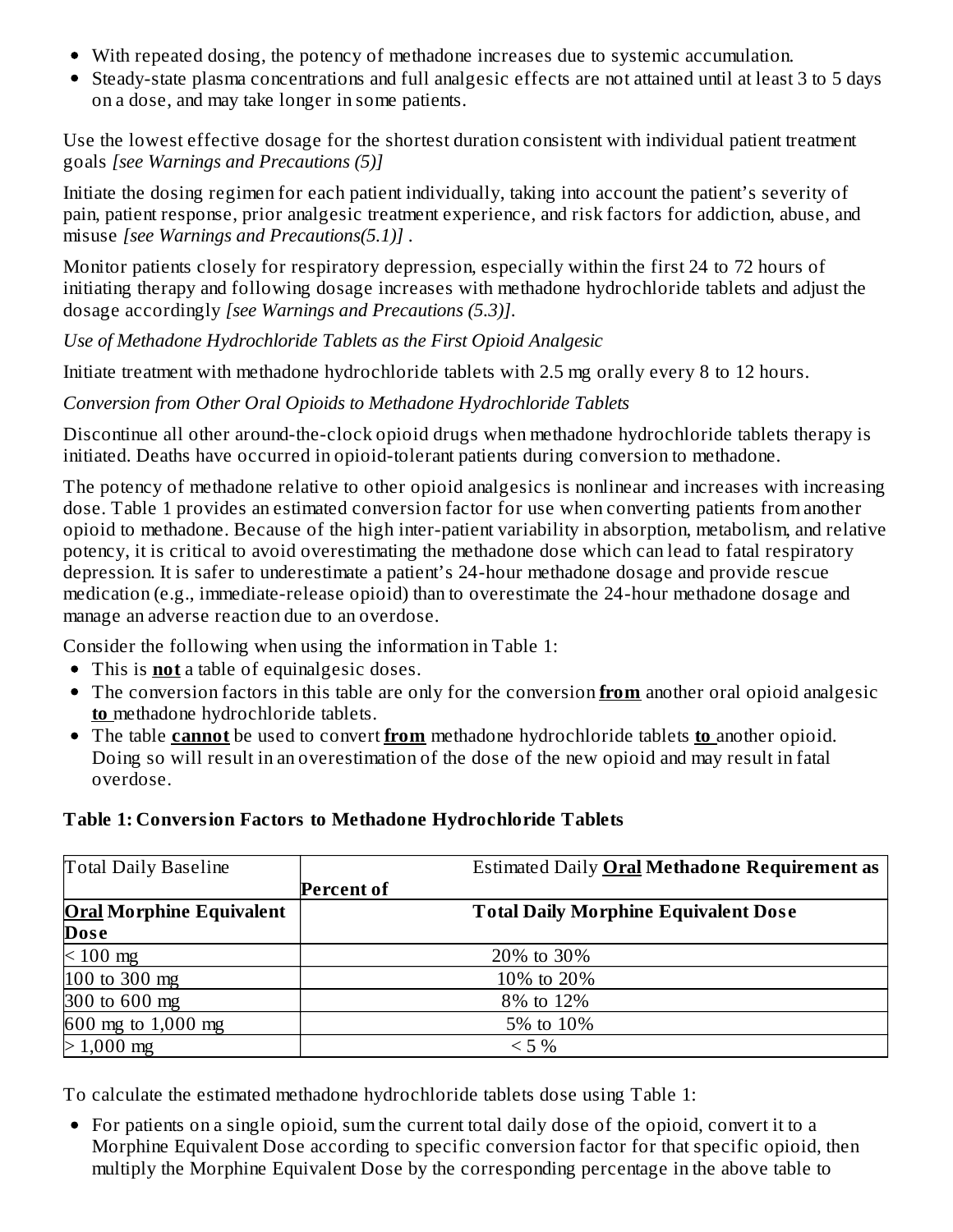calculate the approximate oral methadone daily dose. Divide the total daily methadone dose derived from the table above to reflect the intended dosing schedule (i.e., for administration every 8 hours, divide total daily methadone dose by 3).

- For patients on a regimen of more than one opioid, calculate the approximate oral methadone dose for each opioid and sum the totals to obtain the approximate total methadone daily dose. Divide the total daily methadone dose derived from the table above to reflect the intended dosing schedule (i.e., for administration every 8 hours, divide total daily methadone dose by 3).
- For patients on a regimen of fixed-ratio opioid/non-opioid analgesic products, use only the opioid component of these products in the conversion.

Always round the dose down, if necessary, to the appropriate methadone hydrochloride tablets strength(s) available.

Example conversion from a single opioid to methadone hydrochloride tablets:

Step 1:

Sum the total daily dose of the opioid (in this case, Morphine Extended Release Tablets 50 mg twice daily)

50 mg Morphine Extended Release Tablets 2 times daily = 100 mg total daily dose of Morphine

Step 2:

Calculate the approximate equivalent dose of methadone hydrochloride tablets based on the total daily dose of Morphine using Table 1.

100 mg total daily dose of Morphine x 15% (10% to 20% per Table 1) = 15 mg methadone hydrochloride tablets daily

Step 3:

Calculate the approximate starting dose of methadone hydrochloride tablets to be given every 12 hours. Round down, if necessary, to the appropriate methadone hydrochloride tablets strengths available.

15 mg daily  $/2 = 7.5$  mg methadone hydrochloride tablets every 12 hours

Then 7.5 mg is rounded down to 5 mg methadone hydrochloride tablets every 12 hours

Close observation and frequent titration are warranted until pain management is stable on the new opioid. Monitor patients for signs and symptoms of opioid withdrawal or for signs of over-sedation/toxicity after converting patients to methadone hydrochloride tablets.

*Conversion from Parenteral Methadone to Methadone Hydrochloride Tablets*

Use a conversion ratio of 1:2 mg for parenteral to oral methadone (e.g., 5 mg parenteral methadone to 10 mg oral methadone).

# **2.4 Titration and Maintenance of Therapy for Pain**

Individually titrate methadone hydrochloride tablets to a dose that provides adequate analgesia and minimizes adverse reactions. Continually reevaluate patients receiving methadone hydrochloride tablets to assess the maintenance of pain control and the relative incidence of adverse reactions, as well as monitoring for the development of addiction, abuse, or misuse *[see Warnings and Precautions (5.1)]* .Frequent communication is important among the prescriber, other members of the healthcare team, the patient, and the caregiver/family during periods of changing analgesic requirements, including initial titration. During chronic therapy, periodically reassess the continued need for the use of opioid analgesics.

Patients who experience breakthrough pain may require a dose increase of methadone hydrochloride tablets, or may need rescue medication with an appropriate dose of an immediate-release analgesic. If the level of pain increases after dosage stabilization, attempt to identify the source of increased pain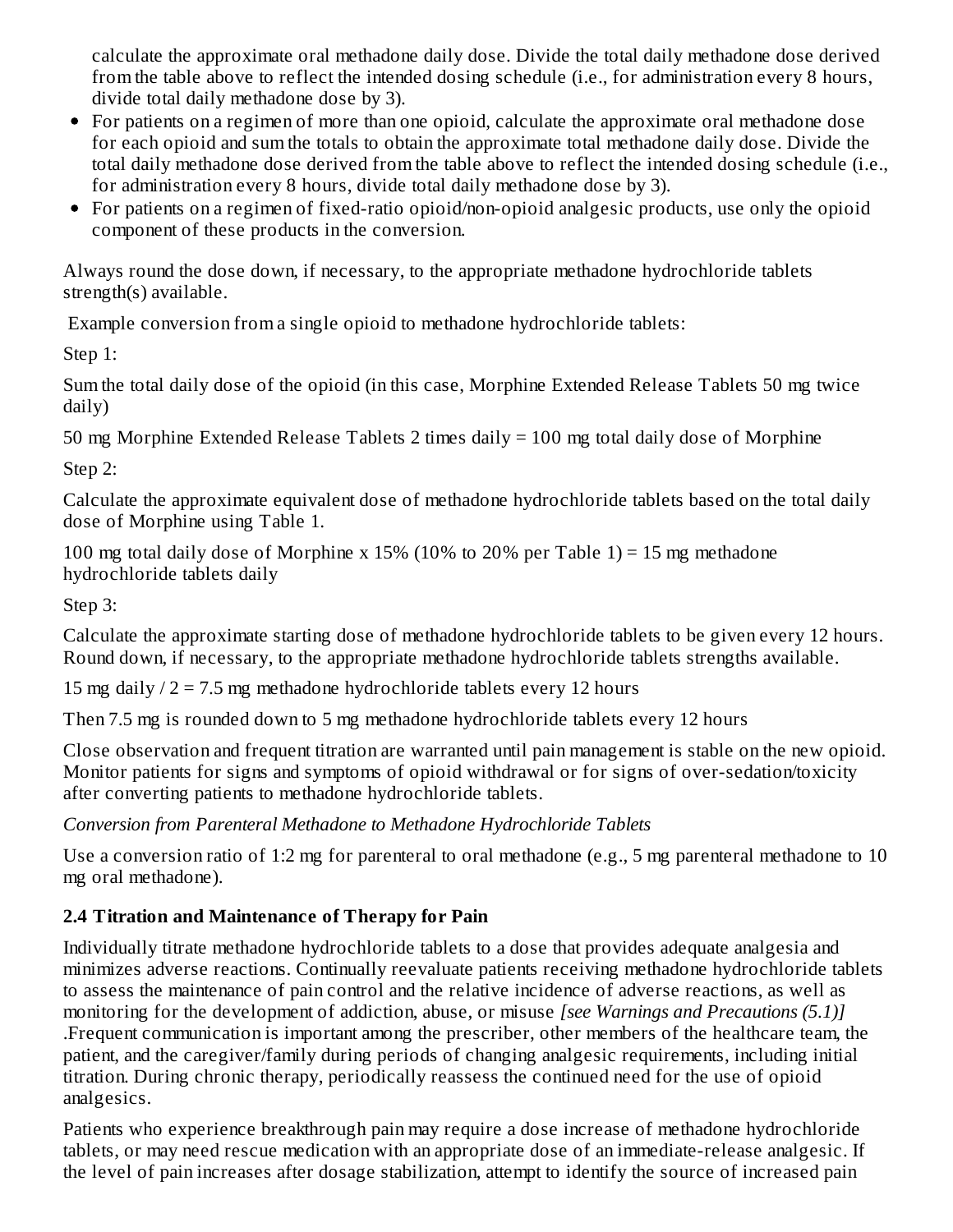before increasing the methadone hydrochloride tablets dosage.

Because of individual variability in the pharmacokinetic profile (i.e., terminal half-life (T1/2) from 8 to 59 hours in different studies *[see Clinical Pharmacology (12.3)]* ,titrate methadone hydrochloride tablets slowly, with dose increases no more frequent than every 3 to 5 days. However, because of this high variability, some patients may require substantially longer periods between dose increases (up to 12 days). Monitor patients closely for the development of potentially life-threatening adverse reactions (e.g., CNS and respiratory depression).

If unacceptable opioid-related adverse reactions are observed, the subsequent doses may be reduced and/or the dosing interval adjusted (i.e., every 8 hours or every 12 hours). Adjust the dose to obtain an appropriate balance between management of pain and opioid-related adverse reactions.

### **2.5 Dis continuation of Methadone hydrochloride tablets for Pain**

When a patient no longer requires therapy with methadone hydrochloride tablets for pain, taper the dose gradually, by 15% to 50% every two to four days, to prevent signs and symptoms of withdrawal. If the patient develops these signs or symptoms, raise the dose to the previous level and taper more slowly, either by increasing the interval between decreases, decreasing the amount of change in dose, or both. Do not abruptly discontinue methadone hydrochloride tablets *[see Warnings and Precautions ( 5.15 ), Drug Abuse and Dependence ( 9.3 )]*.

### **2.6 Induction/Initial Dosing for Detoxification and Maintenance Treatment of Opioid Addiction**

For detoxification and maintenance of opioid dependence, methadone should be administered in accordance with the treatment standards cited in 42 CFR Section 8.12, including limitations on unsupervised administration.

Administer the initial methadone dose under supervision, when there are no signs of sedation or intoxication, and the patient shows symptoms of withdrawal. An initial single dose of 20 to 30 mg of methadone hydrochloride tablets will often be sufficient to suppress withdrawal symptoms. The initial dose should not exceed 30 mg.

To make same-day dosing adjustments, have the patient wait 2 to 4 hours for further evaluation, when peak levels have been reached. Provide an additional 5 to 10 mg of methadone hydrochloride tablets if withdrawal symptoms have not been suppressed or if symptoms reappear.

The total daily dose of methadone hydrochloride tablets on the first day of treatment should not ordinarily exceed 40 mg. Adjust the dose over the first week of treatment based on control of withdrawal symptoms at the time of expected peak activity (e.g., 2 to 4 hours after dosing). When adjusting the dose, keep in mind that methadone levels will accumulate over the first several days of dosing; deaths have occurred in early treatment due to the cumulative effects. Instruct patients that the dose will "hold" for a longer period of time as tissue stores of methadone accumulate.

Use lower initial doses for patients whose tolerance is expected to be low at treatment entry. Any patient who has not taken opioids for more than 5 days may no longer be tolerant. Do not determine initial doses based on previous treatment episodes or dollars spent per day on illicit drug use.

During the induction phase of methadone maintenance treatment, patients are being withdrawn from opioids and may have opioid withdrawal symptoms. Monitor patients for signs and symptoms of opioid withdrawal including: lacrimation, rhinorrhea, sneezing, yawning, excessive perspiration, goose-flesh, fever, chilling alternating with flushing, restlessness, irritability, weakness, anxiety, depression, dilated pupils, tremors, tachycardia, abdominal cramps, body aches, involuntary twitching and kicking movements, anorexia, nausea, vomiting, diarrhea, intestinal spasms, and weight loss and consider dose adjustment as indicated.

*Short-term Detoxification*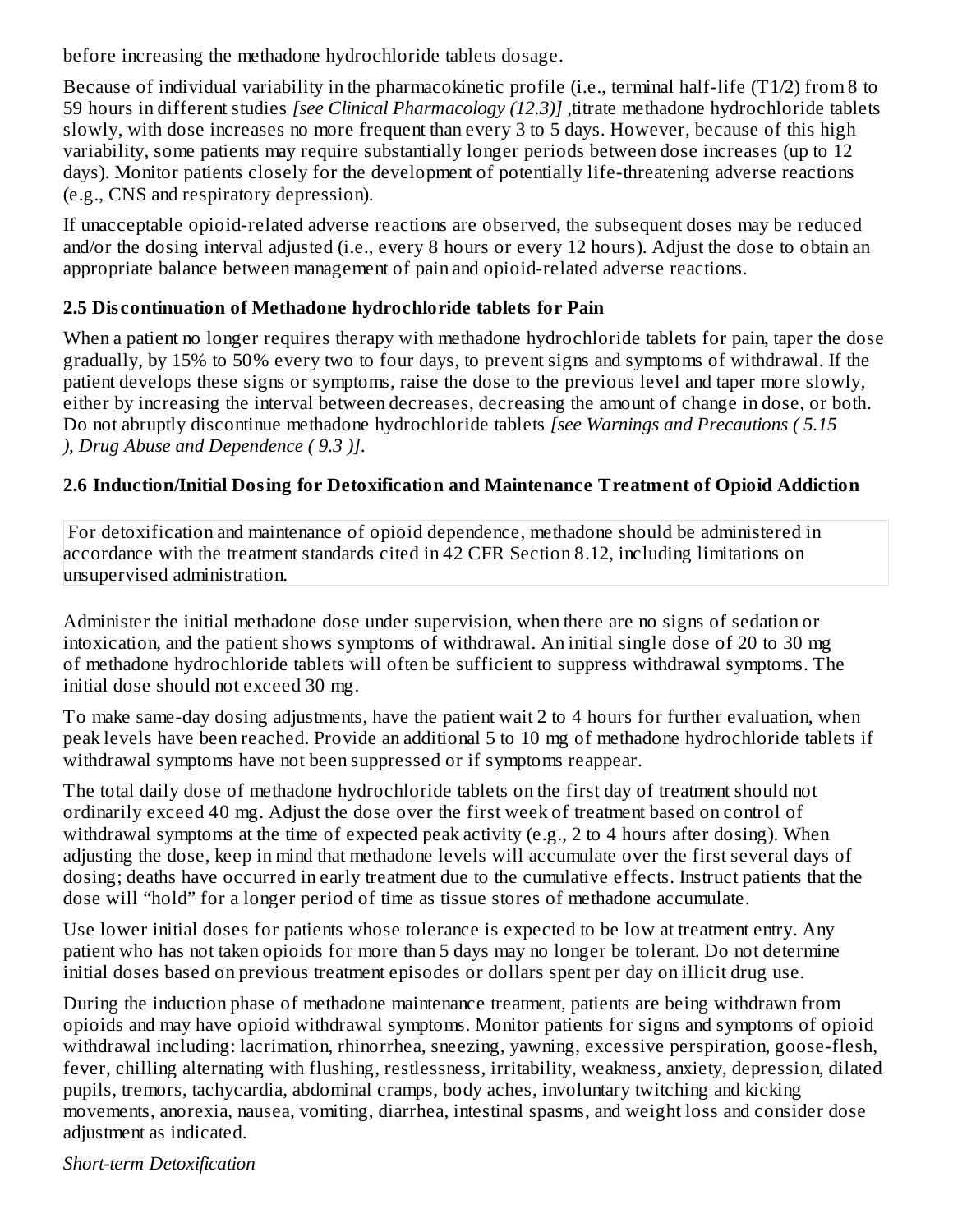For a brief course of stabilization followed by a period of medically supervised withdrawal, titrate the patient to a total daily dose of about 40 mg in divided doses to achieve an adequate stabilizing level. After 2 to 3 days of stabilization, gradually decrease the dose of methadone hydrochloride tablets. Decrease the dose of methadone hydrochloride tablets on a daily basis or at 2-day intervals, keeping the amount of methadone hydrochloride tablets sufficient to keep withdrawal symptoms at a tolerable level. Hospitalized patients may tolerate a daily reduction of 20% of the total daily dose. Ambulatory patients may need a slower schedule.

### **2.7 Titration and Maintenance Treatment of Opioid Dependence**

Titrate patients in maintenance treatment to a dose that prevents opioid withdrawal symptoms for 24 hours, reduces drug hunger or craving, and blocks or attenuates the euphoric effects of selfadministered opioids, ensuring that the patient is tolerant to the sedative effects of methadone. Most commonly, clinical stability is achieved at doses between 80 to 120 mg/day. During prolonged administration of methadone, monitor patients for persistent constipation and manage accordingly.

### **2.8 Medically Supervis ed Withdrawal after a Period of Maintenance Treatment for Opioid Addiction**

There is considerable variability in the appropriate rate of methadone taper in patients choosing medically supervised withdrawal from methadone treatment. Dose reductions should generally be less than 10% of the established tolerance or maintenance dose, and 10 to 14-day intervals should elapse between dose reductions. Apprise patients of the high risk of relapse to illicit drug use associated with discontinuation of methadone maintenance treatment.

### **2.9 Risk of Relaps e in Patients on Methadone Maintenance Treatment of Opioid Addiction**

Abrupt opioid discontinuation can lead to development of opioid withdrawal symptoms *[see Drug Abuse and Dependence (9.3)]*. Opioid withdrawal symptoms have been associated with an increased risk of relapse to illicit drug use in susceptible patients.

### **2.10 Considerations for Management of Acute Pain during Methadone Maintenance Treatment**

Patients in methadone maintenance treatment for opioid dependence who experience physical trauma, postoperative pain or other acute pain cannot be expected to derive analgesia from their existing dose of methadone. Such patients should be administered analgesics, including opioids, in doses that would otherwise be indicated for non-methadone-treated patients with similar painful conditions. When opioids are required for management of acute pain in methadone maintenance patients, somewhat higher and/or more frequent doses will often be required than would be the case for non-tolerant patients due to the opioid tolerance induced by methadone.

### **2.11 Dosage Adjustment during Pregnancy**

Methadone clearance may be increased during pregnancy. During pregnancy, a woman's methadone dose may need to be increased or the dosing interval decreased. Methadone should be used in pregnancy only if the potential benefit justifies the potential risk to the fetus *[see Use in Specific Populations ( 8.1 )]*.

## **3 DOSAGE FORMS AND STRENGTHS**

Methadone hydrochloride tablets, USP 5 mg: White to off-white round, standard bi-convex tablets with scored on one side and debossed 'T292' on the other side.

Methadone hydrochloride tablets, USP 10 mg: White to off-white round, beveled edge with scored on one side and debossed 'T293' on the other side.

## **4 CONTRAINDICATIONS**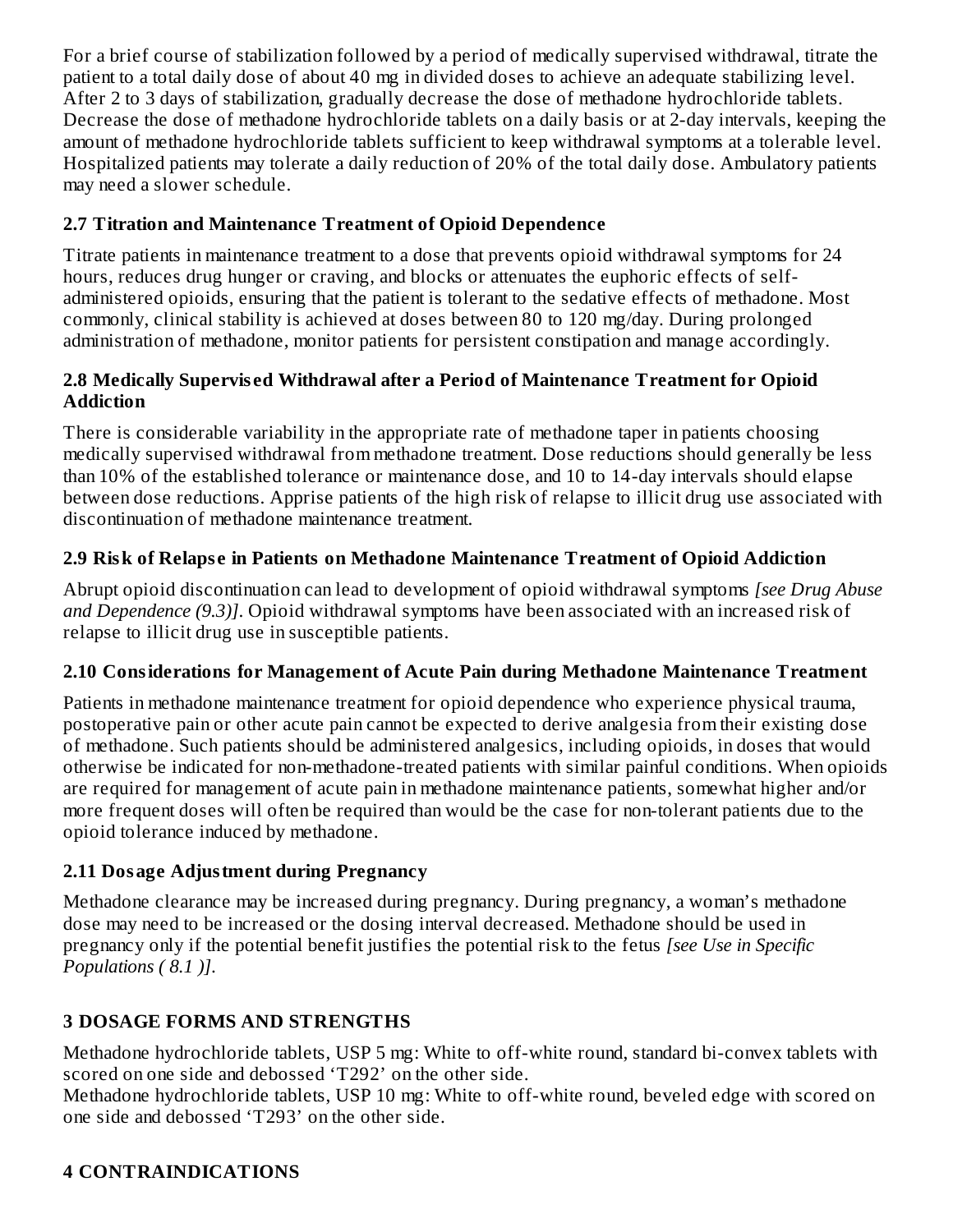Methadone hydrochloride tablets are contraindicated in patients with:

- Significant respiratory depression *[see Warnings and Precautions (5.3)].*
- Acute or severe bronchial asthma in an unmonitored setting or in the absence of resuscitative equipment *[see Warnings and Precautions (5.8)].*
- Known or suspected gastrointestinal obstruction, including paralytic ileus *[see Warnings and Precautions (5.13)].*
- Hypersensitivity (e.g., anaphylaxis) to methadone *[see Adverse Reactions (6)].*

### **5 WARNINGS AND PRECAUTIONS**

### **5.1 Addiction, Abus e and Misus e**

Methadone hydrochloride tablets contain methadone, a Schedule II controlled substance. As an opioid, methadone hydrochloride tablets expose users to the risks of addiction, abuse, and misuse*.* As long-acting opioids such as methadone hydrochloride tablets have pharmacological effects over an extended period of time, there is a greater risk for overdose and death *[see Drug Abuse and Dependence (9)]*.

Although the risk of addiction in any individual is unknown, it can occur in patients appropriately prescribed methadone hydrochloride tablets. Addiction can occur at recommended doses and if the drug is misused or abused.

Assess each patient's risk for opioid addiction, abuse, or misuse prior to prescribing methadone hydrochloride tablets and monitor all patients receiving methadone hydrochloride tablets for the development of these behaviors and conditions. Risks are increased in patients with a personal or family history of substance abuse (including drug or alcohol addiction or abuse) or mental illness (e.g., major depression). The potential for these risks should not, however, prevent the prescribing of methadone hydrochloride tablets for the proper management of pain in any given patient. Patients at increased risk may be prescribed opioids such as methadone hydrochloride tablets, but use in such patients necessitates intensive counseling about the risks and proper use of methadone hydrochloride tablets along with the intensive monitoring for signs of addiction, abuse, and misuse.

Abuse or misuse of methadone hydrochloride tablets by crushing, chewing, snorting, or injecting the dissolved product will result in the uncontrolled delivery of the methadone and can result in overdose and death *[see Overdosage (10)].*

Opioids are sought by drug abusers and people with addiction disorders and are subject to criminal diversion. Consider these risks when prescribing or dispensing methadone hydrochloride tablets. Strategies to reduce these risks include prescribing the drug in the smallest appropriate quantity and advising the patient on the proper disposal of unused drug *[see Patient Counseling Information (17)].* Contact local state professional licensing board or state controlled substances authority for information on how to prevent and detect abuse or diversion of this product.

### **5.2 Opioid Analgesic Risk Evaluation and Mitigation Strategy (REMS)**

To ensure that the benefits of opioid analgesics outweigh the risks of addiction, abuse, and misuse, the Food and Drug Administration (FDA) has required a Risk Evaluation and Mitigation Strategy (REMS) for these products. Under the requirements of the REMS, drug companies with approved opioid analgesic products must make REMS-compliant education programs available to healthcare providers. Healthcare providers are strongly encouraged to do all of the following:

- Complete a REMS-compliant education program offered by an accredited provider of continuing education (CE) or another education program that includes all the elements of the FDA Education Blueprint for Health Care Providers Involved in the Management or Support of Patients with Pain.
- Discuss the safe use, serious risks, and proper storage and disposal of opioid analgesics with patients and/or their caregivers every time these medicines are prescribed. The Patient Counseling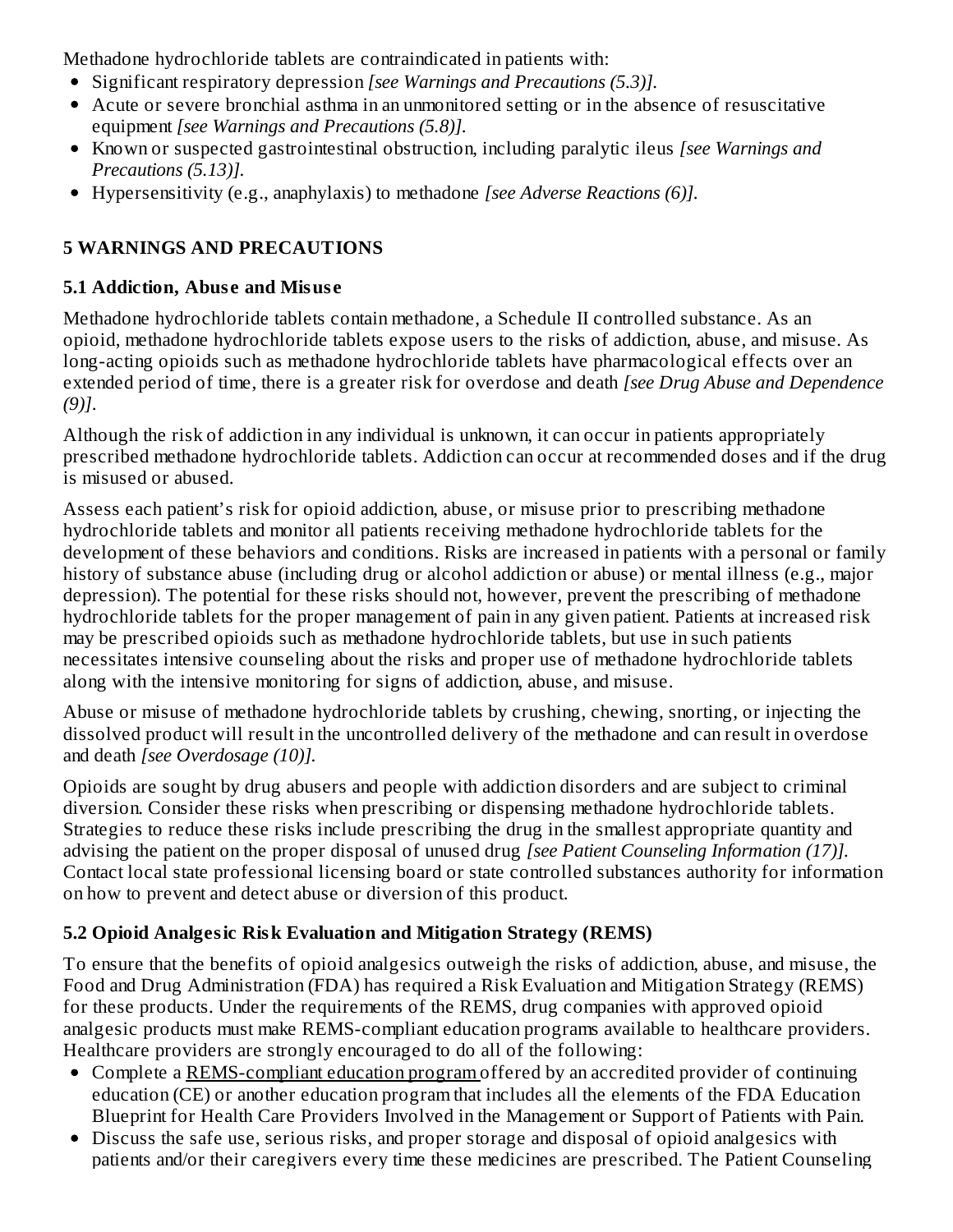Guide (PCG) can be obtained at this link: www.fda.gov/OpioidAnalgesicREMSPCG.

- Emphasize to patients and their caregivers the importance of reading the Medication Guide that they will receive from their pharmacist every time an opioid analgesic is dispensed to them.
- Consider using other tools to improve patient, household, and community safety, such as patientprescriber agreements that reinforce patient-prescriber responsibilities.

To obtain further information on the opioid analgesic REMS and for a list of accredited REMS CME/CE, call 1-800-503- 0784, or log on to www.opioidanalgesicrems.com. The FDA Blueprint can be found at www.fda.gov/OpioidAnalgesicREMSBlueprint.

### **5.3 Life-Threatening Respiratory Depression**

Serious, life-threatening, or fatal respiratory depression has been reported with the use of methadone, even when used as recommended. The peak respiratory depressant effect of methadone occurs later, and persists longer than the peak analgesic effect. Respiratory depression from opioid use, if not immediately recognized and treated, may lead to respiratory arrest and death. Management of respiratory depression may include close observation, supportive measures, and use of opioid antagonists, depending on the patient's clinical status *[see Overdosage (10)]*. Carbon dioxide (CO<sub>2</sub>) retention from opioid-induced respiratory depression can exacerbate the sedating effects of opioids.

While serious, life-threatening, or fatal respiratory depression can occur at any time during the use of methadone hydrochloride tablets, the risk is greatest during the initiation of therapy or following a dosage increase. The peak respiratory depressant effect of methadone occurs later, and persists longer than the peak analgesic effect, especially during the initial dosing period. Monitor patients closely for respiratory depression, when initiating therapy with methadone hydrochloride tablets and following dose increases.

To reduce the risk of respiratory depression, proper dosing and titration of methadone hydrochloride tablets are essential *[see Dosage and Administration (*2.3 *,*2.4*)].* Overestimating the methadone hydrochloride tablets dosage when converting patients from another opioid product can result in fatal overdose with the first dose.

Accidental ingestion of even one dose of methadone hydrochloride tablets, especially by children, can result in respiratory depression and death due to an overdose of methadone.

# **5.4 Life-Threatening QT Prolongation**

Cases of QT interval prolongation and serious arrhythmia (*torsades de pointes*) have been observed during treatment with methadone. These cases appear to be more commonly associated with, but not limited to, higher dose treatment (> 200 mg/day). Most cases involve patients being treated for pain with large, multiple daily doses of methadone, although cases have been reported in patients receiving doses commonly used for maintenance treatment of opioid addiction. In most patients on the lower doses typically used for maintenance, concomitant medications and/or clinical conditions such as hypokalemia were noted as contributing factors. However, the evidence strongly suggests that methadone possesses the potential for adverse cardiac conduction effects in some patients. The effects of methadone on the QT interval have been confirmed in *in vivo* laboratory studies, and methadone has been shown to inhibit cardiac potassium channels in *in vitro* studies.

Closely monitor patients with risk factors for development of prolonged QT interval (e.g., cardiac hypertrophy, concomitant diuretic use, hypokalemia, hypomagnesemia), a history of cardiac conduction abnormalities, and those taking medications affecting cardiac conduction. QT prolongation has also been reported in patients with no prior cardiac history who have received high doses of methadone.

Evaluate patients developing QT prolongation while on methadone treatment for the presence of modifiable risk factors, such as concomitant medications with cardiac effects, drugs that might cause electrolyte abnormalities, and drugs that might act as inhibitors of methadone metabolism.

Only initiate methadone hydrochloride tablets therapy for pain in patients for whom the anticipated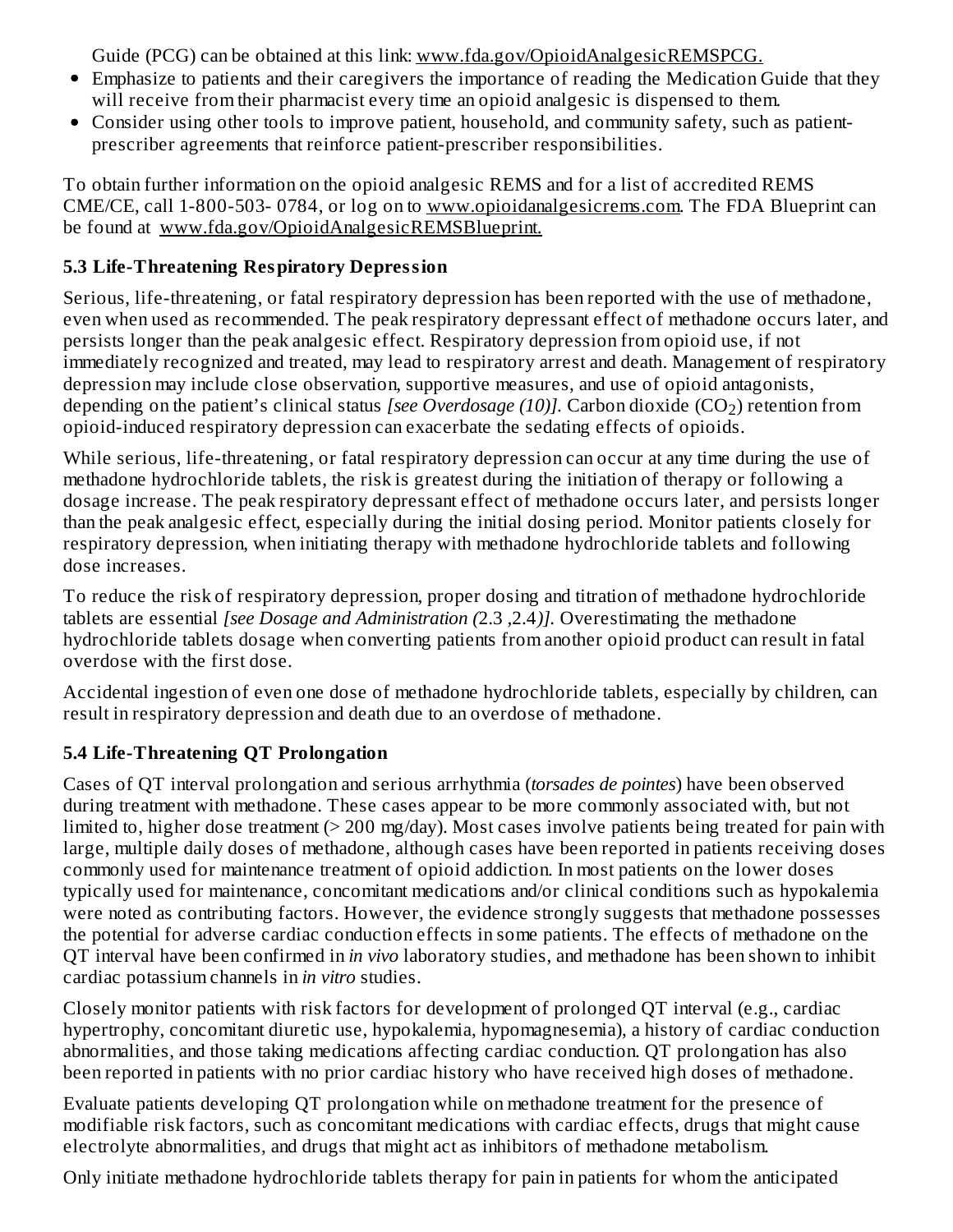benefit outweighs the risk of QT prolongation and development of dysrhythmias that have been reported with high doses of methadone.

The use of methadone in patients already known to have a prolonged QT interval has not been systematically studied.

### **5.5 Neonatal Opioid Withdrawal Syndrome**

Neonatal opioid withdrawal syndrome (NOWS) is an expected and treatable outcome of prolonged use of opioids during pregnancy, whether that use is medically-authorized or illicit. Unlike opioid withdrawal syndrome in adults, NOWS may be life-threatening if not recognized and treated in the neonate. Advise the patient of the risk of NOWS so that appropriate planning for management of the neonate can occur. Healthcare professionals should observe newborns for signs of NOWS and manage accordingly *[see Specific Populations (8.1)]* .

The balance between the risks of NOWS and the benefits of maternal methadone hydrochloride tablets use may differ based on the risks associated with the mother's underlying condition, pain or addiction, and the risks of the alternative treatments.

- For management of pain, prescribers should discuss all available treatment options with females of reproductive potential, including non-opioid and non-pharmacologic options.
- Untreated opioid addiction often results in continued or relapsing illicit opioid use and is associated with poor pregnancy outcomes. NOWS can result from in utero exposure to opioids regardless of the source. Therefore, prescribers should discuss the importance and benefits of management of opioid addiction throughout pregnancy.

### **5.6 Risks of Concomitant Us e of Cytochrome P450 3A4, 2B6, 2C19, 2C9, or 2D6 Inhibitors or Dis continuation of P450 3A4, 2B6, 2C19, or 2C9 Inducers**

Concomitant use of methadone hydrochloride tablets with CYP3A4, CYP2B6, CYP2C19, CYP2C9, or CYP2D6 inhibitors, may increase plasma concentrations of methadone, prolong opioid adverse reactions, and may cause potentially fatal respiratory depression, particularly when an inhibitor is added after a stable dosage of methadone hydrochloride tablets is achieved. Similarly, discontinuation of concomitant CYP3A4, CYP2B6, CYP2C19, or CYP2C9 inducers in methadone hydrochloride tabletstreated patients may increase methadone plasma concentrations resulting in fatal respiratory depression. Consider dosage reduction of methadone hydrochloride tablets when using concomitant CYP3A4, CYP2B6, CYP2C19, CYP2C9 or CYP2D6 inhibitors or discontinuing CYP3A4, CYP2B6, CYP2C19, or CYP2C9 inducers in methadone-treated patients, and follow patients closely at frequent intervals for signs and symptoms of respiratory depression and sedation *[see Drug Interactions (7)]*.

Addition of CYP3A4, CYP2B6, CYP2C19, or CYP2C9 inducers or discontinuation of CYP3A4, CYP2B6, CYP2C19, CYP2C9, or CYP2D6 inhibitors in patients treated with methadone hydrochloride tablets may decrease methadone plasma concentrations, reducing efficacy and may lead to opioid withdrawal symptoms in patients physically dependent on methadone. When using methadone hydrochloride tablets with CYP3A4, CYP2B6, CYP2C19, or CYP2C9 inducers or discontinuing CYP3A4, CYP2B6, CYP2C19, CYP2C9, or CYP2D6 inhibitors, follow patients for signs or symptoms of opioid withdrawal and consider increasing the methadone hydrochloride tablets dosage as needed *[see Drug Interactions (7)]*.

## **5.7 Risks from Concomitant Us e with Benzodiazepines or Other CNS Depressants**

Profound sedation, respiratory depression, coma, and death may result from the concomitant use of methadone hydrochloride tablets with benzodiazepines or other CNS depressants (e.g., nonbenzodiazepine sedatives/hypnotics, anxiolytics, tranquilizers, muscle relaxants, general anesthetics, antipsychotics, other opioids, alcohol).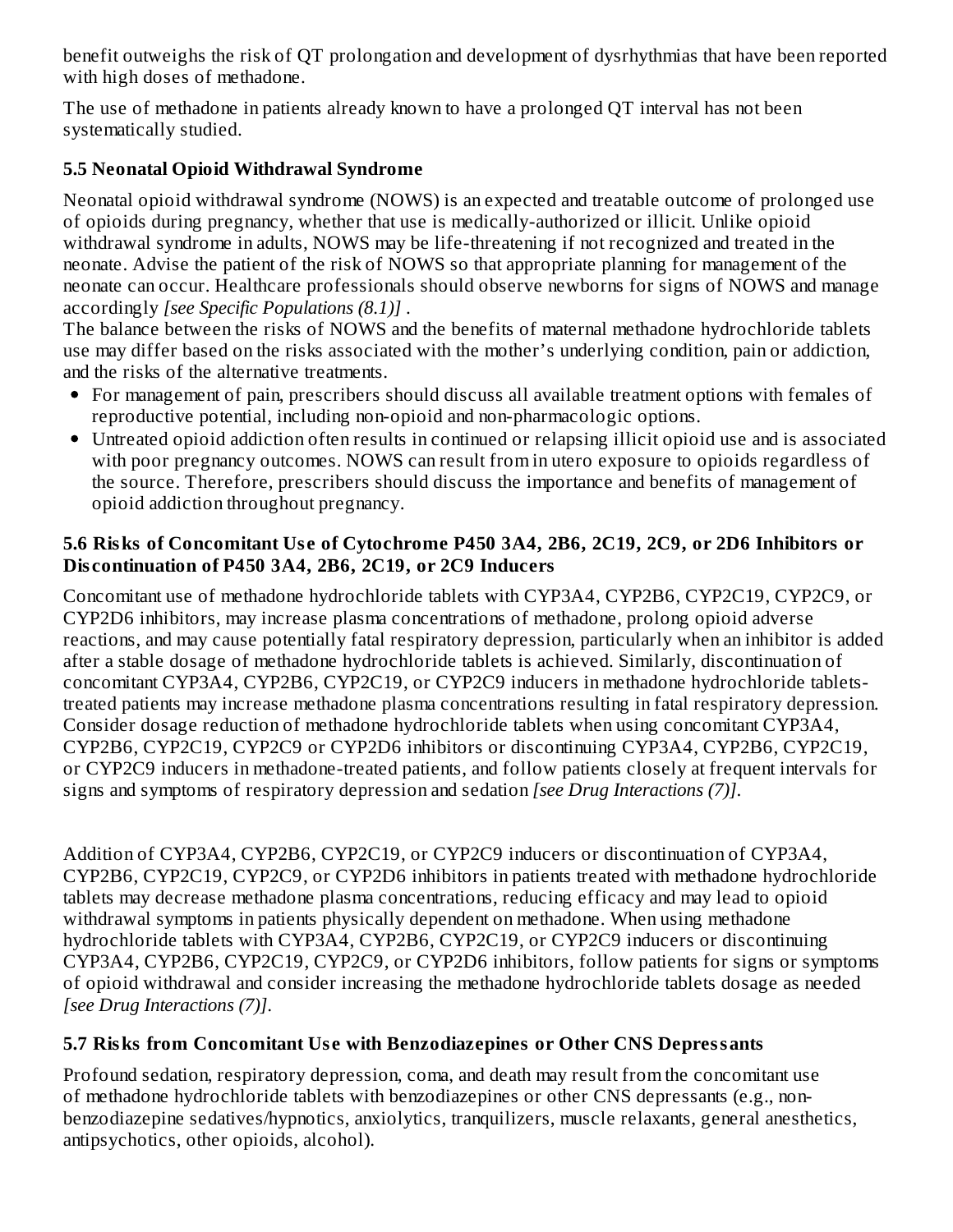### *For Patients Being Treated for Pain*

Because of these risks, reserve concomitant prescribing of these drugs for use in patients for whom alternative treatment options are inadequate.

Observational studies have demonstrated that concomitant use of opioid analgesics and benzodiazepines increases the risk of drug-related mortality compared to use of opioid analgesics alone. Because of similar pharmacological properties, it is reasonable to expect similar risk with the concomitant use of other CNS depressant drugs with opioid analgesics *[see Drug Interactions (7)].*

If the decision is made to prescribe a benzodiazepine or other CNS depressant concomitantly with an opioid analgesic, prescribe the lowest effective dosages and minimum durations of concomitant use. In patients already receiving an opioid analgesic, prescribe a lower initial dose of the benzodiazepine or other CNS depressant than indicated in the absence of an opioid, and titrate based on clinical response. If an opioid analgesic is initiated in a patient already taking a benzodiazepine or other CNS depressant, prescribe a lower initial dose of the opioid analgesic, and titrate based on clinical response. Follow patients closely for signs and symptoms of respiratory depression and sedation.

Advise both patients and caregivers about the risks of respiratory depression and sedation when methadone hydrochloride tablets are used with benzodiazepines or other CNS depressants (including alcohol and illicit drugs). Advise patients not to drive or operate heavy machinery until the effects of concomitant use of the benzodiazepine or other CNS depressant have been determined. Screen patients for risk of substance use disorders, including opioid abuse and misuse, and warn them of the risk for overdose and death associated with the use of additional CNS depressants including alcohol and illicit drugs *[see Drug Interactions (7)and Patient Counseling Information (17)].*

### *For Patients Being Treated for Opioid Addiction*

Concomitant use of methadone and benzodiazepines or other CNS depressants increases the risk of adverse reactions including overdose and death. Medication-assisted treatment of opioid use disorder, however, should not be categorically denied to patients taking these drugs. Prohibiting or creating barriers to treatment can pose an even greater risk of morbidity and mortality due to the opioid use disorder alone.

As a routine part of orientation to methadone treatment, educate patients about the risks of concomitant use of benzodiazepines, sedatives, opioid analgesics, or alcohol.

Develop strategies to manage use of prescribed or illicit benzodiazepines or other CNS depressants at admission to methadone treatment, or if it emerges as a concern during treatment. Adjustments to induction procedures and additional monitoring may be required. There is no evidence to support dose limitations or arbitrary caps of methadone as a strategy to address benzodiazepine use in methadonetreated patients. However, if a patient is sedated at the time of methadone dosing, ensure that a medically-trained healthcare provider evaluates the cause of sedation, and delays or omits the methadone dose if appropriate.

Cessation of benzodiazepines or other CNS depressants is preferred in most cases of concomitant use. In some cases monitoring in a higher level of care for taper may be appropriate. In others, gradually tapering a patient off a prescribed benzodiazepine or other CNS depressant or decreasing to the lowest effective dose may be appropriate.

For patients in methadone treatment, benzodiazepines are not the treatment of choice for anxiety or insomnia. Before co-prescribing benzodiazepines, ensure that patients are appropriately diagnosed and consider alternative medications and non-pharmacologic treatments to address anxiety or insomnia.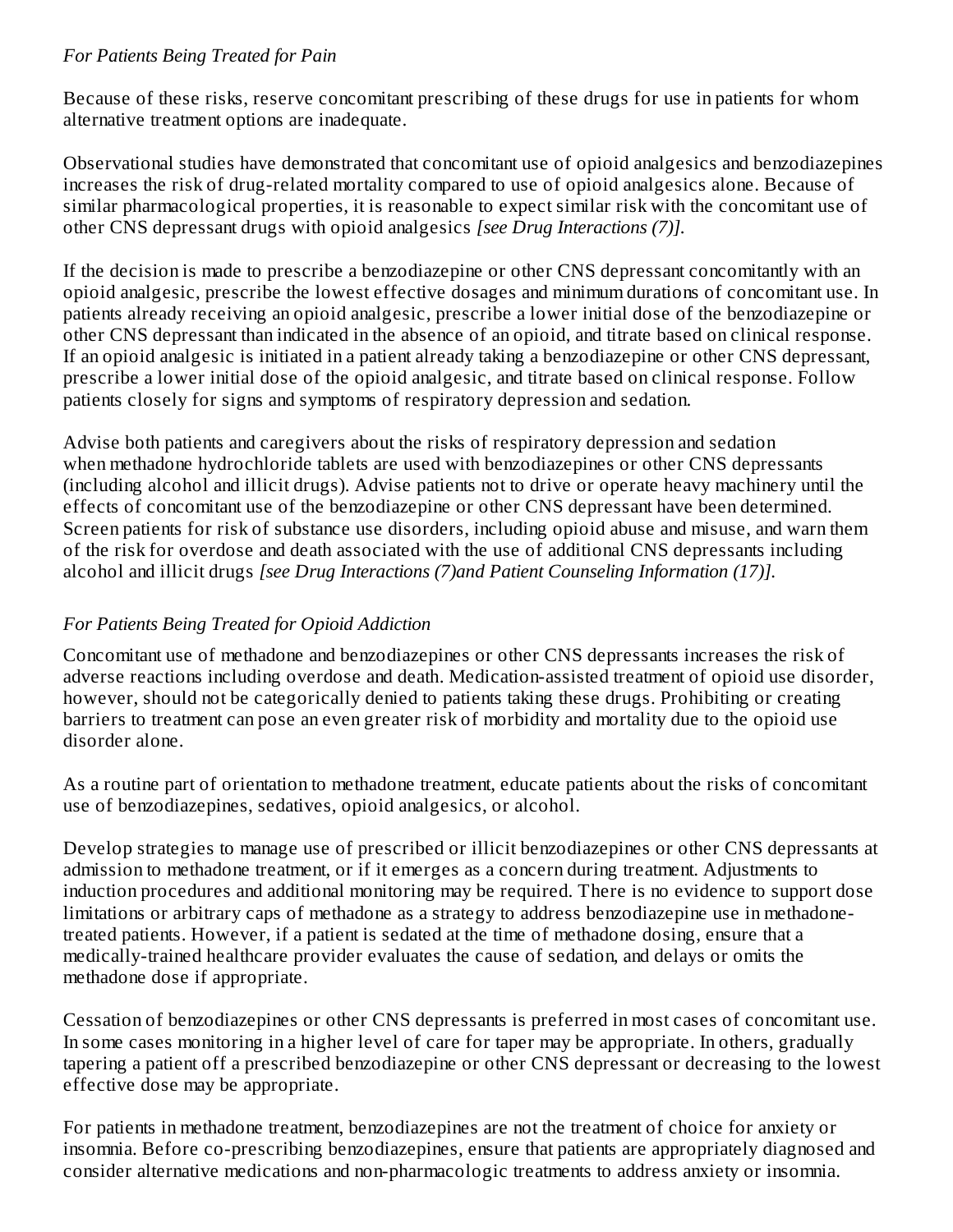Ensure that other healthcare providers prescribing benzodiazepines or other CNS depressants are aware of the patient's methadone treatment and coordinate care to minimize the risks associated with concomitant use.

In addition, take measures to confirm that patients are taking the medications prescribed and not diverting or supplementing with illicit drugs. Toxicology screening should test for prescribed and illicit benzodiazepines *[see Drug Interactions (7)].*

### **5.8 Life-Threatening Respiratory Depression in Patients with Chronic Pulmonary Dis eas e or in Elderly, Cachectic, or Debilitated Patients**

The use of methadone hydrochloride tablets in patients with acute or severe bronchial asthma in an unmonitored setting or in the absence of resuscitative equipment is contraindicated.

### *Patients with Chronic Pulmonary Disease*

Methadone hydrochloride tablets-treated patients with significant chronic obstructive pulmonary disease or cor pulmonale, and those with a substantially decreased respiratory reserve, hypoxia, hypercapnia, or pre-existing respiratory depression are at increased risk of decreased respiratory drive including apnea, even at recommended dosages of methadone hydrochloride tablets *[see Warnings and Precautions ( 5.3 )].*

### *Elderly, Cachectic, or Debilitated Patients*

Life-threatening respiratory depression is more likely to occur in elderly, cachectic, or debilitated patients because they may have altered pharmacokinetics or altered clearance compared to younger, healthier patients *[see Warnings and Precautions ( 5.3)]*.

Monitor such patients closely, particularly when initiating and titrating methadone hydrochloride tablets and when methadone hydrochloride tablets are given concomitantly with other drugs that depress respiration *[see Warnings and Precautions (5.3, 5.7)]*. Alternatively, consider the use of non-opioid analgesics in these patients.

### **5.9 Serotonin Syndrome with Concomitant Us e of Serotonergic Drugs**

Cases of serotonin syndrome, a potentially life-threatening condition, have been reported during concomitant use of methadone hydrochloride tablets with serotonergic drugs. Serotonergic drugs include selective serotonin reuptake inhibitors (SSRIs), serotonin and norepinephrine reuptake inhibitors (SNRIs), tricyclic antidepressants (TCAs), triptans, 5-HT3 receptor antagonists, drugs that affect the serotonergic neurotransmitter system (e.g., mirtazapine, trazodone, tramadol), and drugs that impair metabolism of serotonin (including MAO inhibitors, both those intended to treat psychiatric disorders and also others, such as linezolid and intravenous methylene blue) *[see Drug Interactions (7)]*. This may occur within the recommended dosage range.

Serotonin syndrome symptoms may include mental status changes (e.g., agitation, hallucinations, coma), autonomic instability (e.g., tachycardia, labile blood pressure, hyperthermia), neuromuscular aberrations (e.g., hyperreflexia, incoordination, rigidity), and/or gastrointestinal symptoms (e.g., nausea, vomiting, diarrhea). The onset of symptoms generally occurs within several hours to a few days of concomitant use, but may occur later than that. Discontinue methadone hydrochloride tablets if serotonin syndrome is suspected.

### **5.10 Adrenal Insufficiency**

Cases of adrenal insufficiency have been reported with opioid use, more often following greater than one month of use. Presentation of adrenal insufficiency may include non-specific symptoms and signs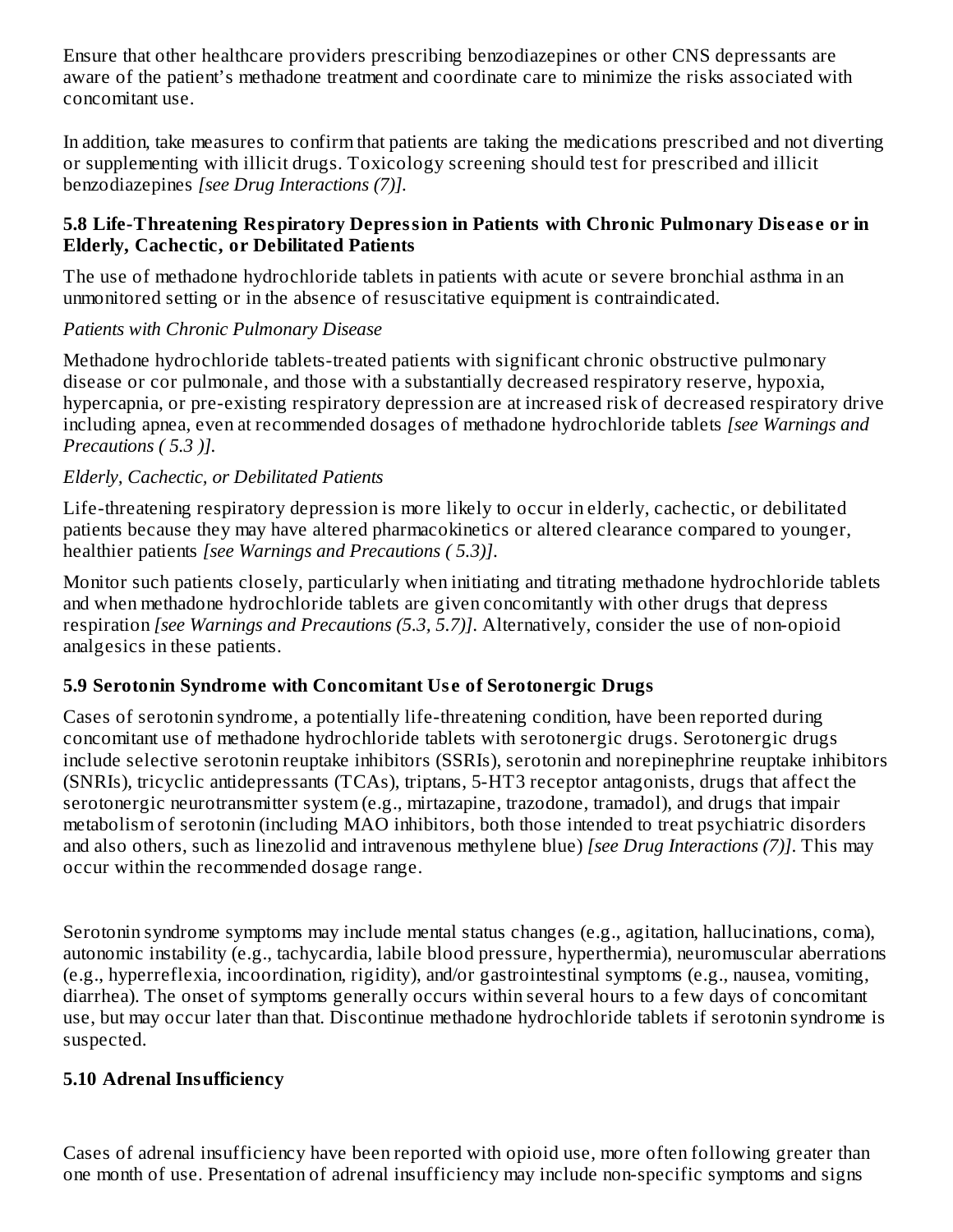including nausea, vomiting, anorexia, fatigue, weakness, dizziness, and low blood pressure. If adrenal insufficiency is suspected, confirm the diagnosis with diagnostic testing as soon as possible. If adrenal insufficiency is diagnosed, treat with physiologic replacement doses of corticosteroids. Wean the patient off of the opioid to allow adrenal function to recover and continue corticosteroid treatment until adrenal function recovers. Other opioids may be tried as some cases reported use of a different opioid without recurrence of adrenal insufficiency. The information available does not identify any particular opioids as being more likely to be associated with adrenal insufficiency.

### **5.11 Severe Hypotension**

Methadone hydrochloride tablets may cause severe hypotension including orthostatic hypotension and syncope in ambulatory patients. There is an increased risk in patients whose ability to maintain blood pressure has already been compromised by a reduced blood volume or concurrent administration of certain CNS depressant drugs (e.g., phenothiazines or general anesthetics) *[see Drug Interactions (7)]*. Monitor these patients for signs of hypotension after initiating or titrating the dosage of methadone hydrochloride tablets. In patients with circulatory shock, methadone hydrochloride tablets may cause vasodilation that can further reduce cardiac output and blood pressure. Avoid the use of methadone hydrochloride tablets in patients with circulatory shock.

### **5.12 Risks of Us e in Patients with Increas ed Intracranial Pressure, Brain Tumors, Head Injury, or Impaired Cons ciousness**

In patients who may be susceptible to the intracranial effects of  $\mathrm{CO}_2$  retention (e.g., those with evidence of increased intracranial pressure or brain tumors) methadone hydrochloride tablets may reduce respiratory drive, and the resultant  $\mathrm{CO}_2$  retention can further increase intracranial pressure. Monitor such patients for signs of sedation and respiratory depression, particularly when initiating therapy with methadone hydrochloride tablets.

Opioids may also obscure the clinical course in a patient with a head injury.

Avoid the use of methadone hydrochloride tablets in patients with impaired consciousness or coma.

## **5.13 Risks of Us e in Patients with Gastrointestinal Conditions**

Methadone hydrochloride tablets are contraindicated in patients with known or suspected gastrointestinal obstruction, including paralytic ileus.

The methadone in methadone hydrochloride tablets may cause spasm of the sphincter of Oddi. Opioids may cause increases in the serum amylase. Monitor patients with biliary tract disease, including acute pancreatitis, for worsening symptoms.

## **5.14 Increas ed Risk of Seizures in Patients with Seizure Disorders**

The methadone in methadone hydrochloride tablets may increase the frequency of seizures in patients with seizure disorders, and may increase the risk of seizures in other clinical settings associated with seizures. Monitor patients with a history of seizure disorders for worsened seizure control during methadone hydrochloride tablets therapy.

## **5.15 Withdrawal**

Avoid the use of mixed agonist/antagonist (i.e., pentazocine, nalbuphine, and butorphanol) or partial agonist (e.g., buprenorphine) analgesics in patients who are receiving a full opioid agonist, including methadone hydrochloride tablets. In these patients, mixed agonists/antagonist and partial agonist analgesics may reduce the analgesic effect and/or may precipitate withdrawal symptoms *[see Drug Interactions (7)]*.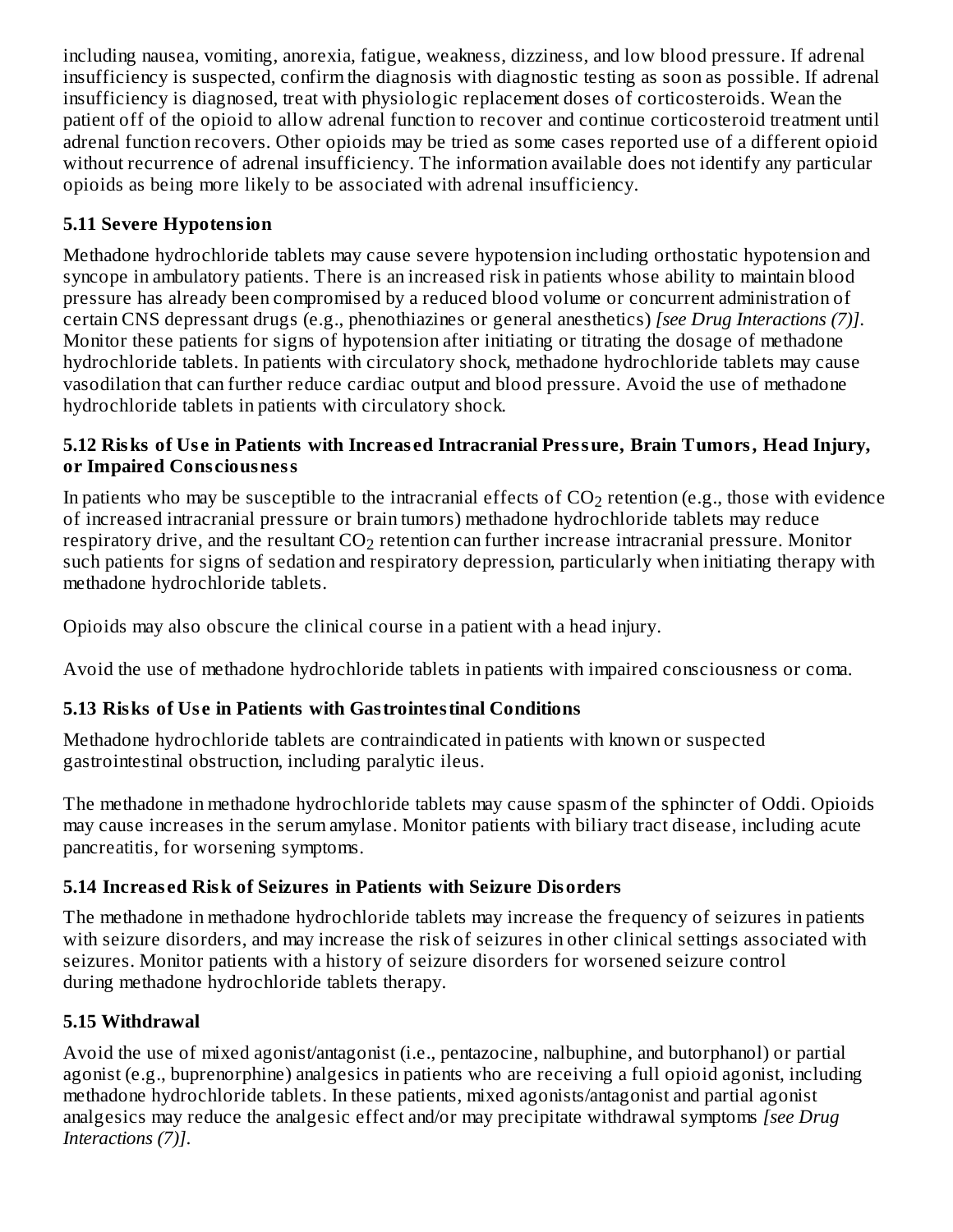When discontinuing methadone hydrochloride tablets, gradually taper the dosage *[see Dosage and Administration (2.5)]*. Do not abruptly discontinue methadone hydrochloride tablets *[see Drug Abuse and Dependence ( 9.3 )]*.

### **5.16 Risks Driving and Operating Machinery**

Methadone hydrochloride tablets may impair the mental or physical abilities needed to perform potentially hazardous activities such as driving a car or operating machinery. Warn patients not to drive or operate dangerous machinery unless they are tolerant to the effects of methadone hydrochloride tablets and know how they will react to the medication *[see Patient Counseling Information ( 17 )]*.

### **5.17 Laboratory Test Interactions**

False positive urine drug screens for methadone have been reported for several drugs including diphenhydramine, doxylamine, clomipramaine, chlorpromazine, thioridazine, quetiapine, and verapamil.

### **6 ADVERSE REACTIONS**

The following serious adverse reactions are described, or described in greater detail, in other sections:

- Addiction, Abuse, and Misuse *[see Warnings and Precautions (5.1)]*
- Life Threatening Respiratory Depression *[see Warnings and Precautions (5.3)]*
- QT Prolongation *[see Warnings and Precautions (5.4)]*
- Neonatal Opioid Withdrawal Syndrome *[see Warnings and Precautions (5.5)]*
- Interactions with Benzodiazepines and other CNS Depressants*[see Warnings and Precautions (5.7)]*
- Serotonin Syndrome *[see Warnings and Precautions (5.9)]*
- Adrenal Insufficiency *[see Warnings and Precautions (5.10)]*
- Severe Hypotension *[see Warnings and Precautions (5.11)]*
- Gastrointestinal Adverse Reactions *[see Warnings and Precautions (5.13)]*
- Seizures *[see Warnings and Precautions (5.14)]*
- Withdrawal *[see Warnings and Precautions (5.15)]*

The following adverse reactions associated with the use of methadone were identified in clinical studies or postmarketing reports. Because some of these reactions were reported voluntarily from a population of uncertain size, it is not always possible to reliably estimate their frequency or establish a causal relationship to drug exposure.

The major hazards of methadone are respiratory depression and, to a lesser degree, systemic hypotension. Respiratory arrest, shock, cardiac arrest, and death have occurred.

The most frequently observed adverse reactions include lightheadedness, dizziness, sedation, nausea, vomiting, and sweating. These effects seem to be more prominent in ambulatory patients and in those who are not suffering severe pain. In such individuals, lower doses are advisable.

Other adverse reactions include the following:

*Body as a Whole*: asthenia (weakness), edema, headache

*Cardiovascular:* arrhythmias, bigeminal rhythms, bradycardia, cardiomyopathy, ECG abnormalities, extrasystoles, flushing, heart failure, hypotension, palpitations, phlebitis, QT interval prolongation, syncope, T-wave inversion, tachycardia, torsades de pointes, ventricular fibrillation, ventricular tachycardia

*Central Nervous System*: agitation, confusion, disorientation, dysphoria, euphoria, insomnia, hallucinations, seizures, visual disturbances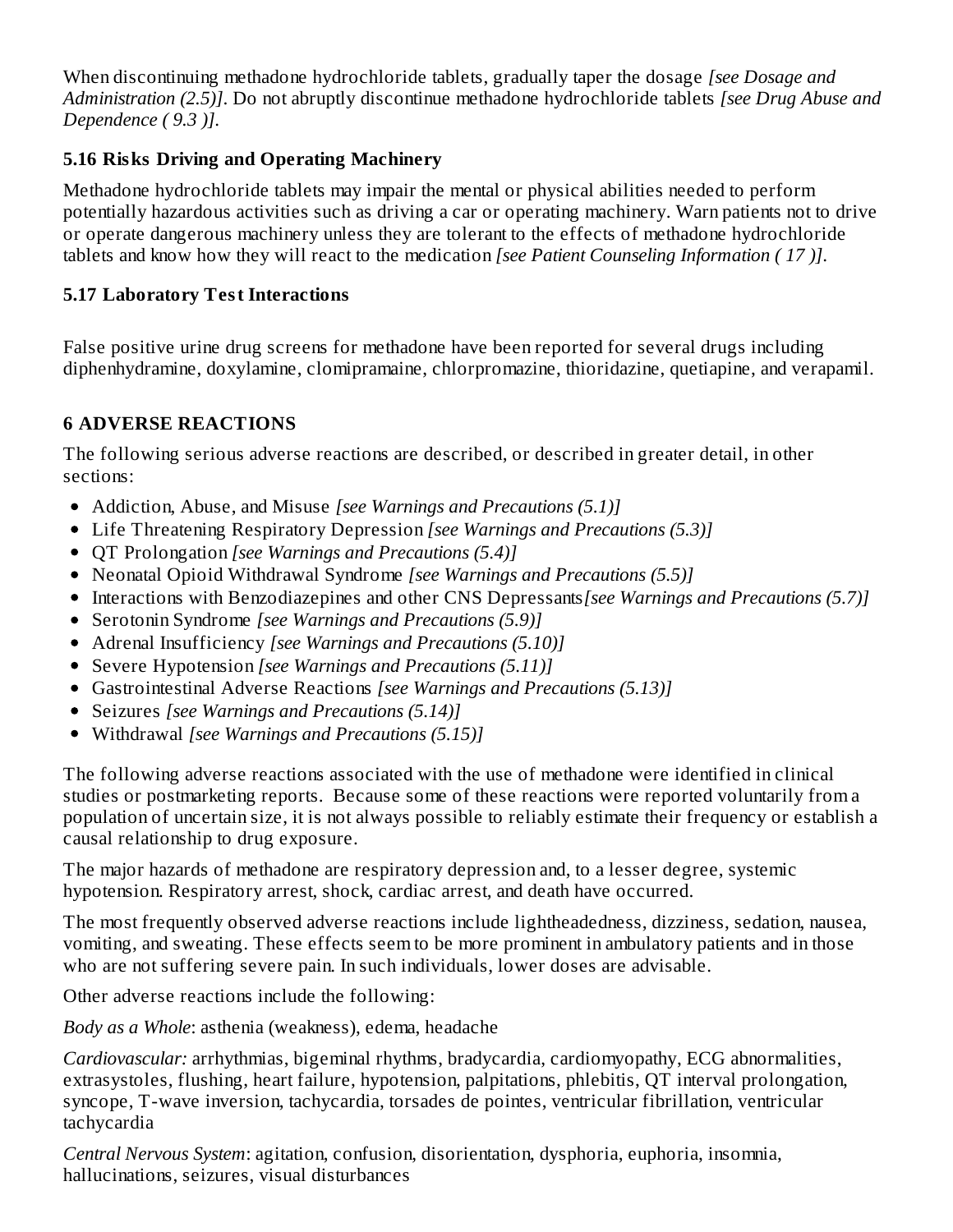*Endocrine*: hypogonadism, decreased testosterone

*Gastrointestinal:* abdominal pain, anorexia, biliary tract spasm, constipation, dry mouth, glossitis

*Hematologic*: reversible thrombocytopenia has been described in opioid addicts with chronic hepatitis

*Metabolic*: hypokalemia, hypomagnesemia, weight gain

*Renal:* antidiuretic effect, urinary retention or hesitancy

*Reproductive*: amenorrhea, reduced libido and/or potency, reduced ejaculate volume, reduced seminal vesicle and prostate secretions, decreased sperm motility, abnormalities in sperm morphology

*Respiratory*: pulmonary edema, respiratory depression

*Skin and Subcutaneous Tissue*: pruritus, urticaria, other skin rashes, and rarely, hemorrhagic urticaria

*Hypersensitivity*: Anaphylaxis has been reported with ingredients contained in methadone hydrochloride tablets.

*Serotonin Syndrome*: Cases of serotonin syndrome, a potentially life-threatening condition, have been reported during concomitant use of opioids with serotonergic drugs.

*Adrenal Insufficiency*: Cases of adrenal insufficiency have been reported with opioid use, more often following greater than one month of use.

*Androgen Deficiency*: Cases of androgen deficiency have occurred with chronic use of opioids *[see Clinical Pharmacology (12.2)]*.

### **7 DRUG INTERACTIONS**

|                  | Inhibitors of CYP3A4, CYP2B6, CYP2C19, CYP2C9, or CYP2D6                             |
|------------------|--------------------------------------------------------------------------------------|
| Clinical Impact: | Methadone undergoes hepatic N-demethylation by several cytochrome P450 (CYP)         |
|                  | isoforms, including CYP3A4, CYP2B6, CYP2C19, CYP2C9, and CYP2D6. The                 |
|                  | concomitant use of methadone hydrochloride tablets and CYP3A4, CYP2B6,               |
|                  | CYP2C19, CYP2C9, or CYP2D6 inhibitors can increase the plasma concentration of       |
|                  | methadone, resulting in increased or prolonged opioid effects, and may result in a   |
|                  | fatal overdose, particularly when an inhibitor is added after a stable dose          |
|                  | of methadone hydrochloride tablets is achieved. These effects may be more            |
|                  | pronounced with concomitant use of drugs that inhibit more than one of the CYP       |
|                  | enzymes listed above.                                                                |
|                  | After stopping a CYP3A4, CYP2B6, CYP2C19, CYP2C9, or CYP2D6 inhibitor, as            |
|                  | the effects of the inhibitor decline, the methadone plasma concentration can         |
|                  | decrease [see Clinical Pharmacology (12.3)], resulting in decreased opioid efficacy  |
|                  | or withdrawal symptoms in patients physically dependent on methadone.                |
| Intervention:    | If concomitant use is necessary, consider dosage reduction of methadone              |
|                  | hydrochloride tablets until stable drug effects are achieved. Monitor patients for   |
|                  | respiratory depression and sedation at frequent intervals.                           |
|                  | If a CYP3A4, CYP2B6, CYP2C19, CYP2C9, or CYP2D6 inhibitor is discontinued,           |
|                  | follow patients for signs of opioid withdrawal and consider increasing               |
|                  | the methadone hydrochloride tablets dosage until stable drug effects are achieved.   |
| Examples         | Macrolide antibiotics (e.g., erythromycin), azole-antifungal agents (e.g.            |
|                  | ketoconazole), protease inhibitors (e.g., ritonavir), fluconazole, fluvoxamine, some |
|                  | selective serotonin reuptake inhibitors (SSRIs) (e.g., sertraline, fluvoxamine)      |
|                  | Inducers of CYP3A4, CYP2B6, CYP2C19, or CYP2C9                                       |
| Clinical Impact: | The concomitant use of methadone hydrochloride tablets and CYP3A4, CYP2B6,           |
|                  | CYP2C19, or CYP2C9 inducers can decrease the plasma concentration of                 |
|                  | methadone [see Clinical Pharmacology (12.3)], resulting in decreased efficacy or     |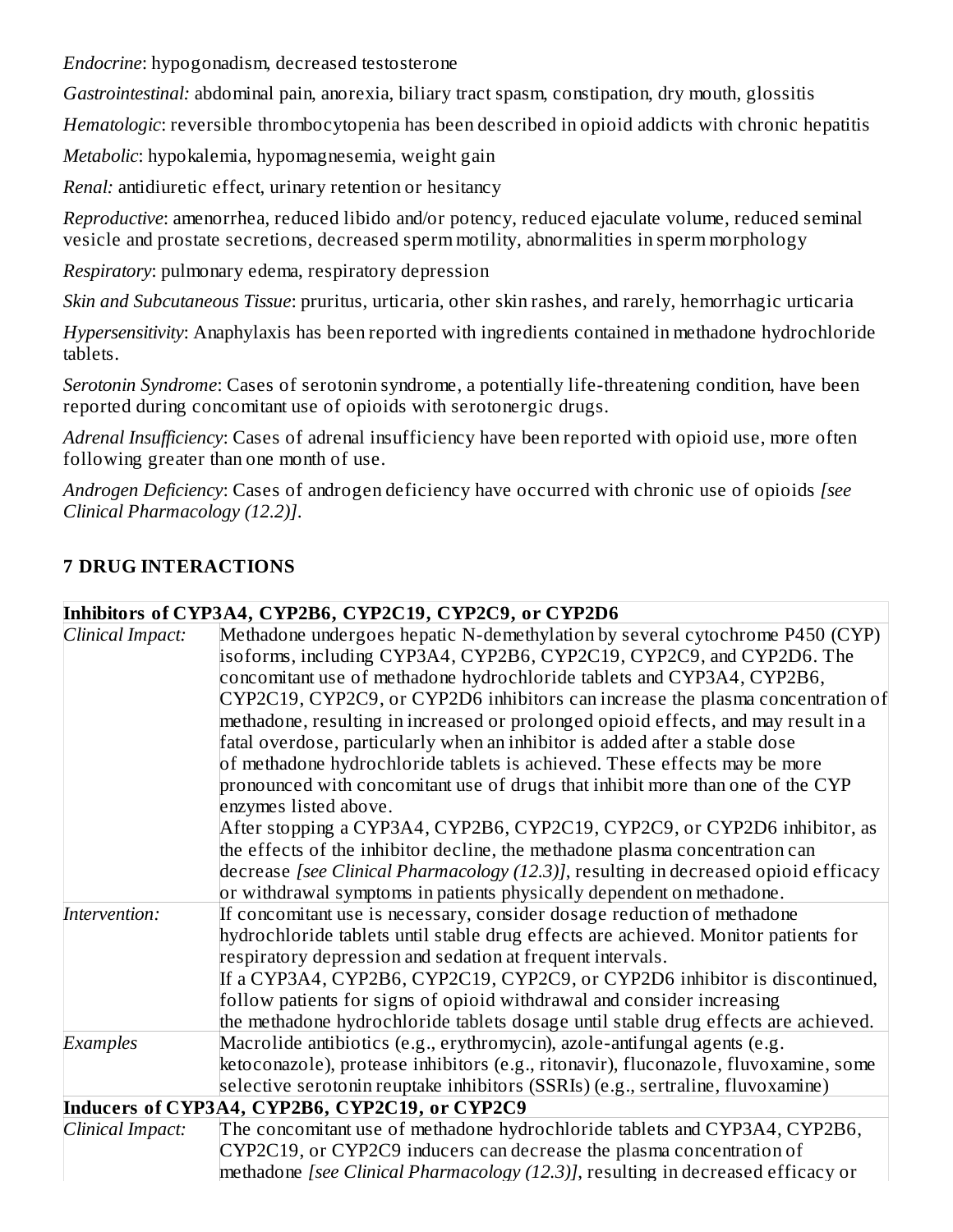|                           | onset of withdrawal symptoms in patients physically dependent on methadone. These<br>effects could be more pronounced with concomitant use of drugs that can induce<br>multiple CYP enzymes. |
|---------------------------|----------------------------------------------------------------------------------------------------------------------------------------------------------------------------------------------|
|                           | After stopping a CYP3A4, CYP2B6, CYP2C19, or CYP2C9 inducer, as the effects                                                                                                                  |
|                           | of the inducer decline, the methadone plasma concentration can increase [see Clinical                                                                                                        |
|                           | Pharmacology (12.3)], which could increase or prolong both the therapeutic effects                                                                                                           |
|                           |                                                                                                                                                                                              |
|                           | and adverse reactions, and may cause serious respiratory depression, sedation, or                                                                                                            |
|                           | death.                                                                                                                                                                                       |
| Intervention:             | If concomitant use is necessary, consider increasing the methadone hydrochloride                                                                                                             |
|                           | tablets dosage until stable drug effects are achieved. Monitor for signs of opioid                                                                                                           |
|                           | withdrawal. If a CYP3A4, CYP2B6, CYP2C19, or CYP2C9 inducer is discontinued,                                                                                                                 |
|                           | consider methadone hydrochloride tablets dosage reduction and monitor for signs                                                                                                              |
|                           | of respiratory depression and sedation.                                                                                                                                                      |
| Examples:                 | Rifampin, carbamazepine, phenytoin, St. John's Wort, Phenobarbital                                                                                                                           |
|                           | Benzodiazepines and other Central Nervous System (CNS) Depressants                                                                                                                           |
| Clinical Impact:          | Due to additive pharmacologic effect, the concomitant use of benzodiazepines or                                                                                                              |
|                           | other CNS depressants including alcohol, increases the risk of respiratory                                                                                                                   |
|                           | depression, profound sedation, coma, and death.                                                                                                                                              |
| Intervention:             | For Patients Being Treated for Pain                                                                                                                                                          |
|                           | Reserve concomitant prescribing of these drugs for use in patients for whom                                                                                                                  |
|                           | alternative treatment options are inadequate. Limit dosages and durations to the                                                                                                             |
|                           | minimum required.Follow patients closely for signs of respiratory depression and                                                                                                             |
|                           | sedation [see Warnings and Precautions (5.7)].                                                                                                                                               |
|                           | For Patients Being Treated for Opioid Addiction                                                                                                                                              |
|                           | Cessation of benzodiazepines or other CNS depressants is preferred in most cases                                                                                                             |
|                           | of concomitant use.In some cases, monitoring in a higher level of care for taper may                                                                                                         |
|                           | be appropriate.In others, gradually tapering a patient off of a prescribed                                                                                                                   |
|                           | benzodiazepine or other CNS depressant or decreasing to the lowest effective dose                                                                                                            |
|                           | may be appropriate.                                                                                                                                                                          |
|                           | Before co-prescribing benzodiazepines for anxiety or insomnia, ensure that patients                                                                                                          |
|                           | are appropriately diagnosed and consider alternative medications and non-                                                                                                                    |
|                           | pharmacologic treatments.                                                                                                                                                                    |
| Examples:                 | Benzodiazepines and other sedatives/hypnotics, anxiolytics, tranquilizers, muscle                                                                                                            |
|                           | relaxants, general anesthetics, antipsychotics, other opioids, alcohol.                                                                                                                      |
|                           | <b>Potentially Arrhythmogenic Agents</b>                                                                                                                                                     |
| Clinical Impact:          | Pharmacodynamic interactions may occur with concomitant use of methadone and                                                                                                                 |
|                           |                                                                                                                                                                                              |
|                           | potentially arrhythmogenic agents or drugs capable of inducing electrolyte                                                                                                                   |
|                           | disturbances (hypomagnesemia, hypokalemia).                                                                                                                                                  |
| Intervention:             | Monitor patients closely for cardiac conduction changes.                                                                                                                                     |
| Examples:                 | <u>Drugs known to have potential to prolong QT interval</u> : Class I and III                                                                                                                |
|                           | antiarrhythmics, some neuroleptics and tricyclic antidepressants, and calcium                                                                                                                |
|                           | channel blockers. Drugs capable of inducing electrolyte disturbances: Diuretics,                                                                                                             |
|                           | laxatives, and, in rare cases, mineralocortocoid hormones.                                                                                                                                   |
| <b>Serotonergic Drugs</b> |                                                                                                                                                                                              |
| Clinical Impact:          | The concomitant use of opioids with other drugs that affect the serotonergic $\overline{\phantom{a}}$                                                                                        |
|                           | neurotransmitter system has resulted in serotonin syndrome [see Warnings and                                                                                                                 |
|                           | Precautions (5.9)].                                                                                                                                                                          |
| Intervention:             | If concomitant use is warranted, carefully observe the patient, particularly during                                                                                                          |
|                           | treatment initiation and dose adjustment. Discontinue methadone hydrochloride                                                                                                                |
|                           | tablets if serotonin syndrome is suspected.                                                                                                                                                  |
| Examples:                 | Selective serotonin reuptake inhibitors (SSRIs), serotonin and norepinephrine                                                                                                                |
|                           | reuptake inhibitors (SNRIs), tricyclic antidepressants (TCAs), triptans, 5-HT3                                                                                                               |
|                           | receptor antagonists, drugs that effect the serotonin neurotransmitter system (e.g.,                                                                                                         |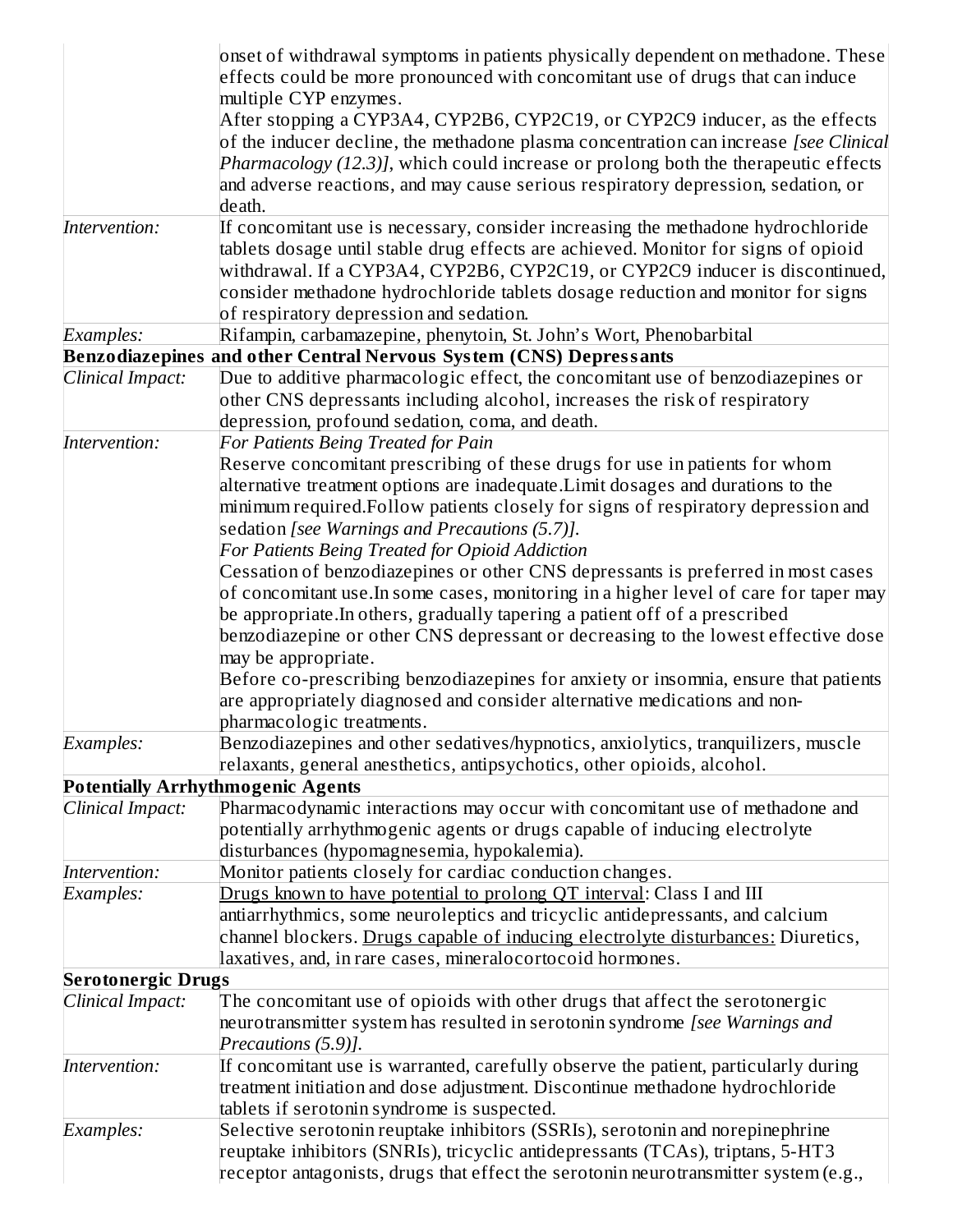|                              | mirtazapine, trazodone, tramadol), monoamine oxidase (MAO) inhibitors (those<br>intended to treat psychiatric disorders and also others, such as linezolid and                                                    |  |  |  |  |
|------------------------------|-------------------------------------------------------------------------------------------------------------------------------------------------------------------------------------------------------------------|--|--|--|--|
|                              | intravenous methylene blue).                                                                                                                                                                                      |  |  |  |  |
|                              | <b>Monoamine Oxidase Inhibitors (MAOIs)</b>                                                                                                                                                                       |  |  |  |  |
| Clinical Impact:             | MAOI interactions with opioids may manifest as serotonin syndrome [see Warnings<br>and Precautions (5.9)] or opioid toxicity (e.g., respiratory depression, coma) [see<br><b>Warnings and Precautions (5.3)].</b> |  |  |  |  |
| Intervention:                | The use of methadone hydrochloride tablets is not recommended for patients taking<br>MAOIs or within 14 days of stopping such treatment.                                                                          |  |  |  |  |
|                              | Mixed Agonist/Antagonist and Partial Agonist Opioid Analgesics                                                                                                                                                    |  |  |  |  |
| Clinical Impact:             | May reduce the analgesic effect of methadone hydrochloride tablets and/or<br>precipitate withdrawal symptoms.                                                                                                     |  |  |  |  |
| Intervention:                | Avoid concomitant use.                                                                                                                                                                                            |  |  |  |  |
| Examples:                    | butorphanol, nalbuphine, pentazocine, buprenorphine.                                                                                                                                                              |  |  |  |  |
| <b>Muscle Relaxants</b>      |                                                                                                                                                                                                                   |  |  |  |  |
| Clinical Impact:             | Methadone may enhance the neuromuscular blocking action of skeletal muscle<br>relaxants and produce an increased degree of respiratory depression.                                                                |  |  |  |  |
| Intervention:                | Monitor patients for signs of respiratory depression that may be greater than<br>otherwise expected and decrease the dosage of methadone hydrochloride tablets<br>and/or the muscle relaxant as necessary.        |  |  |  |  |
| <b>Diuretics</b>             |                                                                                                                                                                                                                   |  |  |  |  |
| Clinical Impact:             | Opioids can reduce the efficacy of diuretics by inducing the release of antidiuretic<br>hormone.                                                                                                                  |  |  |  |  |
| Intervention:                | Monitor patients for signs of diminished diuresis and/or effects on blood pressure<br>and increase the dosage of the diuretic as needed.                                                                          |  |  |  |  |
| <b>Anticholinergic Drugs</b> |                                                                                                                                                                                                                   |  |  |  |  |
| Clinical Impact:             | The concomitant use of anticholinergic drugs may increase risk of urinary retention<br>and/or severe constipation, which may lead to paralytic ileus.                                                             |  |  |  |  |
| Intervention:                | Monitor patients for signs of urinary retention or reduced gastric motility<br>when methadone hydrochloride tablets are used concomitantly with anticholinergic<br>drugs.                                         |  |  |  |  |

### *Paradoxical Effects of Antiretroviral Agents on Methadone Hydrochloride Tablets*

Concurrent use of certain antiretroviral agents with CYP3A4 inhibitory activity, alone and in combination, such as abacavir, amprenavir, darunavir+ritonavir, efavirenz, nelfinavir, nevirapine, ritonavir, telaprevir, lopinavir+ritonavir, saquinavir+ritonavir, and tipranvir+ritonavir, has resulted in increased clearance or decreased plasma levels of methadone. This may result in reduced efficacy of methadone hydrochloride tablets and could precipitate a withdrawal syndrome.

Monitor methadone-maintained patients receiving any of these anti-retroviral therapies closely for evidence of withdrawal effects and adjust the methadone dose accordingly.

*Effects of Methadone Hydrochloride Tablets on Antiretroviral Agents*

Didanosine and Stavudine*:* Experimental evidence demonstrated that methadone decreased the area under the concentration-time curve (AUC) and peak levels for didanosine and stavudine, with a more significant decrease for didanosine. Methadone disposition was not substantially altered.

Zidovudine: Experimental evidence demonstrated that methadone increased the AUC of zidovudine, which could result in toxic effects.

### *Effects of Methadone Hydrochloride Tablets on Antidepressants*

Desipramine: Blood levels of desipramine have increased with concurrent methadone administration.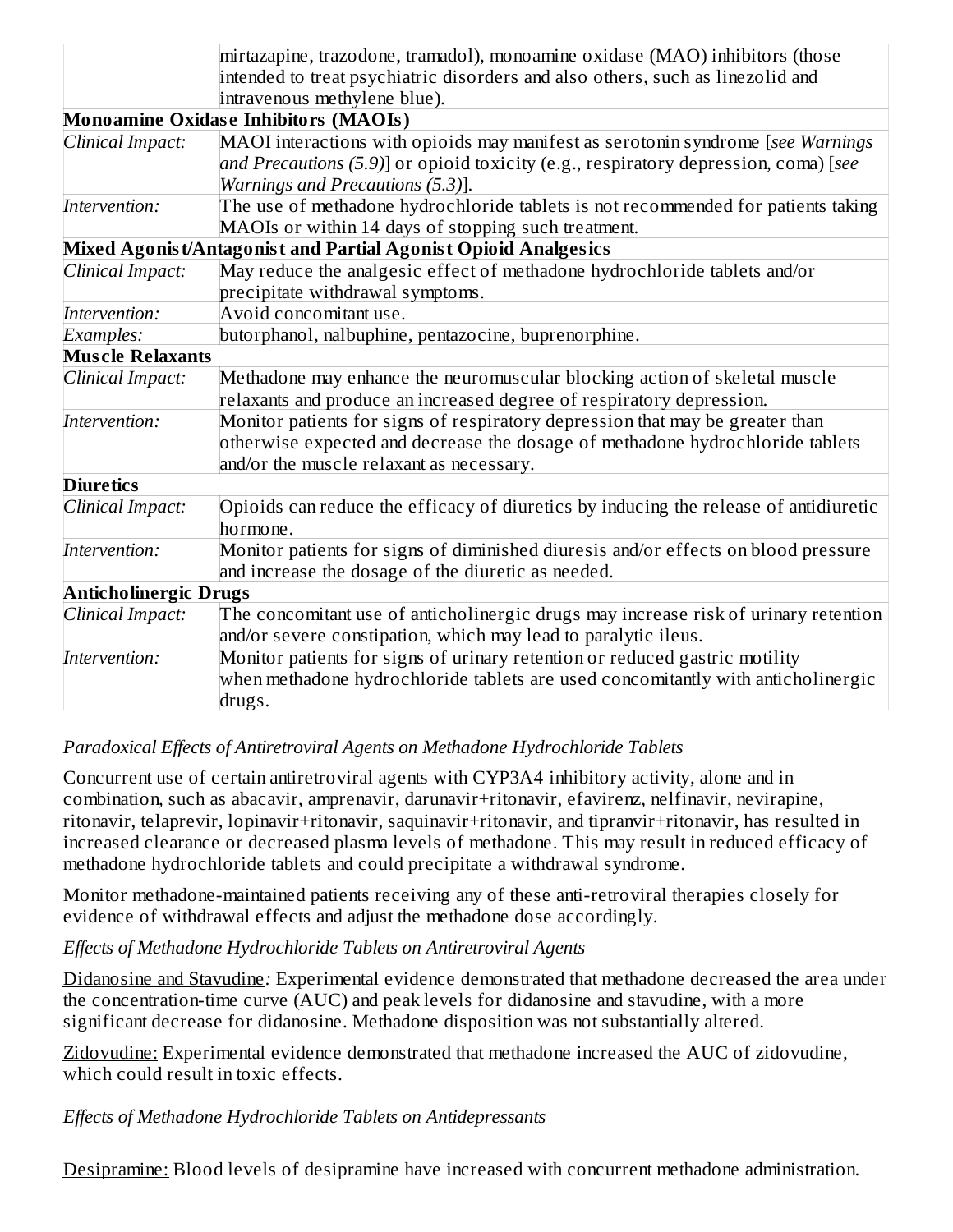### **8 USE IN SPECIFIC POPULATIONS**

### **8.1 Pregnancy**

#### *Risk Summary*

Neonatal opioid withdrawal syndrome (NOWS) is an expected and treatable outcome of prolonged use of opioids during pregnancy *[see Warnings and Precautions (5.5)].*

Pregnant women in methadone maintenance programs may have reduced incidence of obstetric and fetal complications and neonatal morbidity and mortality when compared to women using illicit drugs. Untreated opioid addiction in pregnancy is associated with adverse obstetrical outcomes and risk of continued or relapsing illicit opioid use. These risks should be considered in women treated with methadone hydrochloride tablets for maintenance treatment of opioid addiction.

For women treated with methadone hydrochloride tablets for pain severe enough to require daily, around-the-clock, long-term opioid treatment, methadone hydrochloride tablets should be used during pregnancy only if the potential benefit justifies the potential risk to the fetus.

There are no adequate and well-controlled studies in pregnant women.

In published animal reproduction studies, methadone administered subcutaneously during the early gestational period produced neural tube defects (i.e., exencephaly and cranioschisis) in the hamster at doses 2 times the human daily oral dose of 120 mg/day on a mg/m<sup>2</sup> basis (HDD) and in mice at doses equivalent to the HDD. Administration of methadone to pregnant animals during organogenesis and through lactation resulted decreased litter size, increased pup mortality, decreased pup body weights, developmental delays, and long-term neurochemical changes in the brain of offspring which correlate with altered behavioral responses that persist through adulthood at exposures comparable to and less than the HDD. Administration of methadone to male rodents prior to mating with untreated females resulted in increased neonatal mortality and significant differences in behavioral tests in the offspring at exposures comparable to and less than the HDD [*see Data*]. Based on animal data, advise pregnant women of the potential risk to a fetus.

The estimated background risk of major birth defects and miscarriage for the indicated population is unknown. All pregnancies have a background risk of birth defect, loss, or other adverse outcomes. In the U.S. general population, the estimated background risk of major birth defects and miscarriage in clinically recognized pregnancies is 2 to 4% and 15 to 20%, respectively.

#### *Clinical Considerations*

Disease-associated Maternal and Embryo-fetal Risk: Untreated opioid addiction in pregnancy is associated with adverse obstetrical outcomes such as low birth weight, preterm birth, and fetal death. In addition, untreated opioid addiction often results in continued or relapsing illicit opioid use.

Dosage Adjustment During Pregnancy: The disposition of oral methadone has been studied in approximately 30 pregnant patients in second and third trimesters. Total body clearance of methadone was increased in pregnant patients compared to the same patients postpartum or to non-pregnant opioiddependent women. The terminal half-life of methadone is decreased during second and third trimesters. The decrease in plasma half-life and increased clearance of methadone resulting in lower methadone trough levels during pregnancy can lead to withdrawal symptoms in some pregnant patients. The dosage may need to be increased or the dosing interval decreased in pregnant patients receiving methadone to achieve therapeutic effect *[see Dosage and Administration ( 2.11)]*.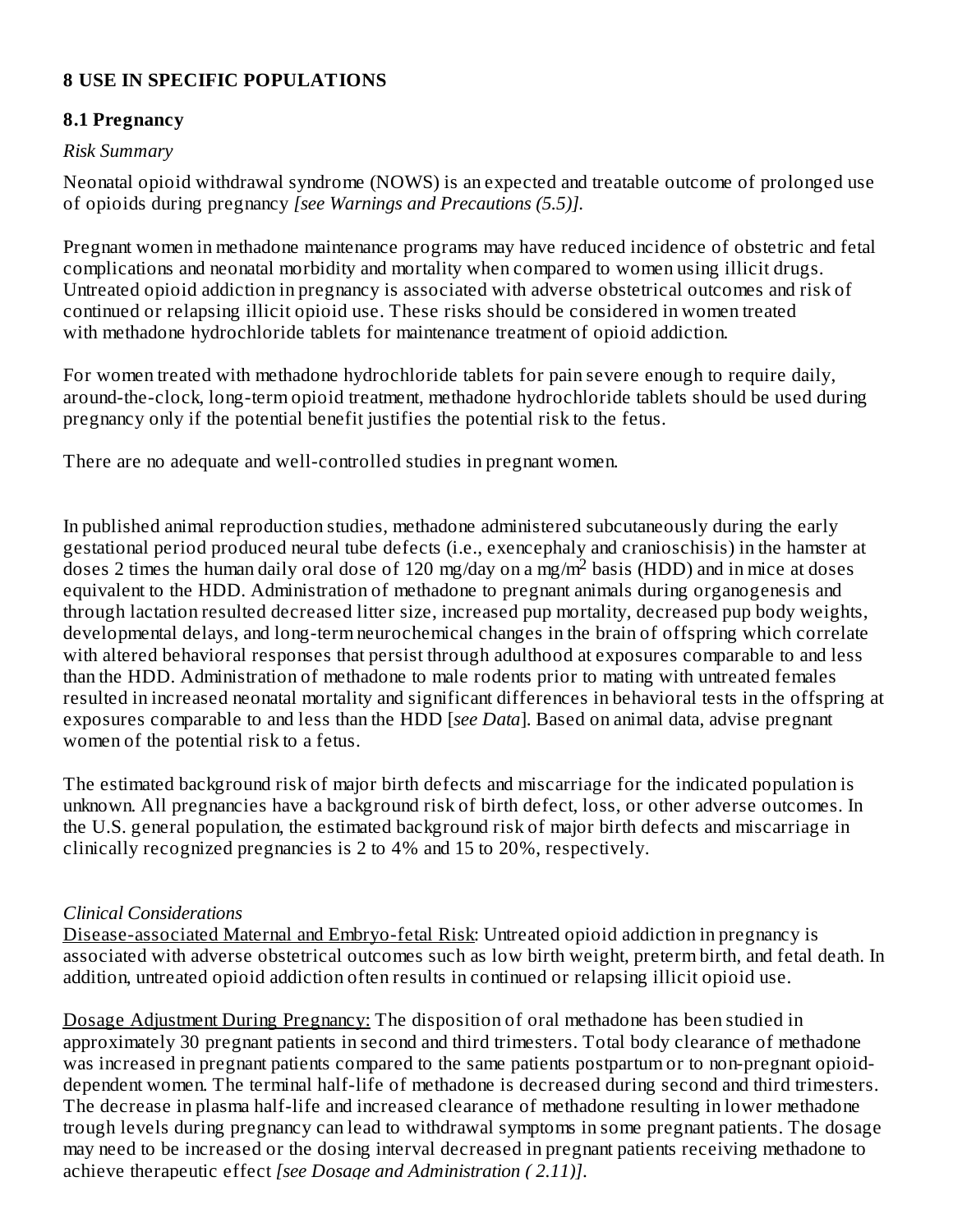Fetal/neonatal Adverse Reactions: Neonatal opioid withdrawal syndrome may occur in newborn infants of mothers who are receiving treatment with methadone hydrochloride tablets.

Neonatal opioid withdrawal syndrome presents as irritability, hyperactivity and abnormal sleep pattern, high pitched cry, tremor, vomiting, diarrhea, and/or failure to gain weight. Signs of neonatal withdrawal usually occur in the first days after birth. The duration and severity of neonatal opioid withdrawal syndrome may vary. Observe newborns for signs of neonatal opioid withdrawal syndrome and manage accordingly *[see Warnings and Precautions ( 5.5 )]*.

Labor or Delivery: Opioids cross the placenta and may produce respiratory depression and psychophysiologic effects in neonates. An opioid antagonist, such as naloxone, must be available for reversal of opioid-induced respiratory depression in the neonate. Use of methadone hydrochloride tablets as an analgesic is not recommended for pregnant women during or immediately prior to labor, when use of shorter-acting analgesics or other analgesic techniques are more appropriate. Opioid analgesics, including methadone hydrochloride tablets can prolong labor through actions which temporarily reduce the strength, duration, and frequency of uterine contractions. However, this effect is not consistent and may be offset by an increased rate of cervical dilation, which tends to shorten labor. Monitor neonates exposed to opioid analgesics during labor for signs of excess sedation and respiratory depression.

### *Data*

*Human Data:* Reported studies have generally compared the benefit of methadone to the risk of untreated addiction to illicit drugs; the relevance of these findings to pain patients prescribed methadone during pregnancy is unclear. Pregnant women involved in methadone maintenance programs have been reported to have significantly improved prenatal care leading to significantly reduced incidence of obstetric and fetal complications and neonatal morbidity and mortality when compared to women using illicit drugs. Several factors, including maternal use of illicit drugs, nutrition, infection and psychosocial circumstances, complicate the interpretation of investigations of the children of women who take methadone during pregnancy. Information is limited regarding dose and duration of methadone use during pregnancy, and most maternal exposure appears to occur after the first trimester of pregnancy.

A review of published data on experiences with methadone use during pregnancy by the Teratogen Information System (TERIS) concluded that maternal use of methadone during pregnancy as part of a supervised, therapeutic regimen is unlikely to pose a substantial teratogenic risk (quantity and quality of data assessed as "limited to fair"). However, the data are insufficient to state that there is no risk (TERIS, last reviewed October, 2002). A retrospective case series of 101 pregnant, opioid-dependent women who underwent inpatient opioid detoxification with methadone did not demonstrate any increased risk of miscarriage in the second trimester or premature delivery in the third trimester. Recent studies suggest an increased risk of premature delivery in opioid-dependent women exposed to methadone during pregnancy, although the presence of confounding factors makes it difficult to determine a causal relationship. Several studies have suggested that infants born to narcotic-addicted women treated with methadone during all or part of pregnancy have been found to have decreased fetal growth with reduced birth weight, length, and/or head circumference compared to controls. This growth deficit does not appear to persist into later childhood. Children prenatally exposed to methadone have been reported to demonstrate mild but persistent deficits in performance on psychometric and behavioral tests. In addition, several studies suggest that children born to opioid-dependent women exposed to methadone during pregnancy may have an increased risk of visual development anomalies; however, a causal relationship has not been assigned.

There are conflicting reports on whether Sudden Infant Death Syndrome occurs with an increased incidence in infants born to women treated with methadone during pregnancy. Abnormal fetal non-stress tests have been reported to occur more frequently when the test is performed 1 to 2 hours after a maintenance dose of methadone in late pregnancy compared to controls.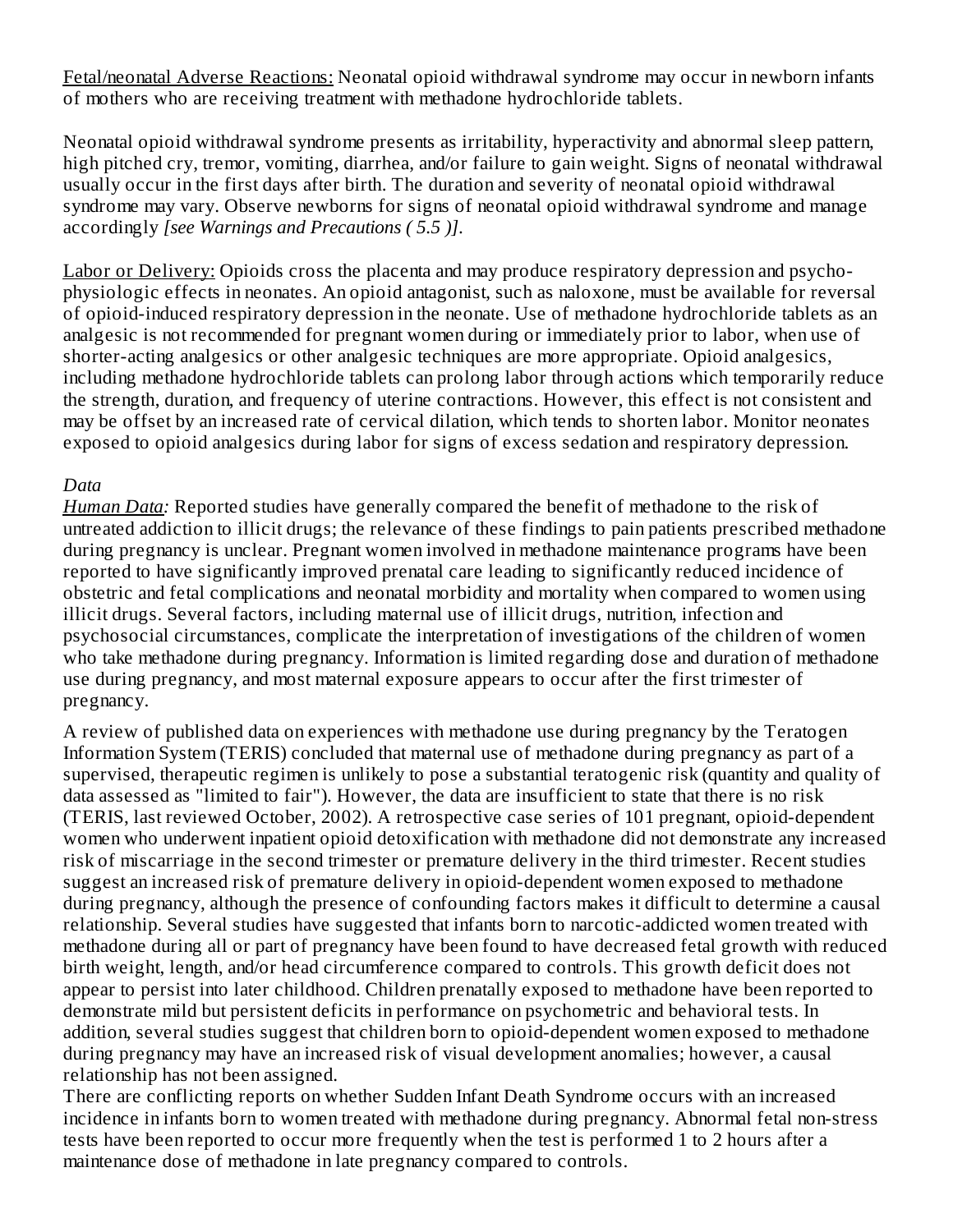Animal Data: Formal reproductive and developmental toxicology studies for methadone have not been conducted. Exposure margins for the following published study reports are based on a human daily dose (HDD) of 120 mg methadone using a body surface area comparison.

In a published study in pregnant hamsters, a single subcutaneous dose of methadone ranging from 31 mg/kg (2 times the HDD) to 185 mg/kg on Gestation Day 8 resulted in a decrease in the number of fetuses per litter and an increase in the percentage of fetuses exhibiting neural tube defects including exencephaly, cranioschisis, and "various other lesions". The majority of the doses tested also resulted in maternal death. In a study in pregnant mice, a single subcutaneous dose of 22 to 24 mg/kg methadone (approximately equivalent to the HDD) administered on Gestation Day 9 produced exencephaly in 11% of the embryos. In another study in pregnant mice, subcutaneous doses up to 28 mg/kg/day methadone (equivalent to the HDD) administered from Gestation Day 6 to 15 resulted in no malformations, but there were increased postimplantation loss and decreased live fetuses at 10 mg/kg/day or greater (0.4 times the HDD) and decreased ossification and fetal body weight at 20 mg/kg/day or greater (0.8 times the HDD). In a second study of pregnant mice dosed with subcutaneous doses up to 28 mg/kg/day methadone from Gestation Day 6 to 15, there was decreased pup viability, delayed onset of development of negative phototaxis and eye opening, increased righting reflexes at 5 mg/kg/day or greater (0.2 times the HDD), and decreased number of live pups at birth and decreased pup weight gain at 20 mg/kg/day or greater (0.8 times the HDD).

No effects were reported in a study of pregnant rats and rabbits at oral doses up to 40 mg/kg (3 and 6 times, respectively, the HDD) administered from Gestation Days 6 to 15 and 6 to 18, respectively.

When pregnant rats were treated with intraperitoneal doses of 2.5, 5, or 7.5 mg/kg methadone from one week prior to mating, through gestation until the end of lactation period, 5 mg/kg or greater (0.4 times the HDD) methadone resulted in decreases in litter size and live pups born and 7.5 mg/kg (0.6 times the HDD) resulted in decreased birth weights. Furthermore, decreased pup viability and pup body weight gain at 2.5 mg/kg or greater (0.2 times the HDD) were noted during the preweaning period.

Additional animal data demonstrates evidence for neurochemical changes in the brains of offspring from methadone-treated pregnant rats, including changes to the cholinergic, dopaminergic, noradrenergic and serotonergic systems at doses below the HDD. Other animal studies have reported that prenatal and/or postnatal exposure to opioids including methadone alters neuronal development and behavior in the offspring including alterations in learning ability, motor activity, thermal regulation, nociceptive responses, and sensitivity to drugs at doses below the HDD. Treatment of pregnant rats subcutaneously with 5 mg/kg methadone from Gestation Day 14 to 19 (0.4 times the HDD) reduced fetal blood testosterone and androstenedione in males.

Published animal data have reported increased neonatal mortality in the offspring of male rodents that were treated with methadone at doses comparable to and less than the HDD for 1 to 12 days before and/or during mating (with more pronounced effects in the first 4 days). In these studies, the female rodents were not treated with methadone, indicating paternally-mediated developmental toxicity. Specifically, methadone administered to the male rat prior to mating with methadone-naïve females resulted in decreased weight gain in progeny after weaning. The male progeny demonstrated reduced thymus weights, whereas the female progeny demonstrated increased adrenal weights. Behavioral testing of these male and female progeny revealed significant differences in behavioral tests compared to control animals, suggesting that paternal methadone exposure can produce physiological and behavioral changes in progeny in this model. Examination of uterine contents of methadone-naïve female mice bred to methadone-treated male mice (once a day for three consecutive days) indicated that methadone treatment produced an increase in the rate of preimplantation deaths in all post-meiotic states at 1 mg/kg/day or greater (0.04 times the HDD). Chromosome analysis revealed a dose-dependent increase in the frequency of chromosomal abnormalities at 1 mg/kg/day or greater.

Studies demonstrated that methadone treatment of male rats for 21 to 32 days prior to mating with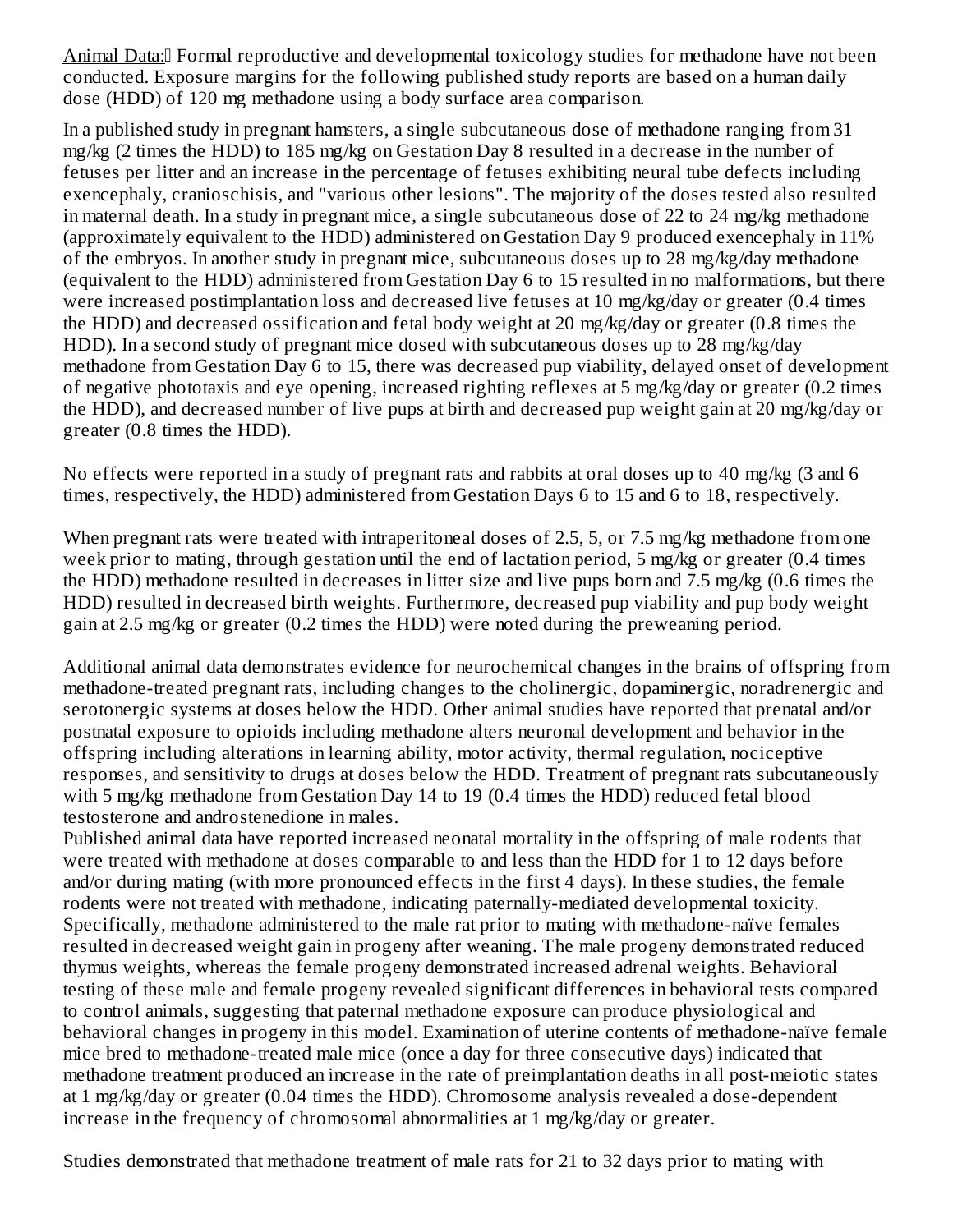methadone-naïve females did not produce any adverse effects, suggesting that prolonged methadone treatment of the male rat resulted in tolerance to the developmental toxicities noted in the progeny. Mechanistic studies in this rat model suggest that the developmental effects of "paternal" methadone on the progeny appear to be due to decreased testosterone production. These animal data mirror the reported clinical findings of decreased testosterone levels in human males on methadone maintenance therapy for opioid addiction and in males receiving chronic intraspinal opioids.

### **8.2 Lactation**

### *Risk Summary*

Based on two studies in 22 breastfeeding women maintained on methadone treatment, methadone was present in low levels in human milk, and did not show adverse reactions in breastfed infants. The developmental and health benefits of breastfeeding should be considered along with the mother's clinical need for methadone and any potential adverse effects on the breastfed child from the drug or from the underlying maternal condition.

### *Clinical Considerations*

Advise breastfeeding women taking methadone to monitor the infant for increased drowsiness and breathing difficulties.

### *Data*

In a study of ten breastfeeding women maintained on oral methadone doses of 10 to 80 mg/day, methadone concentrations from 50 to 570 mcg/L in milk were reported, which, in the majority of samples, were lower than maternal serum drug concentrations at steady state.

In a study of twelve breastfeeding women maintained on oral methadone doses of 20 to 80 mg/day, methadone concentrations from 39 to 232 mcg/L in milk were reported. Based on an average milk consumption of 150 mL/kg/day, an infant would consume approximately 17.4 mcg/kg/day which is approximately 2 to 3% of the oral maternal dose.

Methadone has been detected in very low plasma concentrations in some infants whose mothers were taking methadone.

There have been rare cases of sedation and respiratory depression in infants exposed to methadone through breast milk.

## **8.3 Females and Males of Reproductive Potential**

## *Infertility*

Chronic use of opioids may cause reduced fertility in females and males of reproductive potential. It is not known whether these effects on fertility are reversible *[see Adverse Reactions (6), Clinical Pharmacology ( 12.2), Nonclinical Pharmacology ( 13.1 )]*. Reproductive function in human males may be decreased by methadone treatment. Reductions in ejaculate volume and seminal vesicle and prostate secretions have been reported in methadone-treated individuals. In addition, reductions in serum testosterone levels and sperm motility, and abnormalities in sperm morphology have been reported.

In published animal studies, methadone produces a significant regression of sex accessory organs and testes of male mice and rats and administration of methadone to pregnant rats reduced fetal blood testosterone and androstenedione in male offspring *[see Nonclinical Toxicology ( 13 )].*

## **8.4 Pediatric Us e**

The safety, effectiveness, and pharmacokinetics of methadone in pediatric patients below the age of 18 years have not been established.

## **8.5 Geriatric Us e**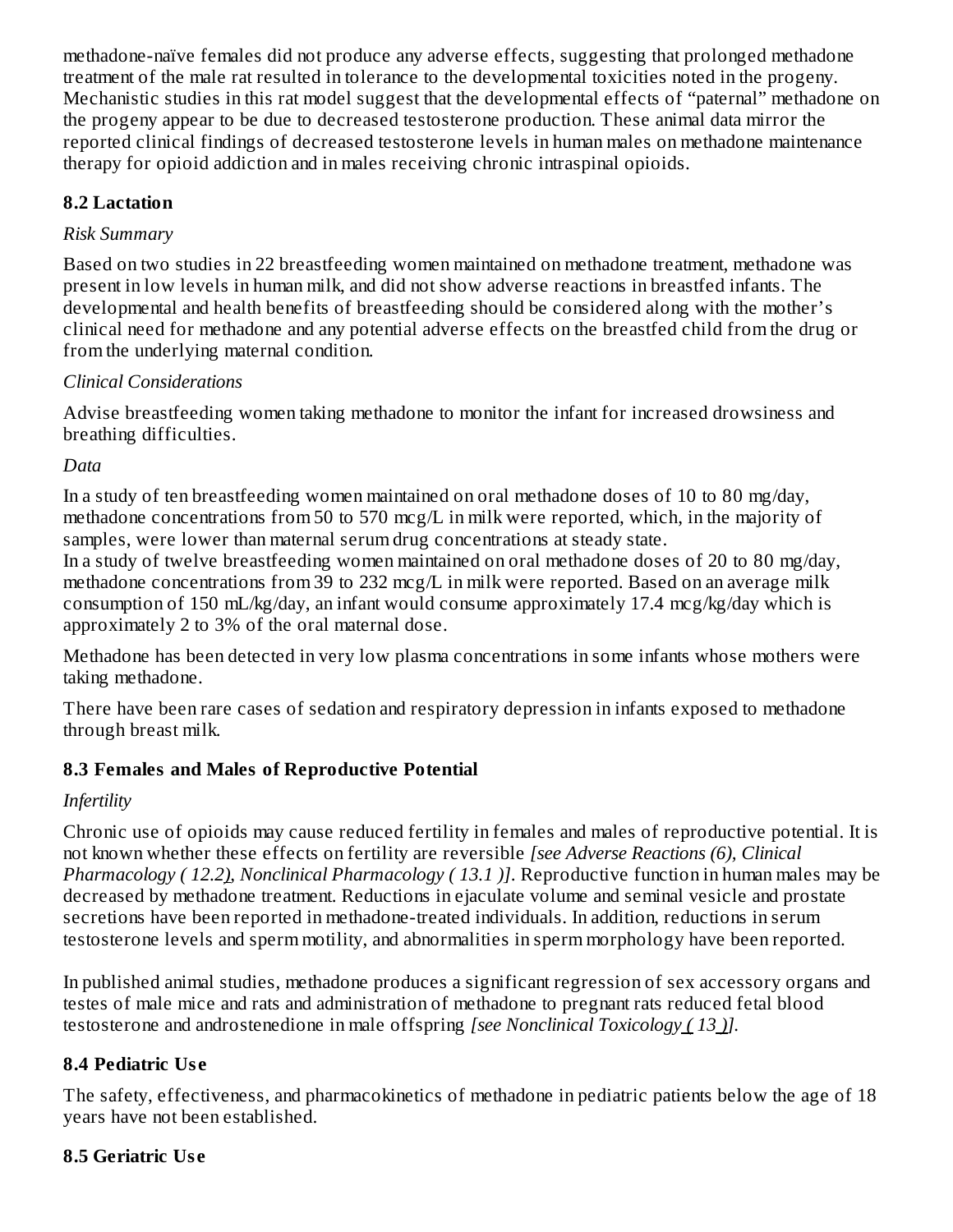Clinical studies of methadone did not include sufficient numbers of subjects aged 65 and over to determine whether they respond differently compared to younger subjects. Other reported clinical experience has not identified differences in responses between elderly and younger patients.

Elderly patients (aged 65 years or older) may have increased sensitivity to methadone. In general, use caution when selecting a dosage for an elderly patient, usually starting at the low end of the dosing range, reflecting the greater frequency of decreased hepatic, renal, or cardiac function and of concomitant disease or other drug therapy.

Respiratory depression is the chief risk for elderly patients treated with opioids, and has occurred after large initial doses were administered to patients who were not opioid-tolerant or when opioids were co-administered with other agents that depress respiration. Titrate the dosage of methadone hydrochloride tablets slowly in geriatric patients and monitor closely for signs of central nervous system and respiratory depression *[see Warnings and Precautions ( 5.8 )]*.

Methadone is known to be substantially excreted by the kidney, and the risk of adverse reactions to this drug may be greater in patients with impaired renal function. Because elderly patients are more likely to have decreased renal function, care should be taken in dose selection, and it may be useful to monitor renal function.

### **8.6 Hepatic Impairment**

Methadone pharmacokinetics have not been extensively evaluated in patients with hepatic insufficiency. Methadone is metabolized by hepatic pathways; therefore, patients with liver impairment may be at risk of increased systemic exposure to methadone after multiple dosing. Start these patients on lower doses and titrate slowly while carefully monitoring for signs of respiratory and central nervous system depression.

#### **8.7 Renal Impairment**

Methadone pharmacokinetics have not been extensively evaluated in patients with renal insufficiency. Since unmetabolized methadone and its metabolites are excreted in urine to a variable degree, start these patients on lower doses and with longer dosing intervals and titrate slowly while carefully monitoring for signs of respiratory and central nervous system depression.

### **9 DRUG ABUSE AND DEPENDENCE**

### **9.1 Controlled Substance**

Methadone hydrochloride tablets contains methadone, a Schedule II controlled substance.

### **9.2 Abus e**

Methadone hydrochloride tablets contain methadone, a substance with a high potential for abuse similar to other opioids including fentanyl, hydrocodone, hydromorphone, morphine, oxycodone, oxymorphone, and tapentadol. Methadone hydrochloride tablets can be abused and are subject to misuse, addiction, and criminal diversion *[see Warnings and Precautions ( 5.1 )]*.

All patients treated with opioids for pain management require careful monitoring for signs of abuse and addiction, since use of opioid analgesic products carries the risk of addiction even under appropriate medical use.

Prescription drug abuse is the intentional non-therapeutic use of a prescription drug, even once, for its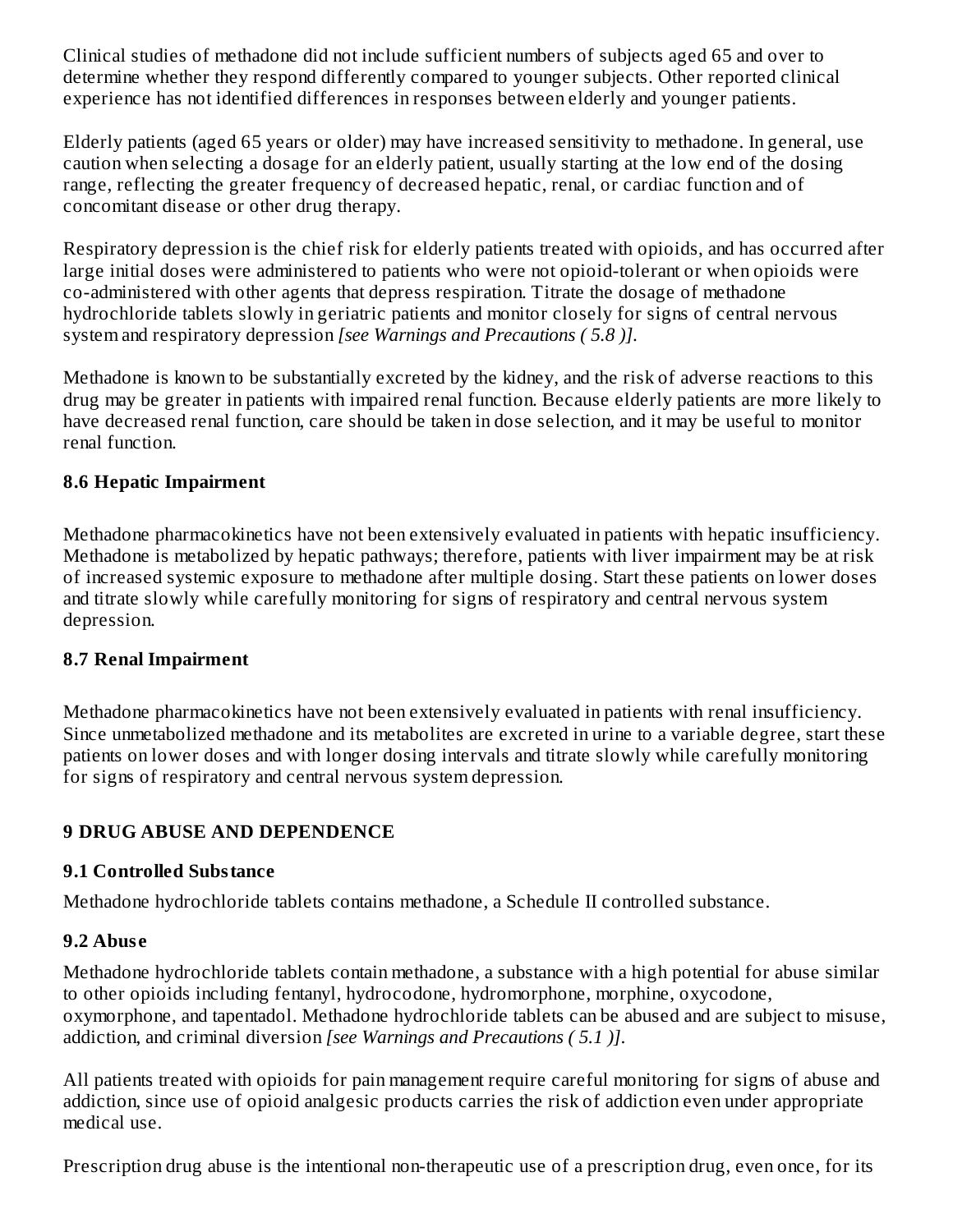rewarding psychological or physiological effects.

Drug addiction is a cluster of behavioral, cognitive, and physiological phenomena that develop after repeated substance use and includes: a strong desire to take the drug, difficulties in controlling its use, persisting in its use despite harmful consequences, a higher priority given to drug use than to other activities and obligations, increased tolerance, and sometimes a physical withdrawal.

"Drug-seeking" behavior is very common in persons with substance use disorders. Drug-seeking tactics include emergency calls or visits near the end of office hours, refusal to undergo appropriate examination, testing, or referral, repeated "loss" of prescriptions, tampering with prescriptions, and reluctance to provide prior medical records or contact information for other treating healthcare provider(s). "Doctor shopping" (visiting multiple prescribers to obtain additional prescriptions) is common among drug abusers and people suffering from untreated addiction. Preoccupation with achieving adequate pain relief can be appropriate behavior in a patient with poor pain control.

Abuse and addiction are separate and distinct from physical dependence and tolerance. Healthcare providers should be aware that addiction may not be accompanied by concurrent tolerance and symptoms of physical dependence in all addicts. In addition, abuse of opioids can occur in the absence of true addiction.

Methadone hydrochloride tablets, like other opioids, can be diverted for non-medical use into illicit channels of distribution. Careful record- keeping of prescribing information, including quantity, frequency, and renewal requests, as required by state and federal law, is strongly advised.

Proper assessment and selection of the patient, proper prescribing practices, periodic re-evaluation of therapy, and proper dispensing and storage are appropriate measures that help to limit abuse of opioid drugs.

### *Risks Specific to Abuse of Methadone Hydrochloride Tablets*

Abuse of methadone hydrochloride tablets poses a risk of overdose and death. This risk is increased with concurrent abuse of methadone and alcohol or other substances. Methadone hydrochloride tablets are for oral use only and must not be injected. With intravenous abuse the inactive ingredients in methadone hydrochloride tablets can result in local tissue necrosis, infection, pulmonary granulomas, embolism and death, and increased risk of endocarditis and valvular heart injury. Parenteral drug abuse is commonly associated with transmission of infectious diseases such as hepatitis and HIV.

### **9.3 Dependence**

Both tolerance and physical dependence can develop during chronic opioid therapy. Tolerance is the need for increasing doses of opioids to maintain a defined effect such as analgesia (in the absence of disease progression or other external factors). Tolerance may occur to both the desired and undesired effects of drugs, and may develop at different rates for different effects.

Physical dependence results in withdrawal symptoms after abrupt discontinuation or a significant dosage reduction of a drug. Withdrawal also may be precipitated through the administration of drugs with opioid antagonist activity (e.g., naloxone, nalmefene), mixed agonist/antagonist analgesics (e.g., pentazocine, butorphanol, nalbuphine), or partial agonists (e.g., buprenorphine). Physical dependence may not occur to a clinically significant degree until after several days to weeks of continued opioid usage.

Methadone hydrochloride tablets should not be abruptly discontinued *[see Dosage and Administration ( 2.5 )]*. If Methadone Hydrochloride Tablets are abruptly discontinued in a physically dependent patient, a withdrawal syndrome may occur. Some or all of the following can characterize this syndrome: restlessness, lacrimation, rhinorrhea, yawning, perspiration, chills, myalgia, and mydriasis. Other signs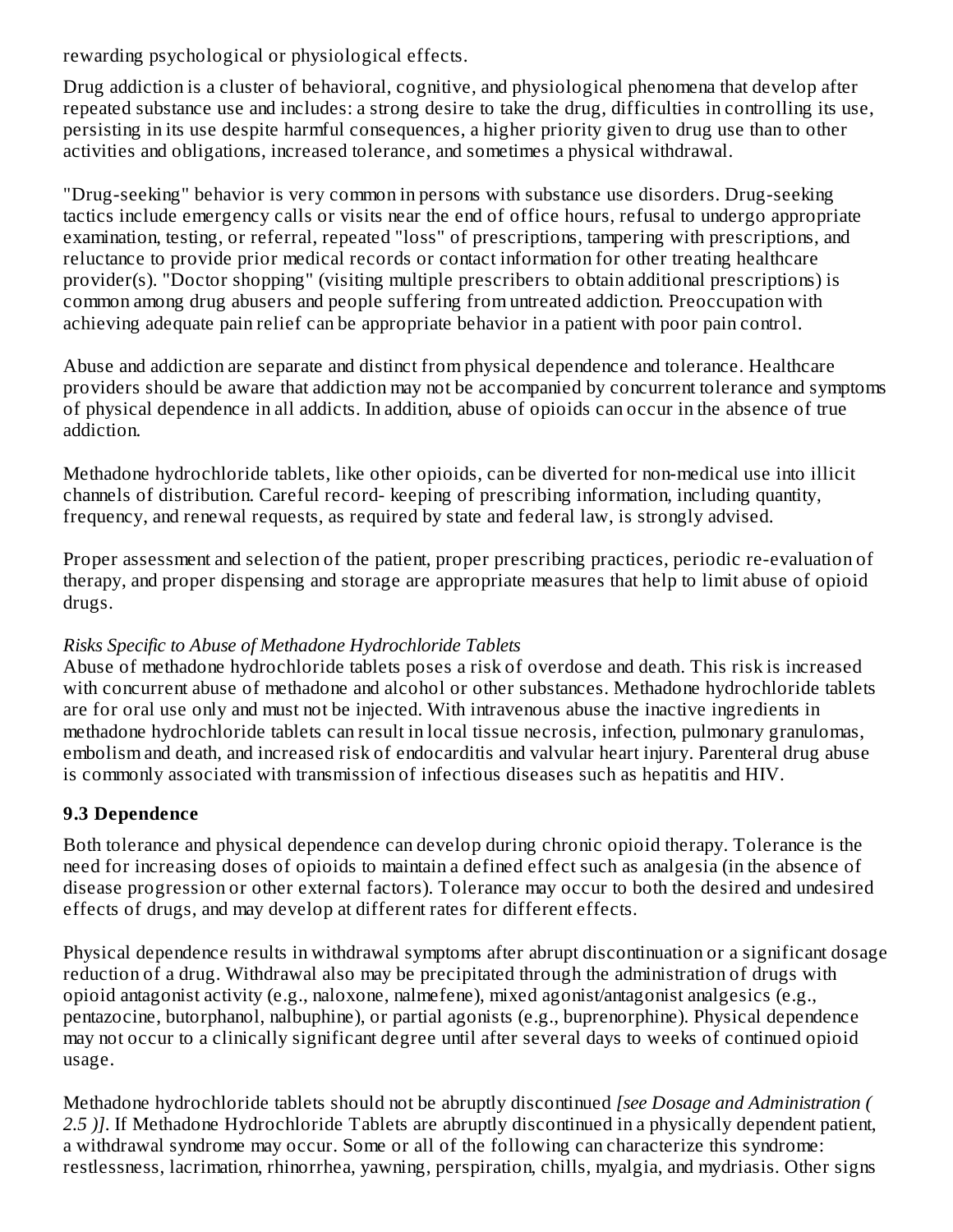and symptoms also may develop, including irritability, anxiety, backache, joint pain, weakness, abdominal cramps, insomnia, nausea, anorexia, vomiting, diarrhea, or increased blood pressure, respiratory rate, or heart rate.

Neonatal opioid withdrawal syndrome (NOWS) is an expected and treatable outcome of prolonged use of opioids during pregnancy [*see Warnings and Precautions ( 5.5 )*].

### **10 OVERDOSAGE**

### *Clinical Presentation*

Acute overdose with methadone can be manifested by respiratory depression, somnolence progressing to stupor or coma, skeletal-muscle flaccidity, cold and clammy skin, constricted pupils, and, in some cases, pulmonary edema, bradycardia, hypotension, partial or complete airway obstruction, atypical snoring, and death. Marked mydriasis rather than miosis may be seen with hypoxia in overdose situations *[see Clinical Pharmacology ( 12.2 )]* In severe overdosage, particularly by the intravenous route, apnea, circulatory collapse, cardiac arrest, and death may occur.

### *Treatment of Overdose*

In case of overdose, priorities are the re-establishment of a patent and protected airway and institution of assisted or controlled ventilation, if needed. Employ other supportive measures (including oxygen, vasopressors) in the management of circulatory shock and pulmonary edema as indicated. Cardiac arrest or arrhythmias will require advanced life support techniques.

The opioid antagonists, naloxone and nalmefene, are specific antidotes to respiratory depression resulting from opioid overdose. For clinically significant respiratory or circulatory depression secondary to methadone overdose, administer an opioid antagonist. Opioid antagonists should not be administered in the absence of clinically significant respiratory or circulatory depression secondary to methadone overdose.

Because the duration of reversal would be expected to be less than the duration of action of methadone in methadone hydrochloride tablets carefully monitor the patient until spontaneous respiration is reliably reestablished. If the response to opioid antagonists is suboptimal or not sustained, administer additional antagonist as directed in the product's prescribing information.

In an individual physically dependent on opioids, administration of the recommended usual dosage of the antagonist will precipitate an acute withdrawal syndrome. The severity of the withdrawal symptoms experienced will depend on the degree of physical dependence and the dose of the antagonist administered. If a decision is made to treat serious respiratory depression in the physically dependent patient, administration of the antagonist should be begun with care and by titration with smaller than usual doses of the antagonist.

## **11 DESCRIPTION**

Methadone hydrochloride is chemically described as 6-(dimethylamino)-4,4-diphenyl-3-hepatanone hydrochloride. Methadone hydrochloride, USP is colorless crystals or white powder. Its molecular formula is  $\rm{C_{21}H_{27}NO}$   $\bullet$  HCl and it has a molecular weight of 345.91. Methadone hydrochloride has a melting point of 235°C, and a pKa of 8.25 in water at 20°C. Its octanol/water partition coefficient at pH 7.4 is 117. A solution (1:100) in water has a pH between 4.5 and 6.5.

It has the following structural formula: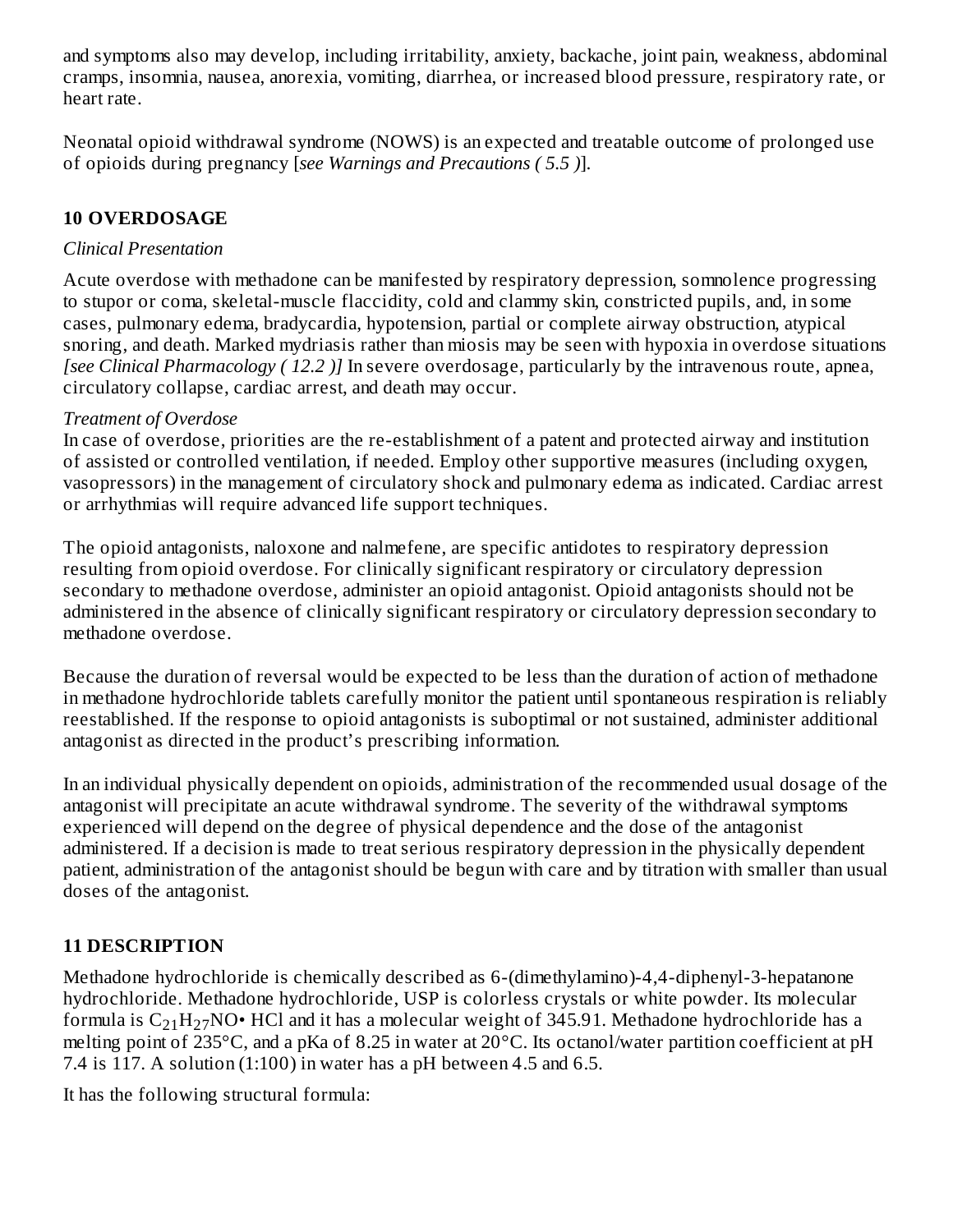

Methadone hydrochloride tablets, USP are available for oral administration containing either 5 mg or 10 mg of methadone hydrochloride USP. Each tablet contains the following inactive ingredients: magnesium stearate, microcrystalline cellulose and pre-gelatinized starch.

### **12 CLINICAL PHARMACOLOGY**

#### **12.1 Mechanism of Action**

Methadone hydrochloride is a mu-agonist; a synthetic opioid with multiple actions qualitatively similar to those of morphine, the most prominent of which involves the central nervous system and organs composed of smooth muscle. The principal therapeutic uses for methadone are for analgesia and for detoxification or maintenance in opioid addiction. The methadone withdrawal syndrome, although qualitatively similar to that of morphine, differs in that the onset is slower, the course is more prolonged, and the symptoms are less severe.

Some data also indicate that methadone acts as an antagonist at the N-methyl-D-aspartate (NMDA) receptor. The contribution of NMDA receptor antagonism to methadone's efficacy is unknown.

#### **12.2 Pharmacodynamics**

#### *Effects on the Central Nervous System*

Methadone produces respiratory depression by direct action on brain stem respiratory centers. The respiratory depression involves a reduction in the responsiveness of the brain stem respiratory centers to both increases in carbon dioxide tension and electrical stimulation.

Methadone causes miosis, even in total darkness. Pinpoint pupils are a sign of opioid overdose but are not pathognomonic (e.g., pontine lesions of hemorrhagic or ischemic origins may produce similar findings). Marked mydriasis rather than miosis may be seen due to hypoxia in overdose situations.

Some NMDA receptor antagonists have been shown to produce neurotoxic effects in animals.

### *Effects on the Gastrointestinal Tract and Other Smooth Muscle*

Methadone causes a reduction in motility associated with an increase in smooth muscle tone in the antrum of the stomach and duodenum. Digestion of food in the small intestine is delayed and propulsive contractions are decreased. Propulsive peristaltic waves in the colon are decreased, while tone is increased to the point of spasm, resulting in constipation. Other opioid-induced effects may include a reduction in biliary and pancreatic secretions, spasm of sphincter of Oddi, and transient elevations in serum amylase.

#### *Effects on the Cardiovascular System*

Methadone produces peripheral vasodilation, which may result in orthostatic hypotension or syncope.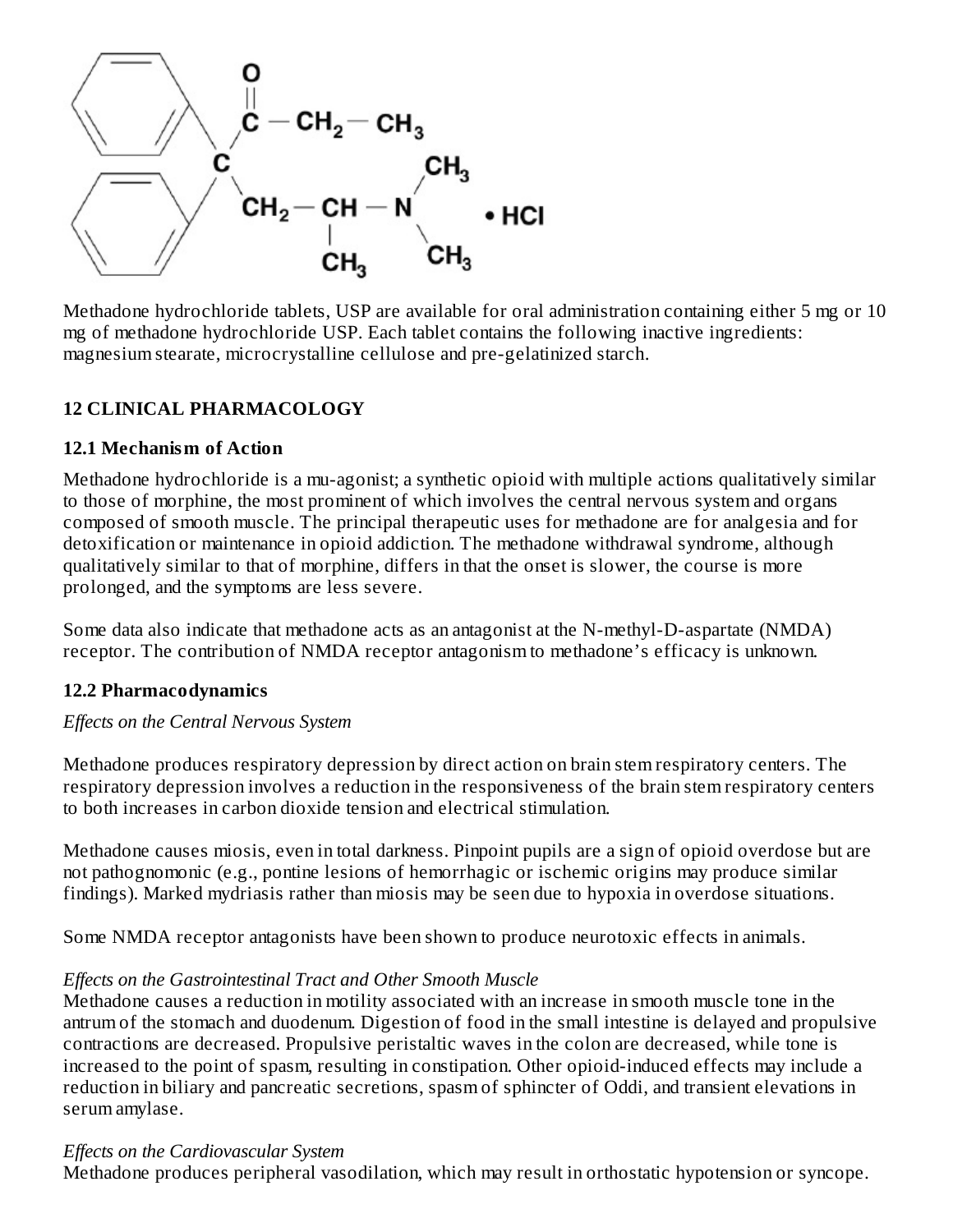Manifestations of histamine release and/or peripheral vasodilation may include pruritus, flushing, red eyes, sweating, and/or orthostatic hypotension.

### *Effects on the Endocrine System*

Opioids inhibit the secretion of adrenocorticotropic hormone (ACTH), cortisol, and luteinizing hormone (LH) in humans *[see Adverse Reactions (6)]*. They also stimulate prolactin, growth hormone (GH) secretion, and pancreatic secretion of insulin and glucagon.

Chronic use of opioids may influence the hypothalamic-pituitary-gonadal axis, leading to androgen deficiency that may manifest as low libido, impotence, erectile dysfunction, amenorrhea, or infertility. The causal role of opioids in the clinical syndrome of hypogonadism is unknown because the various medical, physical, lifestyle, and psychological stressors that may influence gonadal hormone levels have not been adequately controlled for in studies conducted to date *[see Adverse Reactions (6)]*.

### *Effects on the Immune System*

Opioids have been shown to have a variety of effects on components of the immune system in *in vitro* and animal models. The clinical significance of these findings is unknown. Overall, the effects of opioids appear to be modestly immunosuppressive.

### *Concentration-Efficacy Relationships*

The minimum effective analgesic concentration will vary widely among patients, especially among patients who have been previously treated with potent agonist opioids. The minimum effective analgesic concentration of methadone for any individual patient may increase over time due to an increase in pain, the development of a new pain syndrome, and/or the development of analgesic tolerance *[see Dosage and Administration (2.2, 2.4)]*.

### *Concentration-Adverse Reaction Relationships*

There is a relationship between increasing methadone plasma concentration and increasing frequency of dose-related opioid adverse reactions such as nausea, vomiting, CNS effects, and respiratory depression. In opioid-tolerant patients, the situation may be altered by the development of tolerance to opioid-related adverse reactions *[see Dosage and Administration (2.2, 2.3, 2.4)]*.

### **12.3 Pharmacokinetics**

### *Absorption*

Following oral administration the bioavailability of methadone ranges between 36 to 100% and peak plasma concentrations are achieved between 1 to 7.5 hours. Dose proportionality of methadone pharmacokinetics is not known. However, after administration of daily oral doses ranging from 10 to 225 mg, the steady-state plasma concentrations ranged between 65 to 630 ng/mL and the peak concentrations ranged between 124 to 1,255 ng/mL. Effect of food on the bioavailability of methadone has not been evaluated.

### *Distribution*

Methadone is a lipophilic drug and the steady-state volume of distribution ranges between 1.0 to 8.0 L/kg. In plasma, methadone is predominantly bound to  $α1$ -acid glycoprotein (85% to 90%). Methadone is secreted in saliva, breast milk, amniotic fluid and umbilical cord plasma.

### *Elimination*

Metabolism: Methadone is primarily metabolized by N-demethylation to an inactive metabolite, 2 ethylidene-1,5 dimethyl-3,3-diphenylpyrrolidene (EDDP). Cytochrome P450 enzymes, primarily CYP3A4, CYP2B6, CYP2C19,CYP2C9 and CYP2D6, are responsible for conversion of methadone to EDDP and other inactive metabolites, which are excreted mainly in the urine. Methadone appears to be a substrate for P-glycoprotein but its pharmacokinetics do not appear to be significantly altered in case of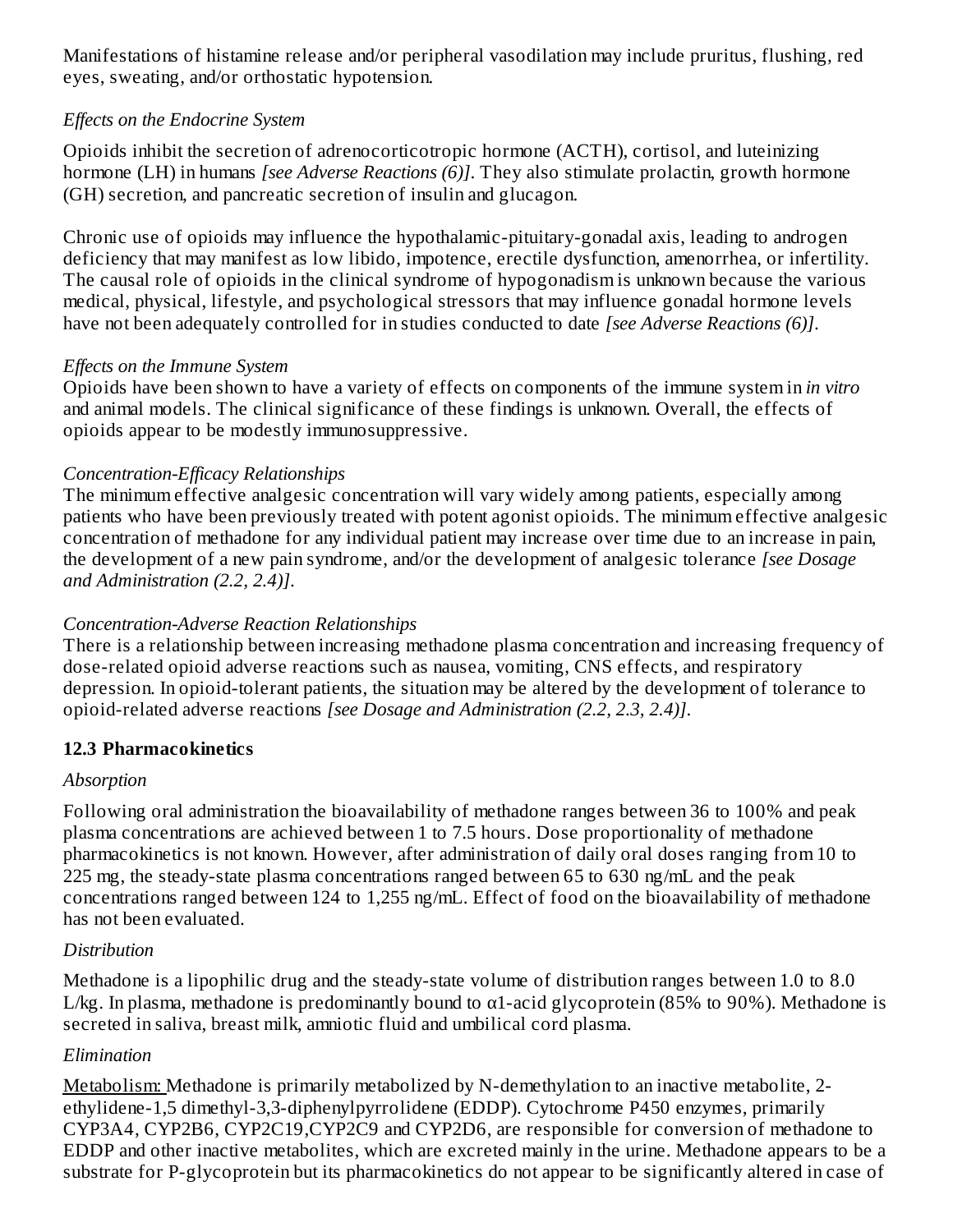### P-glycoprotein polymorphism or inhibition.

Excretion: The elimination of methadone is mediated by extensive biotransformation, followed by renal and fecal excretion. Published reports indicate that after multiple dose administration the apparent plasma clearance of methadone ranged between 1.4 and 126 L/h, and the terminal half-life (T $_{\rm 1/2})$  was highly variable and ranged between 8 to 59 hours in different studies. Methadone is a basic (pKa=9.2) compound and the pH of the urinary tract can alter its disposition in plasma. Also, since methadone is lipophilic, it has been known to persist in the liver and other tissues. The slow release from the liver and other tissues may prolong the duration of methadone action despite low plasma concentrations.

### *Drug Interaction Studies*

Cytochrome P450 Interactions: Methadone undergoes hepatic N-demethylation by cytochrome P450 (CYP) isoforms, principally CYP3A4, CYP2B6, CYP2C19, CYP2C9 and CYP2D6. Co-administration of methadone with CYP inducers may result in more rapid metabolism and potential for decreased effects of methadone, whereas administration with CYP inhibitors may reduce metabolism and potentiate methadone's effects. Although antiretroviral drugs such as efavirenz, nelfinavir, nevirapine, ritonavir, lopinavir+ritonavir combination are known to inhibit some CYPs, they are shown to reduce the plasma levels of methadone, possibly due to CYP induction activity *[see Drug Interactions (7)]*.

Cytochrome P450 Inducers: The following drug interactions were reported following coadministration of methadone with known inducers of cytochrome P450 enzymes:

*Rifampin:* In patients well-stabilized on methadone, concomitant administration of rifampin resulted in a marked reduction in serum methadone levels and a concurrent appearance of withdrawal symptoms.

*Phenytoin:* In a pharmacokinetic study with patients on methadone maintenance therapy, phenytoin administration (250 mg twice daily initially for 1day followed by 300 mg daily for 3 to 4 days) resulted in an approximately 50% reduction in methadone exposure and withdrawal symptoms occurred concurrently. Upon discontinuation of phenytoin, the incidence of withdrawal symptoms decreased and methadone exposure increased to a level comparable to that prior to phenytoin administration.

*St. John's Wort, Phenobarbital, Carbamazepine:* Administration of methadone with other CYP3A4 inducers may result in withdrawal symptoms.

## Cytochrome P450 Inhibitors:

*Voriconazole:* Voriconazole can inhibit the activity of CYP3A4, CYP2C9, and CYP2C19. Repeat dose administration of oral voriconazole (400 mg every 12 hours for 1 day, then 200 mg every 12 hours for 4 days) increased the peak plasma concentration (C $_{\rm max}$ ) and AUC of (R)-methadone by 31% and 47%, respectively, in subjects receiving a methadone maintenance dose (30 to 100 mg daily. The  $\mathsf{C}_{\max}$  and AUC of (S)-methadone increased by 65% and 103%, respectively. Increased plasma concentrations of methadone have been associated with toxicity including QT prolongation. Frequent monitoring for adverse events and toxicity related to methadone is recommended during co-administration. Dose reduction of methadone may be needed *[see Drug Interactions (7)]*.

Antiretroviral Drugs:Although antiretroviral drugs such as efavirenz, nelfinavir, nevirapine, ritonavir, telaprevir, lopinavir+ritonavir combination are known to inhibit some CYPs, they are shown to reduce the plasma levels of methadone, possibly due to CYP induction activity.

### *Abacavir, Amprenavir, Darunavir+Ritonavir, Efavirenz, Nelfinavir, Nevirapine, Ritonavir, Telaprevir,Lopinavir+Ritonavir, Saquinavir+Ritonavir, Tipranvair+Ritonavir Combination:*

Co-administration of these anti-retroviral agents resulted in increased clearance or decreased plasma levels of methadone *[see Drug Interactions (7)]*.

*Didanosine and Stavudine:* Methadone decreased the AUC and peak levels for didanosine and stavudine, with a more significant decrease for didanosine. Methadone disposition was not substantially altered *[see Drug Interactions (7)]*.

*Zidovudine:* Methadone increased the AUC of zidovudine which could result in toxic effects *[see Drug*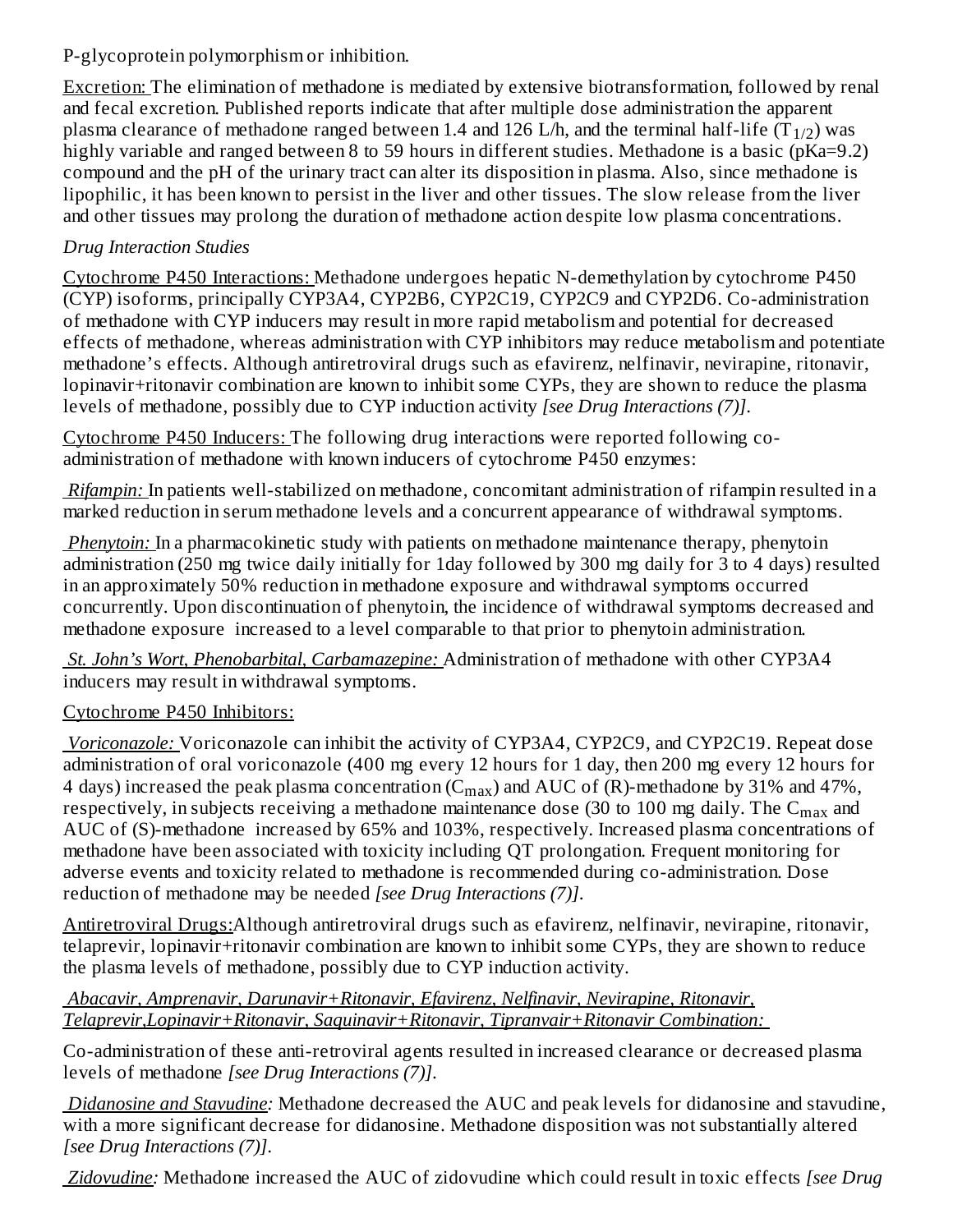## **13 NONCLINICAL TOXICOLOGY**

### **13.1 Carcinogenesis, Mutagenesis, Impairment of Fertility**

#### *Carcinogenesis*

The results of carcinogenicity assessment in B6C2F1 mice and Fischer 344 rats following dietary administration of two doses of methadone HCl have been published. Mice consumed 15 mg/kg/day or 60 mg/kg/day methadone for two years. These doses were approximately 0.6 and 2.5 times a human daily oral dose of 120 mg/day on a body surface area basis (HDD). There was a significant increase in pituitary adenomas in female mice treated with 15 mg/kg/day but not with 60 mg/kg/day. Under the conditions of the assay, there was no clear evidence for a treatment- related increase in the incidence of neoplasms in male rats. Due to decreased food consumption in males at the high dose, male rats consumed 16 mg/kg/day and 28 mg/kg/day of methadone for two years. These doses were approximately 1.3 and 2.3 times the HDD. In contrast, female rats consumed 46 mg/kg/day or 88 mg/kg/day for two years. These doses were approximately 3.7 and 7.1 times the HDD. Under the conditions of the assay, there was no clear evidence for a treatment-related increase in the incidence of neoplasms in either male or female rats.

#### *Mutagenesis*

There are several published reports on the potential genetic toxicity of methadone. Methadone tested positive in the in vivo mouse dominant lethal assay and the in vivo mammalian spermatogonial chromosome aberration test. Additionally, methadone tested positive in the *E. coli* DNA repair system and *Neurospora crassa* and mouse lymphoma forward mutation assays. In contrast, methadone tested negative in tests for chromosome breakage and disjunction and sex-linked recessive lethal gene mutations in germ cells of *Drosophila* using feeding and injection procedures.

### *Impairment of Fertility*

Published animal studies show that methadone treatment of males can alter reproductive function. Methadone produces decreased sexual activity (mating) of male rats at 10 mg/kg/day (corresponding to 0.3 times the human daily oral dose of 120 mg/day based on body surface area). Methadone also produces a significant regression of sex accessory organs and testes of male mice and rats at 0.2 and 0.8 times the HDD, respectively. Methadone treatment of pregnant rats from Gestation Day 14 to 19 reduced fetal blood testosterone and androstenedione in males. Decreased serum levels of testosterone were observed in male rats that were treated with methadone (1.3 to 3.3 mg/kg/day for 14 days, corresponding to 0.1 to 0.3 times the HDD) or 10 to 15 mg/kg/day for 10 days (0.8 to 1.2 times the HDD).

### **16 HOW SUPPLIED/STORAGE AND HANDLING**

### **Methadone hydrochloride tablets, USP**

**5 mg tablets white to off-white round, standard bi-convex tablets with s cored on one side and deboss ed 'T292' on the other side.**

NDC 72865-120-01: Bottles of 100 Tablets.

### **The 10 mg tablets are white to off-white round, beveled edge with s cored on one side and deboss ed 'T293' on the other side.**

NDC 72865-121-01: Bottles of 100 Tablets.

Store at 20º to 25ºC (68º to 77ºF). [See USP Controlled Room Temperature.]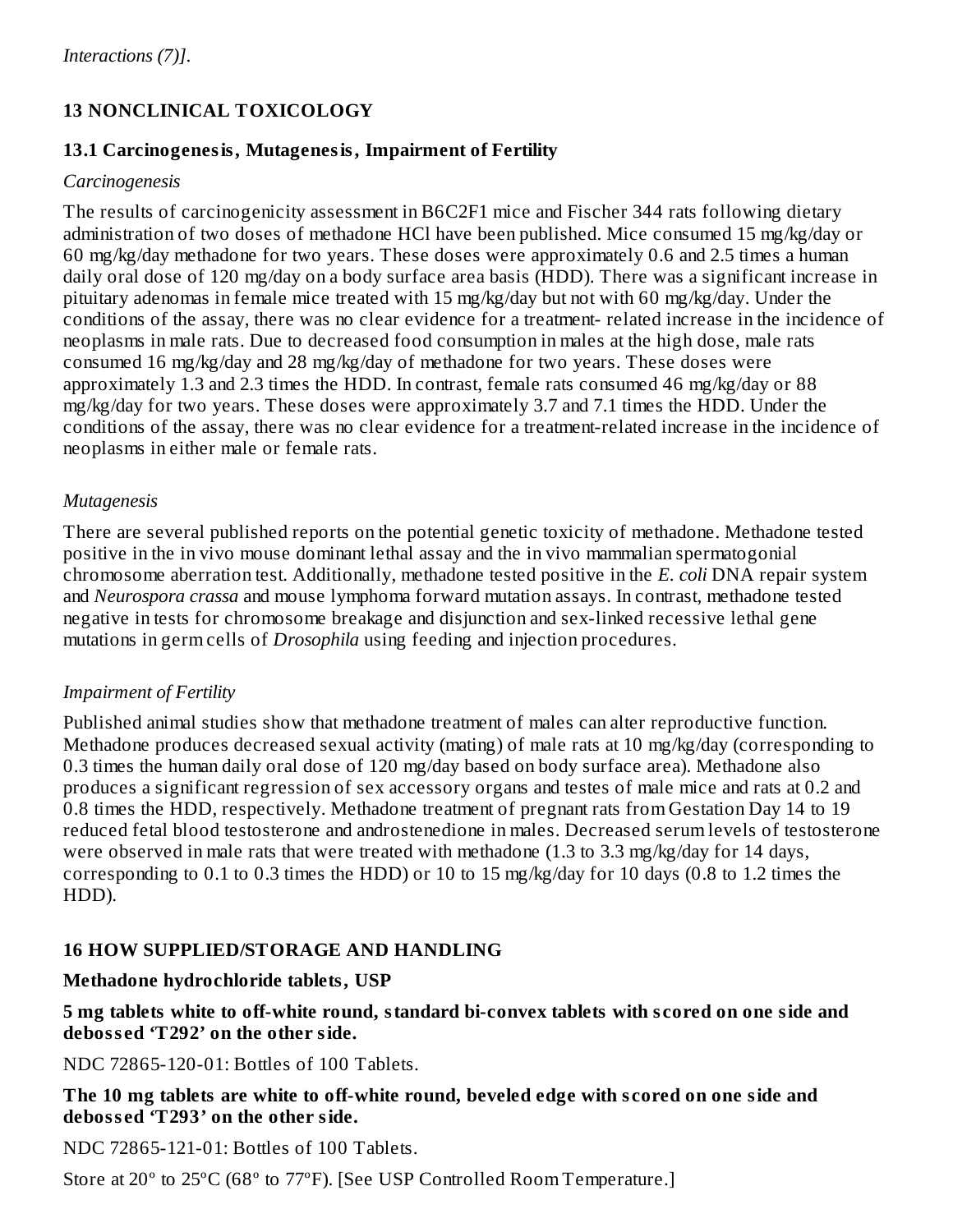### **17 PATIENT COUNSELING INFORMATION**

### **Advis e the patient to read the FDA-approved patient labeling (Medication Guide)**

Store at 20º to 25ºC (68º to 77ºF). [See USP Controlled Room Temperature.]

#### *Addiction, Abuse, and Misuse*

Inform patients that the use of methadone hydrochloride tablets, even when taken as recommended, can result in addiction, abuse, and misuse, which can lead to overdose or death *[see Warnings and Precautions (5.1)]*. Instruct patients not to share methadone hydrochloride tablets with others and to take steps to protect methadone hydrochloride tablets from theft or misuse.

#### *Life-Threatening Respiratory Depression*

Inform patients of the risk of life-threatening respiratory depression, including information that the risk is greatest when starting methadone hydrochloride tablets or when the dosage is increased, and that it can occur even at recommended dosages *[see Warnings and Precautions (5.3)]*. Advise patients how to recognize respiratory depression and to seek medical attention if breathing difficulties develop.

#### *Accidental Ingestion*

Inform patients that accidental ingestion, especially by children, may result in respiratory depression or death *[see Warnings and Precautions (5.3)]*. Instruct patients to take steps to store methadone hydrochloride tablets securely and to dispose of unused methadone hydrochloride tablets by flushing the tablets down the toilet.

#### *Symptoms of Arrhythmia*

Instruct patients to seek medical attention immediately if they experience symptoms suggestive of an arrhythmia (such as palpitations, near syncope, or syncope) when taking methadone *[see Warnings and Precautions (5.4)]*.

### *Interactions with Benzodiazepines and Other CNS Depressants*

Inform patients and caregivers that potentially fatal additive effects may occur if methadone hydrochloride tablets are used with benzodiazepines or other CNS depressants, including alcohol, and not to use these concomitantly unless supervised by a health care provider *[see Warnings and Precautions (5.7), Drug Interactions (7)].*

#### *Serotonin Syndrome*

Inform patients that opioids could cause a rare but potentially life-threatening condition resulting from concomitant administration of serotonergic drugs. Warn patients of the symptoms of serotonin syndrome and to seek medical attention right away if symptoms develop. Instruct patients to inform their physicians if they are taking, or plan to take serotonergic medications *[see Warnings and Precautions (5.9), Drug Interactions (7)]*.

### *MAOI Interaction*

Inform patients to avoid taking methadone hydrochloride tablets while using any drugs that inhibit monoamine oxidase. Patients should not start MAOIs while taking methadone hydrochloride tablets *[see Warnings and Precautions (5.9), Drug Interactions (7)]*.

### *Adrenal Insufficiency*

Inform patients that opioids could cause adrenal insufficiency, a potentially life-threatening condition. Adrenal insufficiency may present with non-specific symptoms and signs such as nausea, vomiting, anorexia, fatigue, weakness, dizziness, and low blood pressure. Advise patients to seek medical attention if they experience a constellation of these symptoms *[see Warnings and Precautions (5.10)]*.

### *Important Administration Instructions*

Instruct patients how to properly take methadone hydrochloride tablets, including the following: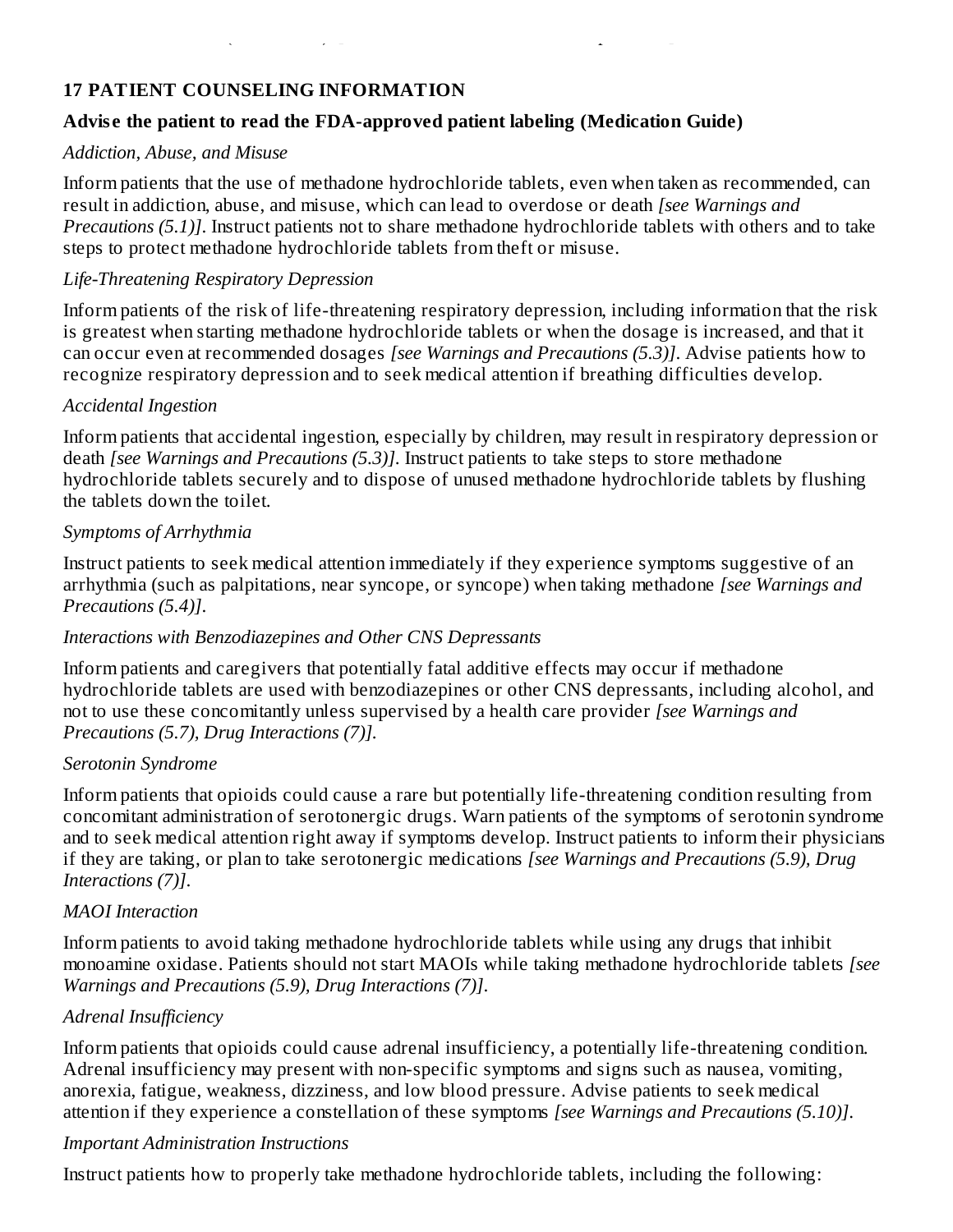- Use methadone hydrochloride tablets exactly as prescribed to reduce the risk of life-threatening adverse reactions (e.g., respiratory depression) *[see Dosage and Administration (2), Warnings and Precautions (5.3)].*
- Do not discontinue methadone hydrochloride tablets without first discussing the need for a tapering regimen with the prescriber *[see Warnings and Precautions (5.15)].*

### *Hypotension*

Inform patients that methadone hydrochloride tablets may cause orthostatic hypotension and syncope. Instruct patients how to recognize symptoms of low blood pressure and how to reduce the risk of serious consequences should hypotension occur (e.g., sit or lie down, carefully rise from a sitting or lying position) *[see Warnings and Precautions (5.11)]*.

### *Anaphylaxis*

Inform patients that anaphylaxis has been reported with ingredients contained in methadone hydrochloride tablets. Advise patients how to recognize such a reaction and when to seek medical attention *[see Contraindications (4), Adverse Reactions (6)]*.

### *Pregnancy*

Neonatal Opioid Withdrawal Syndrome: Advise women that if they are pregnant while being treated with methadone hydrochloride tablets, the baby may have signs of withdrawal at birth and that withdrawal is treatable *[see Warnings and Precautions (5.5), Specific Populations (8.1)]*.

Embryo-Fetal Toxicity: Inform female patients of reproductive potential that methadone hydrochloride tablets can cause fetal harm and to inform their healthcare provider of a known or suspected pregnancy *[see Use in Specific Populations (8.1)].*

### *Lactation*

Instruct nursing mothers using methadone hydrochloride tablets to watch for signs of methadone toxicity in their infants, which include increased sleepiness (more than usual), difficulty breastfeeding, breathing difficulties, or limpness. Instruct nursing mothers to talk to the baby's healthcare provider immediately if they notice these signs. If they cannot reach the healthcare provider right away, instruct them to take the baby to the emergency room or call 911 (or local emergency services) *[see Use in Specific Populations (8.2)]*.

### *Infertility*

Inform patients that chronic use of opioids may cause reduced fertility. It is not known whether these effects on fertility are reversible *[see Use in Specific Populations (8.3)].*

### *Driving or Operating Heavy Machinery*

Inform patients that methadone hydrochloride tablets may impair the ability to perform potentially hazardous activities such as driving a car or operating heavy machinery. Advise patients not to perform such tasks until they know how they will react to the medication *[see Warnings and Precautions (5.16)]*.

### *Constipation*

Advise patients of the potential for severe constipation, including management instructions and when to seek medical attention *[see Adverse Reactions (6), Clinical Pharmacology (12.2)]*.

### *Disposal of Unused Methadone Hydrochloride Tablets*

Advise patients to flush the unused tablets down the toilet when methadone hydrochloride tablets are no longer needed.

### Manufactured by:

Ascent Pharmaceuticals, Inc.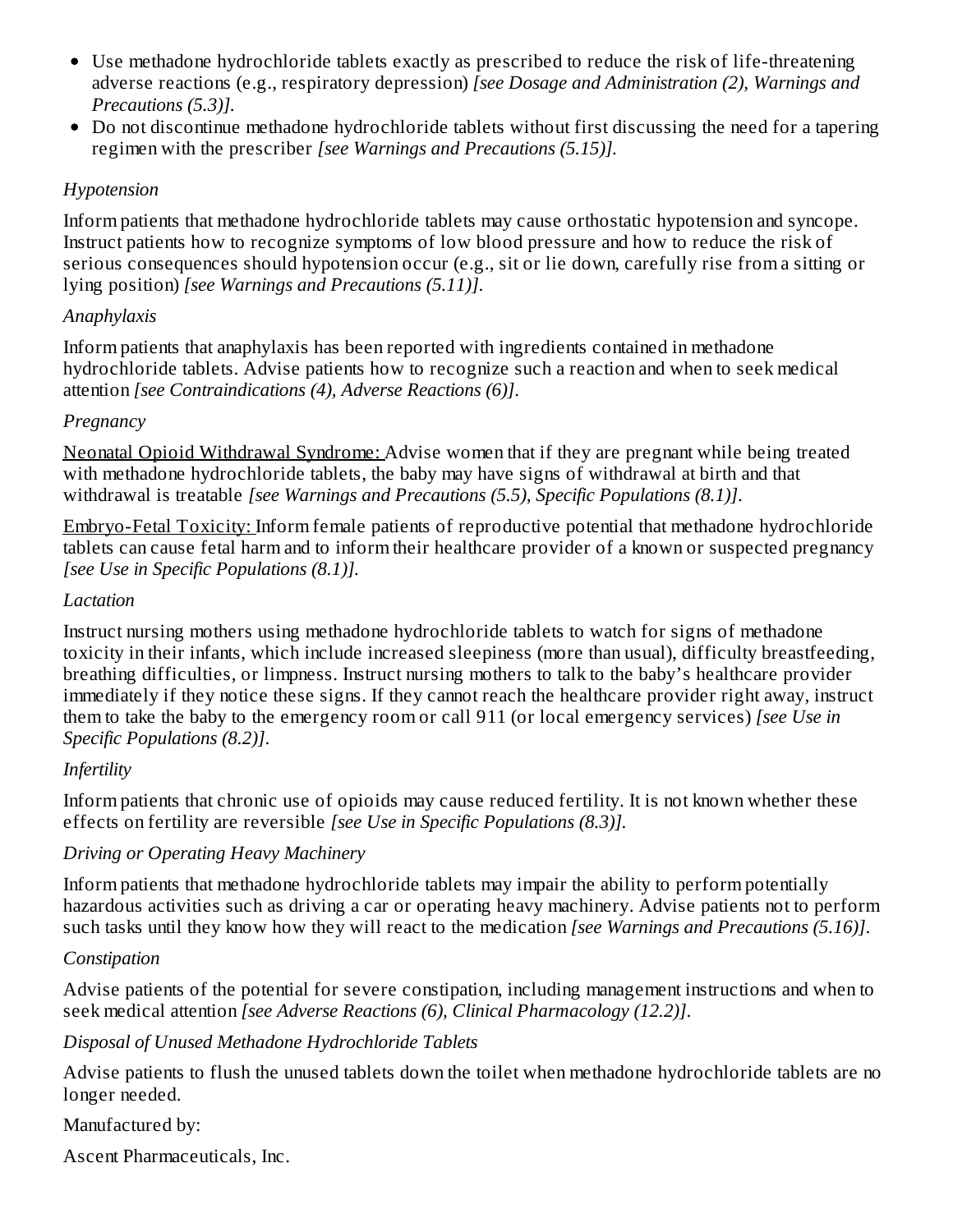Central Islip, NY 11722 Manufactured for: XLCare Pharmaceuticals, Inc. 242 South Culver Street, Suite 202 Lawrenceville, GA 30046 **Revis ed: 10/19**

### **MEDICATION GUIDE**

#### **Methadone Hydrochloride Tablets, USP CII (meth' a done hye" droe klor' ide) Rx only Methadone hydrochloride tablets are:**

- A strong prescription pain medicine that contains an opioid (narcotic) that is used to manage pain severe enough to require daily around-the clock, long-term treatment with an opioid, when other pain treatments such as non-opioid pain medicines or immediate-release opioid medicines do not treat your pain well enough or you cannot tolerate them.
- A long-acting opioid pain medicine that can put you at risk for overdose and death. Even if you take your dose correctly as prescribed you are at risk for opioid addiction, abuse, and misuse than can lead to death.
- Not for use to treat pain that is not around-the-clock.
- Also used to manage drug addiction.

#### **Important information about methadone hydrochloride tablets:**

- **Get emergency help right away if you take too much methadone hydrochloride tablets (overdose).** When you first start taking methadone hydrochloride tablets, when your dose is changed, or if you take too much (overdose), serious or life-threatening breathing problems that can lead to death may occur.
- Taking methadone hydrochloride tablets with other opioid medicines, benzodiazepines, alcohol, or other central nervous system depressants (including street drugs) can cause severe drowsiness, decreased awareness, breathing problems, coma, and death.
- Never give anyone your methadone hydrochloride tablets. They could die from taking it. Store methadone hydrochloride tablets away from children and in a safe place to prevent stealing or abuse. Selling or giving away methadone hydrochloride tablets is against the law.

#### **Do not take methadone hydrochloride tablets if you have:**

- Severe asthma, trouble breathing, or other lung problems.
- A bowel blockage or have narrowing of the stomach or intestines.

#### **Before taking methadone hydrochloride tablets, tell your healthcare provider if you have a history of:**

- head injury, seizures
- liver, kidney, thyroid problems
- problems urinating
- heart rhythm problems (Long QT syndrome)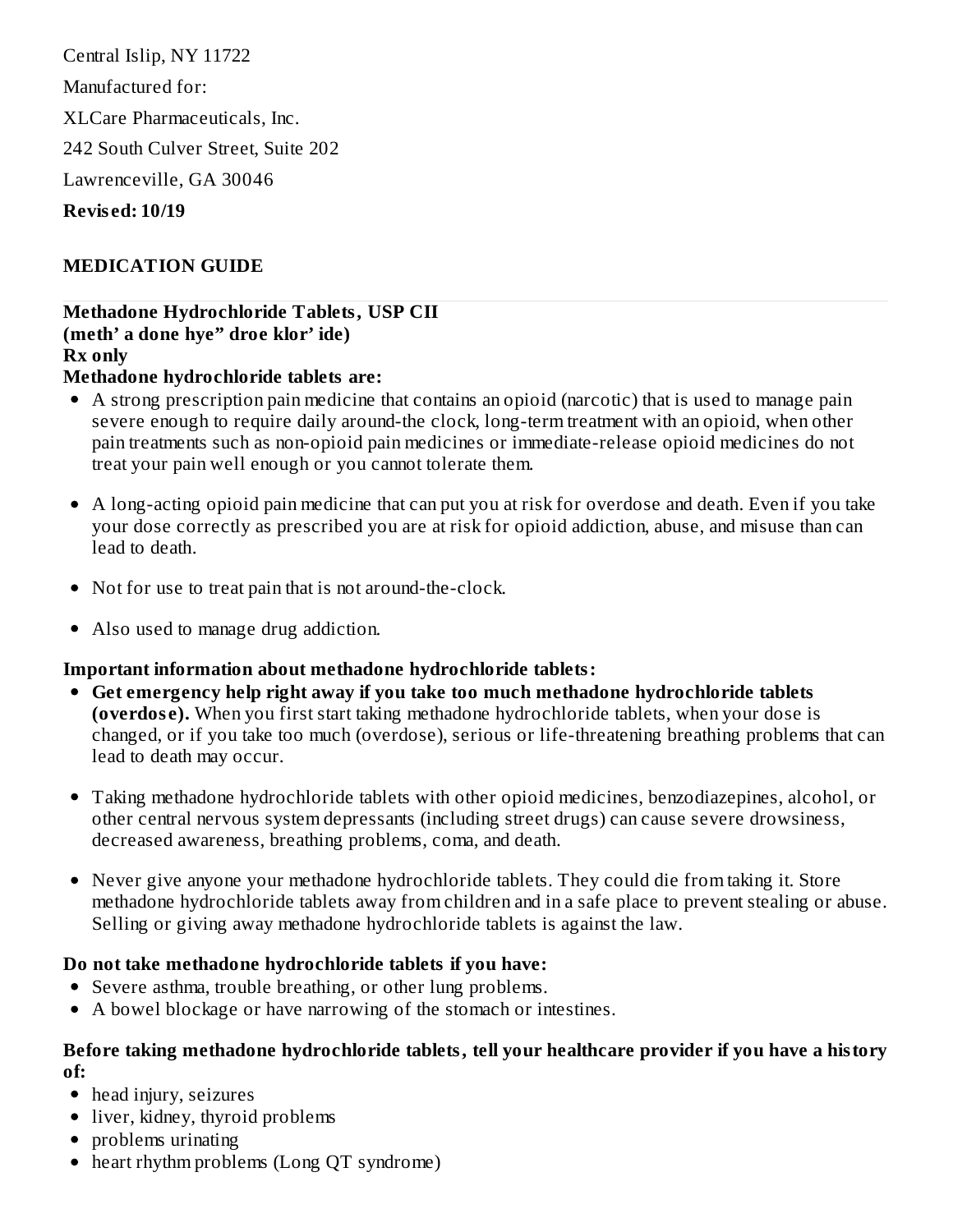- pancreas or gallbladder problems
- abuse of street or prescription drugs, alcohol addiction, or mental health problems

### **Tell your healthcare provider if you are:**

- **Pregnant or plan to become pregnant.** If you take methadone hydrochloride tablets while pregnant, your baby may have symptoms of opioid withdrawal or respiratory depression at birth. Talk to your doctor if you are pregnant or plan to become pregnant.
- **Breastfeeding.** Methadone passes into breast milk and may harm your baby.
- Taking prescription or over-the-counter medicines, vitamins, or herbal supplements. Taking methadone hydrochloride tablets with certain other medicines may cause serious side effects.

#### **When taking methadone hydrochloride tablets:**

- Do not change your dose. Take methadone hydrochloride tablets exactly as prescribed by your healthcare provider. Use the lowest dose possible for the shortest time needed.
- Do not take more than your prescribed dose in 24 hours. If you take methadone hydrochloride tablets for pain and miss a dose, take methadone hydrochloride tablets as soon as possible and then take your next dose 8 or 12 hours later as directed by your healthcare provider. If it is almost time for your next dose, skip the missed dose and go back to your regular dosing schedule.
- If you take methadone hydrochloride tablets for opioid addiction and miss a dose, take your next dose the following day as scheduled. Do not take extra doses. Taking more than the prescribed dose may cause you to overdose because methadone hydrochloride tablets build up in your body over time.
- Do not crush, dissolve, snort or inject methadone hydrochloride tablets because this may cause you to overdose and die.
- **Call your healthcare provider if the dos e you are taking does not control your pain.**
- **Do not stop taking methadone hydrochloride tablets without talking to your healthcare provider.**
- After you stop taking methadone hydrochloride tablets, flush any unused tablets down the toilet.

### **While taking methadone hydrochloride tablets DO NOT:**

- Drive or operate heavy machinery, until you know how methadone hydrochloride tablets affect you. Methadone hydrochloride tablets can make you sleepy, dizzy, or lightheaded.
- Drink alcohol or use prescription or over-the-counter medicines that contain alcohol. Using products containing alcohol during treatment with methadone hydrochloride tablets may cause you to overdose and die.

### **The possible side effects of methadone hydrochloride tablets are:**

Constipation, nausea, sleepiness, vomiting, tiredness, headache, dizziness, abdominal pain. Call your healthcare provider if you have any of these symptoms and they are severe.

#### **Get emergency medical help if you have:**

Trouble breathing, shortness of breath, fast heartbeat, chest pain, swelling of your face, tongue or throat, extreme drowsiness, light headedness when changing positions, feeling faint, agitation, high body temperature, trouble walking, stiff muscles, or mental changes such as confusion.

These are not all the possible side effects of methadone hydrochloride tablets. Call your doctor for medical advice about side effects. You may report side effects to FDA at 1-800-FDA-1088. **For more**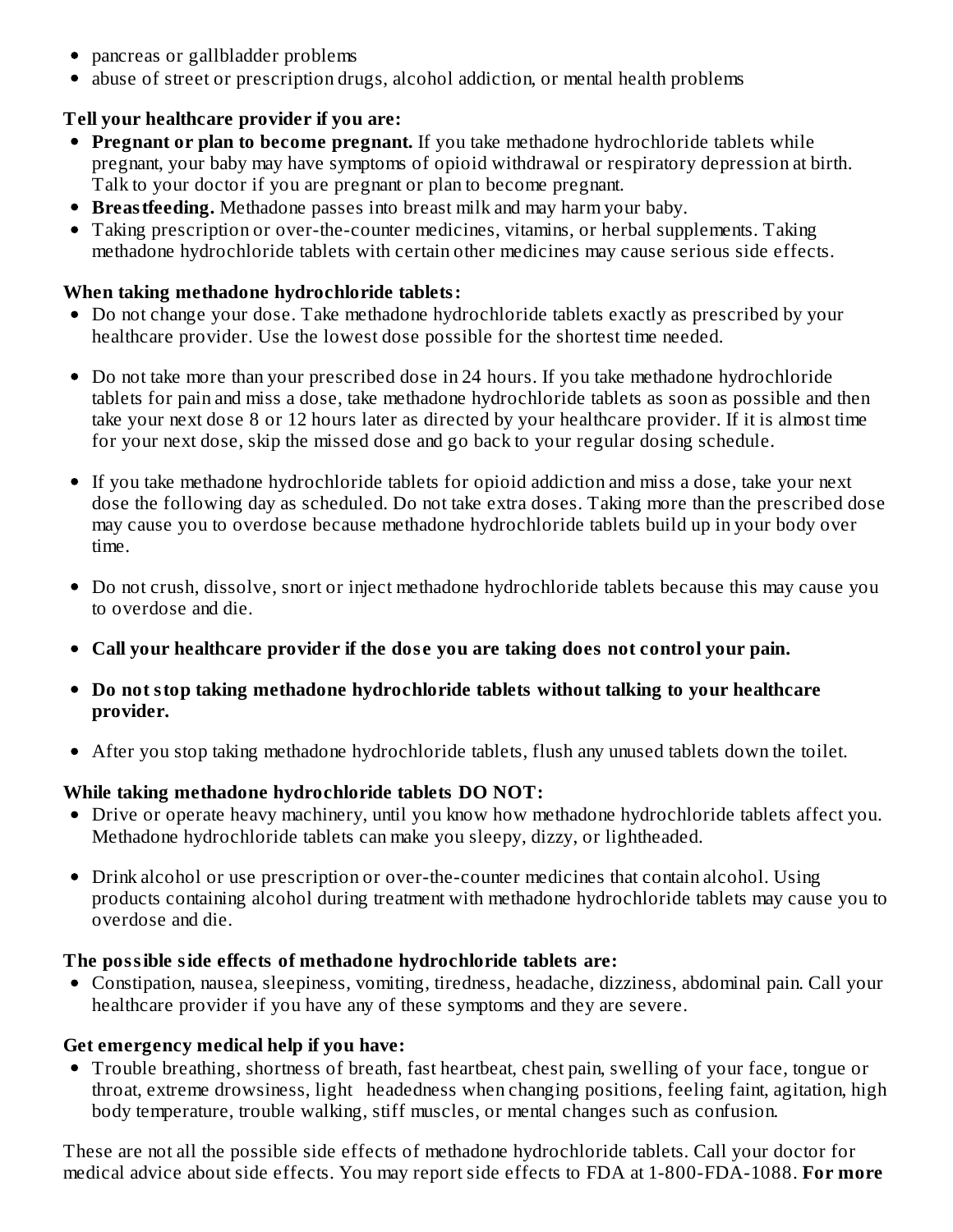**information go to dailymed.nlm.nih.gov**. Manufactured by: Ascent Pharmaceuticals, Inc. Central Islip, NY 11722 Manufactured for: XLCare Pharmaceuticals, Inc. 242 South Culver Street, Suite 202 Lawrenceville, GA 30046 This Medication Guide has been approved by the U.S. Food and Drug Administration.

#### **Revis ed: 10/19**



# **METHADONE HYDROCHLORIDE** methadone hydrochloride tablet **Product Information Product T ype** HUMAN PRESCRIPTION DRUG **Ite m Code (Source )** NDC:728 6 5-120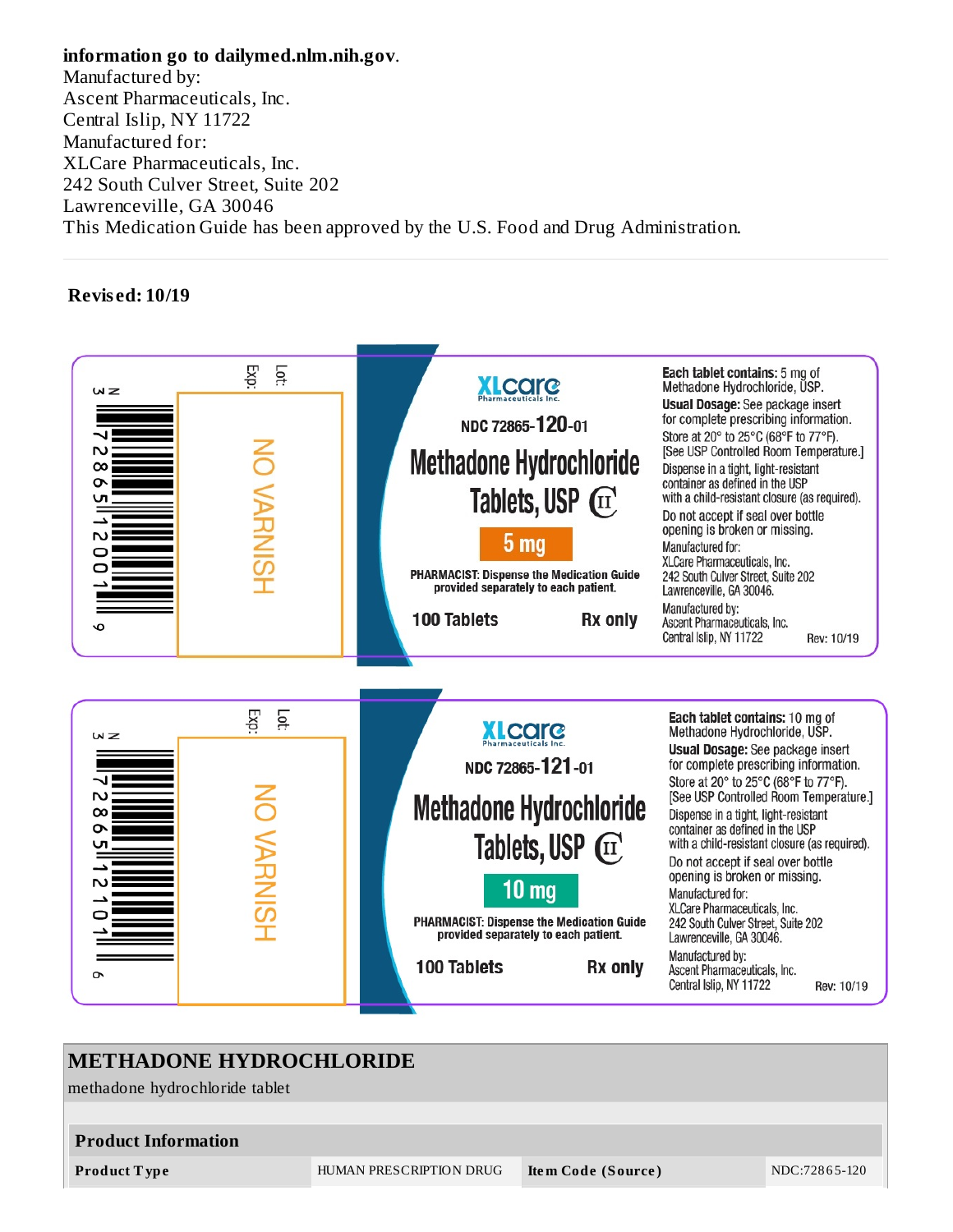| <b>Route of Administration</b>                  |                                            | ORAL<br><b>DEA Schedule</b>                                           |            |                                          | C <sub>II</sub>  |                           |
|-------------------------------------------------|--------------------------------------------|-----------------------------------------------------------------------|------------|------------------------------------------|------------------|---------------------------|
|                                                 |                                            |                                                                       |            |                                          |                  |                           |
| <b>Active Ingredient/Active Moiety</b>          |                                            |                                                                       |            |                                          |                  |                           |
|                                                 |                                            | <b>Ingredient Name</b>                                                |            | <b>Basis of Strength</b>                 |                  | Strength                  |
| UNII:UC6VBE7V1Z)                                |                                            | METHADO NE HYDRO CHLORIDE (UNII: 229809935B) (METHADO NE -            |            | <b>METHADONE</b><br><b>HYDROCHLORIDE</b> |                  | 5 <sub>mg</sub>           |
|                                                 |                                            |                                                                       |            |                                          |                  |                           |
| <b>Inactive Ingredients</b>                     |                                            |                                                                       |            |                                          |                  |                           |
|                                                 |                                            | <b>Ingredient Name</b>                                                |            |                                          |                  | Strength                  |
| MAGNESIUM STEARATE (UNII: 70097M6I30)           |                                            |                                                                       |            |                                          |                  |                           |
| CELLULOSE, MICRO CRYSTALLINE (UNII: OP1R32D61U) |                                            |                                                                       |            |                                          |                  |                           |
| STARCH, PREGELATINIZED CORN (UNII: O8232NY3SJ)  |                                            |                                                                       |            |                                          |                  |                           |
|                                                 |                                            |                                                                       |            |                                          |                  |                           |
| <b>Product Characteristics</b>                  |                                            |                                                                       |            |                                          |                  |                           |
| Color                                           | WHITE (White to off white)<br><b>Score</b> |                                                                       |            |                                          | 2 pieces         |                           |
| <b>Shape</b>                                    | <b>ROUND</b><br><b>Size</b>                |                                                                       |            |                                          | 6mm              |                           |
| Flavor                                          |                                            |                                                                       |            | <b>Imprint Code</b>                      | T <sub>292</sub> |                           |
| <b>Contains</b>                                 |                                            |                                                                       |            |                                          |                  |                           |
|                                                 |                                            |                                                                       |            |                                          |                  |                           |
|                                                 |                                            |                                                                       |            |                                          |                  |                           |
| Packaging                                       |                                            |                                                                       |            |                                          |                  |                           |
| <b>Item Code</b><br>#                           |                                            | <b>Package Description</b>                                            |            | <b>Marketing Start Date</b>              |                  | <b>Marketing End Date</b> |
|                                                 |                                            | 1 NDC:72865-120-01 100 in 1 BOTTLE; Type 0: Not a Combination Product | 02/17/2020 |                                          |                  |                           |
|                                                 |                                            |                                                                       |            |                                          |                  |                           |
|                                                 |                                            |                                                                       |            |                                          |                  |                           |
| <b>Marketing Information</b>                    |                                            |                                                                       |            |                                          |                  |                           |
| <b>Marketing Category</b>                       |                                            | <b>Application Number or Monograph Citation</b>                       |            | <b>Marketing Start Date</b>              |                  | <b>Marketing End Date</b> |
| <b>ANDA</b>                                     | ANDA211228                                 |                                                                       | 02/17/2020 |                                          |                  |                           |
|                                                 |                                            |                                                                       |            |                                          |                  |                           |

# **METHADONE HYDROCHLORIDE**

methadone hydrochloride tablet

| <b>Product Information</b>     |                         |                     |               |
|--------------------------------|-------------------------|---------------------|---------------|
| <b>Product Type</b>            | HUMAN PRESCRIPTION DRUG | Item Code (Source)  | NDC:72865-121 |
| <b>Route of Administration</b> | ORAL                    | <b>DEA Schedule</b> | СП            |

| <b>Active Ingredient/Active Moiety</b>                                                  |                                   |                 |  |
|-----------------------------------------------------------------------------------------|-----------------------------------|-----------------|--|
| Ingredient Name                                                                         | <b>Basis of Strength</b>          | Strength        |  |
| <b>METHADO NE HYDRO CHLO RIDE (UNII: 229809935B) (METHADO NE -</b><br>UNII:UC6 VBE7V1Z) | <b>METHADONE</b><br>HYDROCHLORIDE | $10 \text{ mg}$ |  |